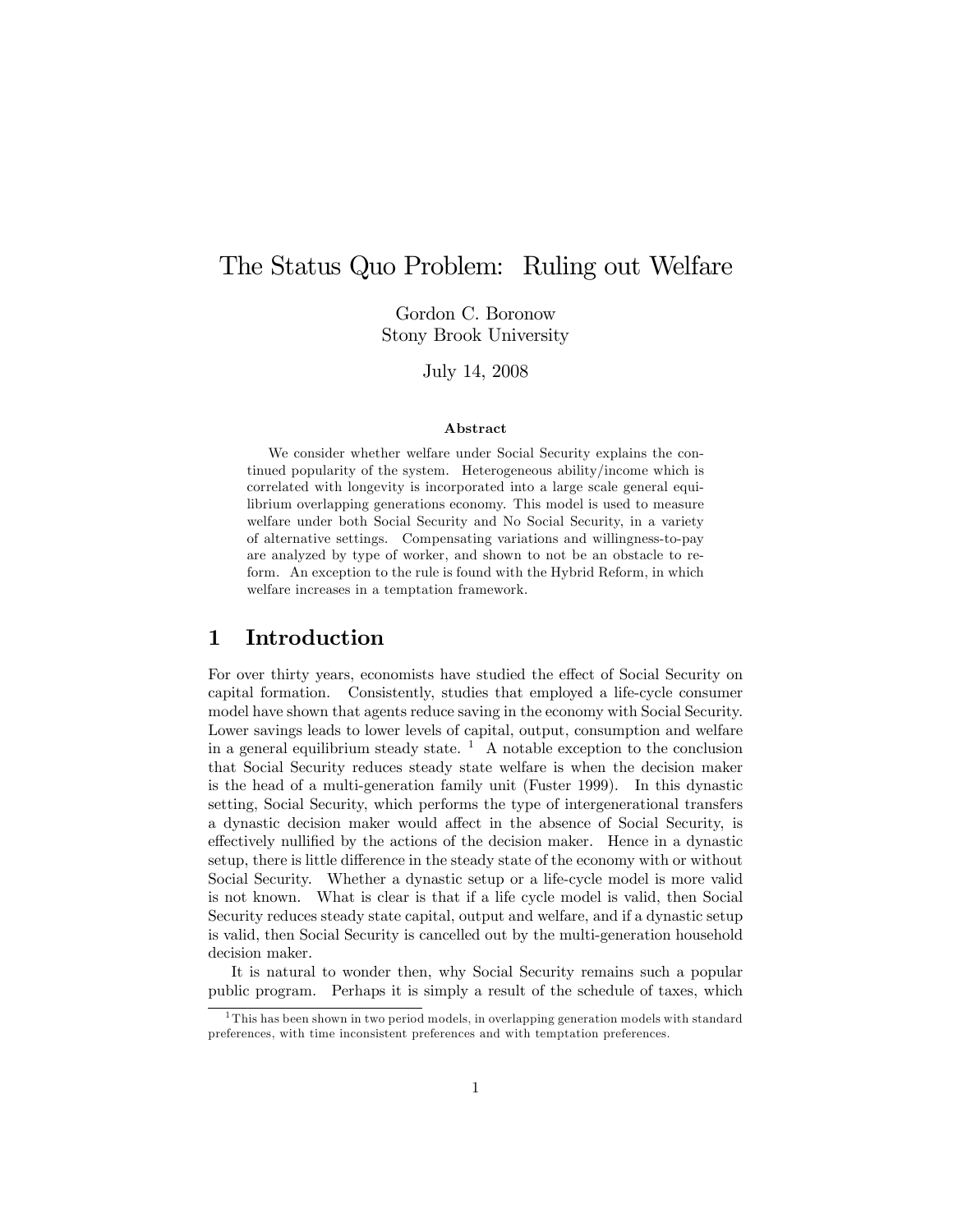are back loaded to increase in the future when the heaviest burden of retirements will occur. Perhaps people do not appreciate the future costs yet to be borne. But assuming this is not the case, and that people are fully aware of the rising tax burden ahead, then what accounts for its continued popularity? Why is it so difficult to reform the system to one that leads to higher steady state outcomes? This is the "status quo problem". The implication is that the short term pain to change the system offsets the longer term gain (to another generation) and thereby blocks reform. This paper looks at the status quo problem in terms of the welfare of the present worker. The question at the heart of the paper is whether or not the present system gets even close to enhancing welfare enough that todays workers are willing to pay for the true costs of Social Security. Experiments will include bequests in the utility of workers, a progressive (kinked) benenfit formula to benefit low income workers, increasing the age at which benefits start to be received, and alternative elasticities of intertemporal substitution. We will also consider whether workers with temptation preferences, (i.e., self-control issues), would achieve higher individual welfare with Social Security than without it. In each case we consider the effect on capital formation and welfare in a model economy with Social Security and with No Social Security.

It seems an odd question, given that workers have happily paid into the Social Security system for over 70 years. Yet the history of Social Security is one of benefits expanding faster than the costs to workers, so that there have been first generation "windfalls" to workers already in the system for the period up to 1977. Since the overhaul of the system in connection with the 1983 Social Security reform commission, benefit expansion has stopped, and the changes to Social Security in 1983 and in 1996 have been in the direction of reduced benefits and higher taxes. This is clearly in the future of the system again as actuarial imbalances are corrected. Is there evidence that enough welfare is generated in the system to make these coming tax increases (or benefit reductions) politically palitable?

The findings of the paper can be summarized as follows:

1. Low income workers are willing-to-pay more for Social Security benefits than high income workers are willing-to-pay, but there is not a large enough difference (under a plausible parameterization of the model) to account for the popularity of Social Security.

2. Diminishing marginal utility means that improved individual welfare emenating from reduced uncertainty in retirement income under Social Security does not increase in line with an increasing level of Social Security benefits.

3. Starting the pension benefits at a later age increases individual welfare relative to the cost of of the pension.

4. Including bequests in utility does not make a significant difference (assuming a "joy of giving" specification for bequests).

5. Elasticity of intertemptoral substitution affects saving decisions in the Social Security economy steady state in the opposite direction than in the No Social Security steady state.

6. In a framework with temptation, the welfare loss due to Social Security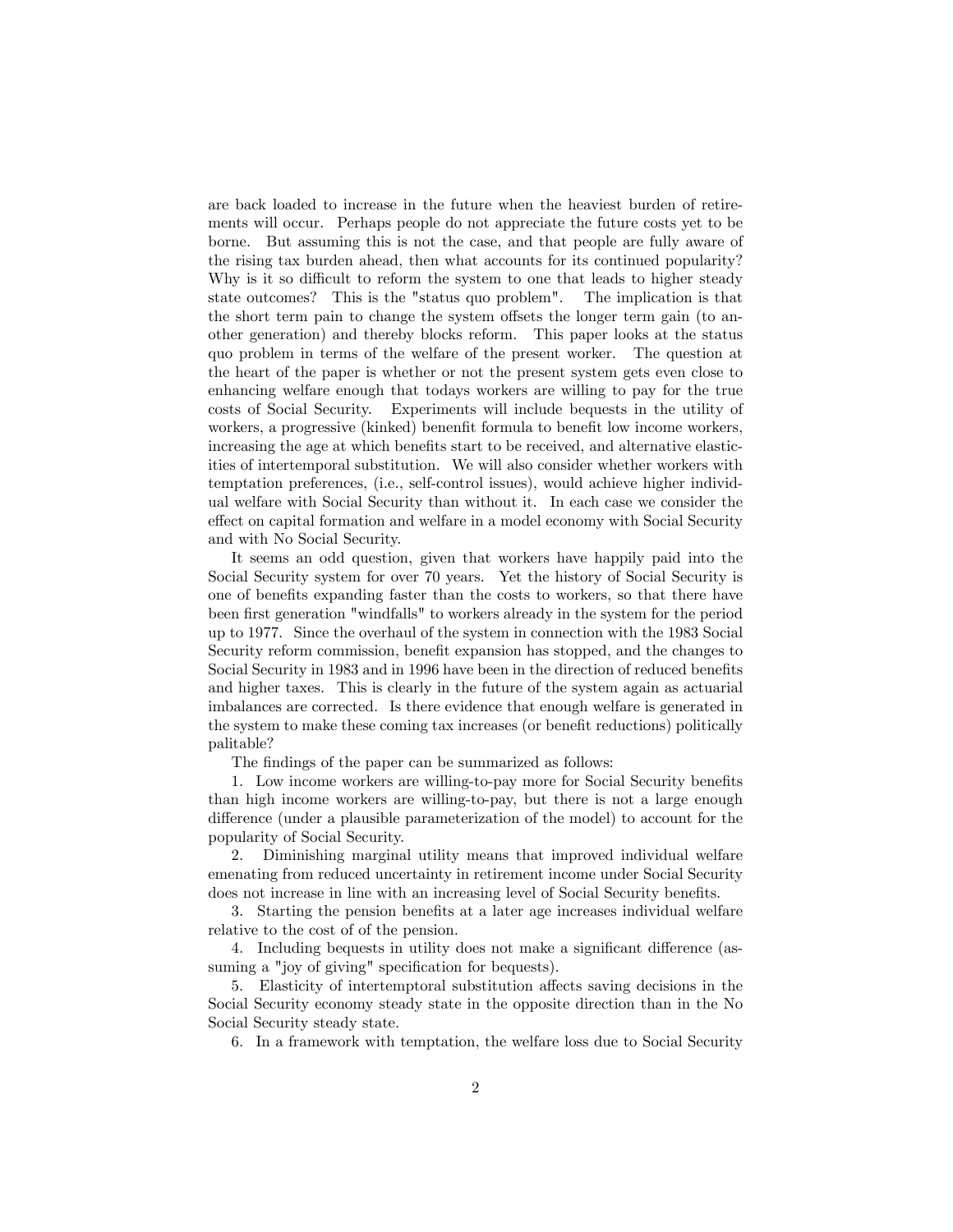is slightly smaller than in a framework without temptaion. The difference in welfare between high income and low income workers is noticabley reduced from the difference in welfare in the framework without temptation.

7. In a framework with temptation, a social security mechanism which includes an effective commitment device could improve individual welfare. Moreover, it appears possible that an effective commitment device could improve welfare enough that agents would be willing to pay the required tax for the public pension.

The paper is organized as follows. We start by considering a simple two period model of Social Security, to gain intuition into the effect of our experiments. We consider related research in Section 2. The model and its calibration are presented in Sections 3 and 4. Results are in Section 5. After some closing remarks, the Appendix contains details of the results of the experiments.

## 2 Two Period Model of Social Security

To gain insight into what to expect from a large overlapping generations model of Social Security, we start our analysis with a simple two period model in which factor prices are givien. An agent lives two periods, with the probability of surviving to period two denoted by  $\psi$ . The agent receives a bequest  $(B)$  and a wage  $(w)$  in period one. The agent pays a tax on wages at rate  $\tau$  to fund a social security benefit in period two. The size of the social security benefit is  $\theta \cdot w$ . Savings earn a gross return R. The agent has a time preference discount factor of  $\beta$ . The agent must choose consumption in each of the two periods  $\{c_1, c_2\}$ , in such a way as to maximize utility. We assume isoelastic utility. The agent's problem is:

$$
\max u(c_1) + \beta \psi u(c_2)
$$
  
subject to: 
$$
u(c) = \frac{c^{1-\gamma}}{1-\gamma}
$$

$$
c_2 = [B+w(1-\tau)-c_1] + \varphi w \qquad (1)
$$

$$
\tau w = \psi \theta w \qquad (2)
$$

The first order condition is:

$$
\frac{c_2}{c_1} = (\beta \psi R)^{\frac{1}{\gamma}}
$$

Solving for  $c_1$  (and hence for  $c_2$  also):

$$
c_1 = \frac{BR + w[(1 - \tau)R + \frac{\tau}{\psi}]}{R + (\beta\psi R)^{\frac{1}{\gamma}}}
$$

With this result we examine the effect on saving of several experiments. We start with an experiment in which social security benefits are received at an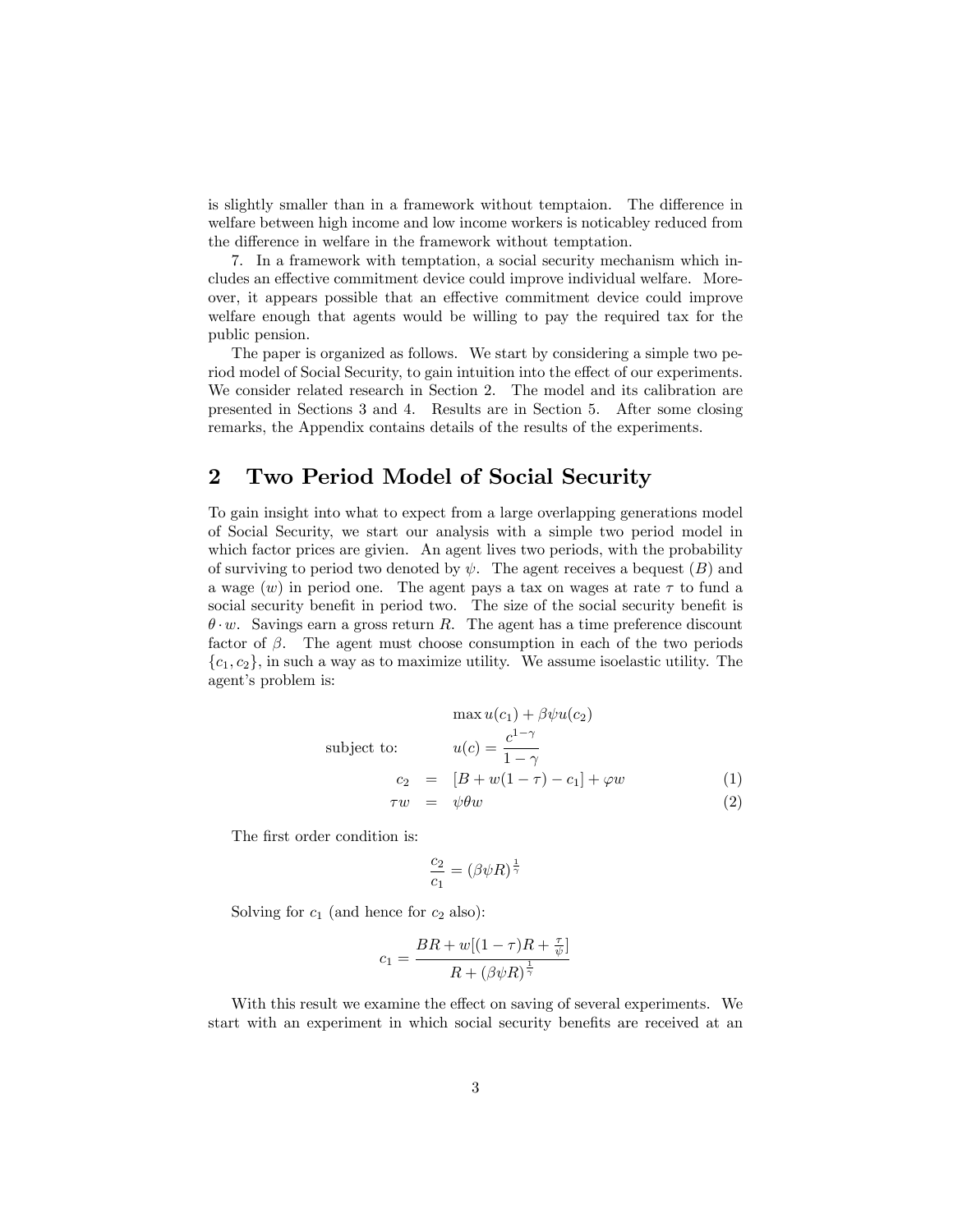older age. In terms of the two period model, this is as if the probability of survival is reduced. We look to the calculus for help and consider  $\frac{\partial c_1}{\partial \psi}$ .

$$
\frac{\partial c_1}{\partial \psi} = \{BR + w[(1 - \tau)R + \frac{\tau}{\psi}]\} \{ \frac{-1}{[R + (\beta \psi R)^{\frac{1}{\gamma}}]^2} \} \{ \beta R \frac{1}{\gamma} (\beta \psi R)^{\frac{1}{\gamma}} \} + \dots \n\frac{1}{R + (\beta \psi R)^{\frac{1}{\gamma}}} [\frac{-wR}{\psi^2}]
$$

We find that the derivative is always negative, so that as the probability of survival  $(\psi)$  decreases, consumption in period one increases, and savings decrease. Hardly surprising, but it gives some insight before we consider a more complex model.

Suppose we increase the social security benefit in period two. What effect does that have on savings and consumption? In the model, increasing benefits is equivalent to increasing  $\tau$ , so we look to the derivative with respect to  $\tau$ .

$$
\frac{\partial c_1}{\partial \tau} = \frac{1}{R + (\beta \psi R)^{\frac{1}{\gamma}}} \left[\frac{w}{\psi}\right] - \frac{1}{R + (\beta \psi R)^{\frac{1}{\gamma}}} [wR]
$$

In this case,  $\frac{\partial c_1}{\partial \tau}$  is positive if  $\frac{1}{\psi} > R$ , and  $\frac{\partial c_1}{\partial \tau}$  is negative if  $\frac{1}{\psi} < R$ . (The "return on survivorship" is  $\frac{1}{\psi}$ , while the return on savings is R.) Thus, if the age at which the benefits are received is old enough so that the survivorship return is greater than the return on savings, i.e.  $\frac{1}{\psi} > R$ , then  $\frac{\partial c_1}{\partial \tau}$  will be positive, and an increase in taxes (and benefits) will also result in an increase in  $c_1$ , and a decrease in savings. This is a happy result, whereby increased taxes lead to greater consumption in period one and in period two. But if the return on survivorship is less than the return on savings,  $\frac{1}{\psi} < R$ , then  $\frac{\partial c_1}{\partial \tau}$  will be negative, and an increase in taxes will reduce  $c_1$ .

Finally, we are interested in the effect that different degrees of risk aversion might have in the model. Since returns are certain in this model, the risk aversion parameter  $\gamma$  is more appropriately interpreted as the inverse of the constant elasticity of interptemporal substitution. When  $\gamma$  is large, the inverse is small, and the agent is more willing to shift consumption between periods to improve utility. But when  $\gamma$  is small and the inverse is large, then the agent is less willing to shift consumption between periods. We consider again the derivative, this time with respect to  $\frac{1}{\gamma}$ , the elasticity of intertemporal substitution.

$$
\frac{\partial c_1}{\partial \frac{1}{\gamma}} = \{BR + w[(1 - \tau)R + \frac{\tau}{\psi}]\}\{\frac{-1}{[R + (\beta\psi R)^{\frac{1}{\gamma}}]^2}\}\{(\beta\psi R)^{\frac{1}{\gamma}}\log(\beta\psi R)\}\
$$

In this case, the key to the sign of the derivative is the term  $\log(\beta \psi R)$ . If  $\log(\beta \psi R) < 0$ , then  $\frac{\partial c_1}{\partial \frac{1}{\gamma}} > 0$ , and if  $\log(\beta \psi R) > 0$ , then  $\frac{\partial c_1}{\partial \frac{1}{\gamma}} < 0$ . Assuming that  $0 < \beta < 1$ , we have  $\log(\beta \psi R) > 0 \iff \beta \psi R > 1 \iff R > \frac{1}{\beta \psi}$ . If  $R > \frac{1}{\beta \psi}$ , (which would be the case if the age at which benefits are received is not too old), then  $\frac{\partial c_1}{\partial \frac{1}{\gamma}} < 0$ . Thus as  $\frac{1}{\gamma}$  increases (becomes more inelastic),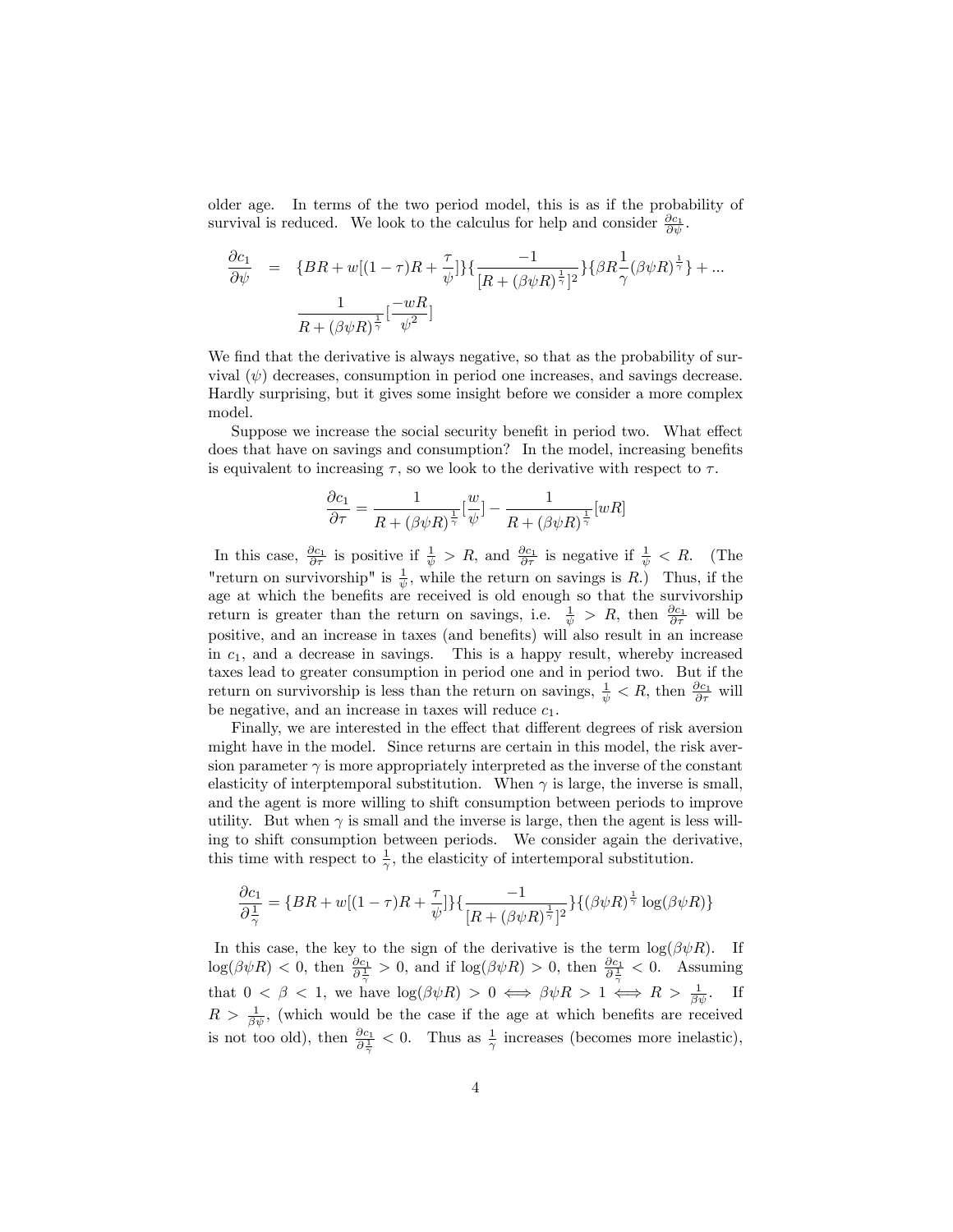$c_1$  decreases and savings increases. But if  $R < \frac{1}{\beta \psi}$  (which could happen if the age at which benefits are received is old enough), then  $\frac{\partial c_1}{\partial \frac{1}{\gamma}} > 0$ , and then consumption increases as  $\frac{1}{\gamma}$  increases, and savings decreases. This insight will be helpful when considering the complex interaction of mortality, interest and preferences with respect to intertemporal choices.

Related Literature.

Yet to be done.

## 3 The Overlapping Generations Model

The OLG model used in this paper is essentially the same as the one used in an earlier paper (Boronow 2007), with a couple noteworthy changes. Most importantly, this paper includes bequests in the utlity function as an experimental option. Also, the model includes a kinked benefit formula matching the formula used by the Social Security Administration, as an alternative experiment to the simple average replacement ratio used in the earlier paper. Finally, while the earlier paper studied the effect of temptation preferences on steady state outcomes of model economies, this paper uses standard preferences as it studies the changes to welfare due to the impact of experimental changes to the model.<sup>2</sup> We come back to temptation preferences later as another experimental framework for analysis of welfare.

### 3.1 Demographics

Time is discrete, and each period represents one year. Age 1 corresponds to real age 21. The oldest possible age is age J, where  $J = 85$  (real age 105). We assume that death is certain thereafter.

There are two types of agents indexed by z, where  $z \in \{1, 2\}$ . An agent's type is revealed at birth and this determines lifetime ability, which can be either high  $(z = 1)$  or low  $(z = 2)$ . The realization of ability follows a first-order Markov process with transition matrix  $\Pi$ :

$$
\Pi(z, z') = [\pi_{ij}]; i, j \in \{1, 2\} \n\pi_{ij} = \Pr(z' = j | z = i).
$$

where z is the ability type of the parent and  $z'$  is the ability type of the child. It is assumed that the transition probabilities,  $\pi_{ij}$ , are such that there is a resulting stationary distribution of ability types,  $\Lambda$ , where  $\lambda(z) \in \Lambda$ , and  $\lambda(1) + \lambda(2) = 1$ .

The ability type determines the endowment of efficiency units an agent receives. In a given period, the cross-sectional labor efficiency  $\varepsilon_i(z)$  is indexed by ability type  $z$  and age  $j$ . Without loss of generality, we assume throughout this paper that the rate of technological growth is zero. Under this assumption,

<sup>&</sup>lt;sup>2</sup>One further technical difference is that this model is solved on a uniform grid with  $5000$ points. The earlier paper used a non-uniform grid with 7401 points.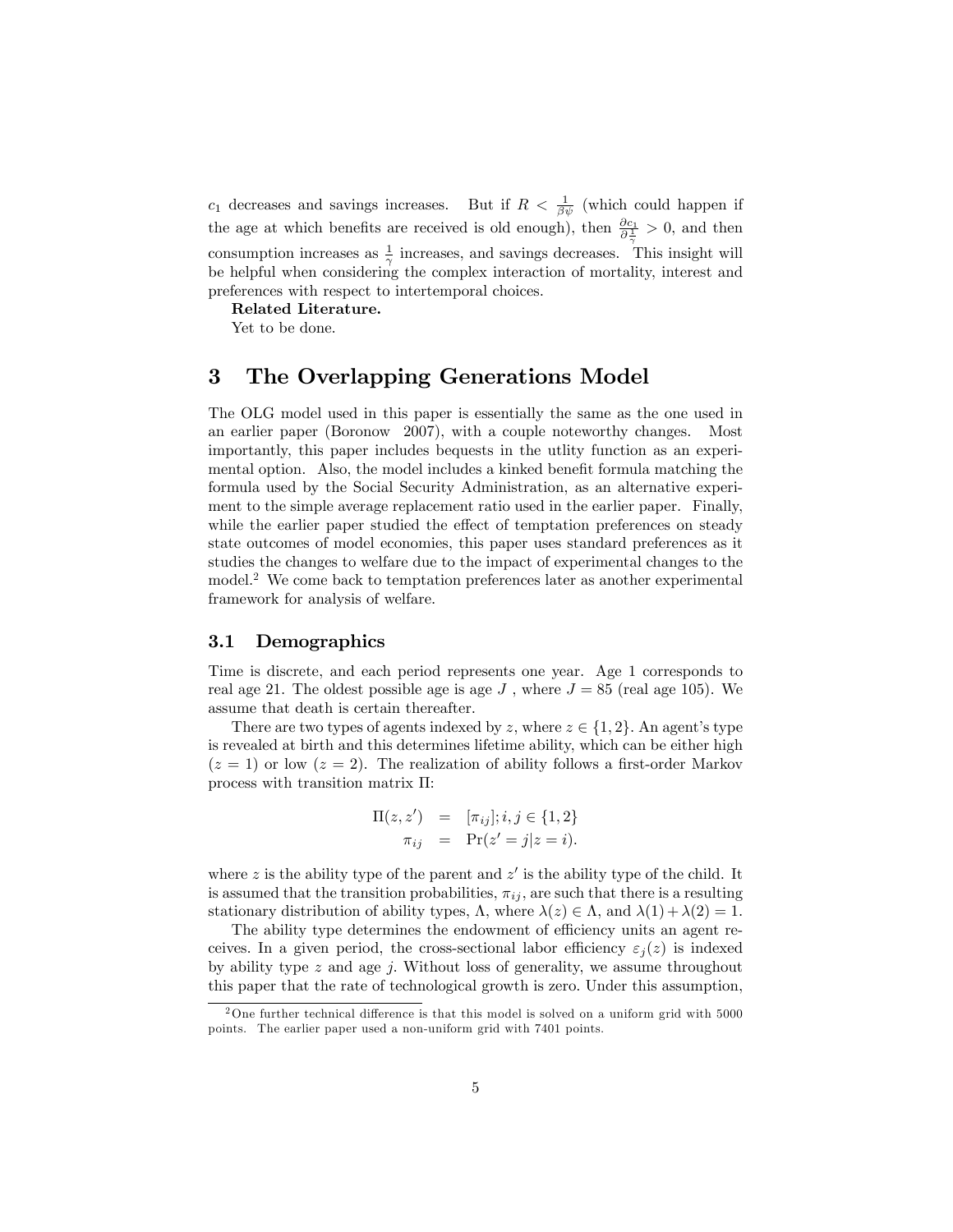the longitudinal efficiency units of a particular agent equal the cross-sectional efficiency factors,  $\varepsilon_j^l(z) = \varepsilon_j(z)$ .

Agents have uncertain lifetimes. Survival probabilities are correlated with ability type, so that high ability agents have longer expected lifetimes than low ability agents. Thus survival rates are indexed by age and type. The probability that an agent age j and ability type z survives to age  $j+1$  is denoted by  $\psi_j(z)$ . The probability that an agent age j and ability type z survives to age  $j + t$  is denoted by  $\Psi_{i,t}(z)$ , where:

$$
\Psi_{j,t}(z) = 1, \text{ if } t = 0
$$
  

$$
\Psi_{j,t}(z) = \Pi_{s=1}^t \psi_{j+s-1}(z), \text{ if } t > 0.
$$

Like much of the social security literature, this paper analyzes the steady states of a stationary population distribution, with time invariant cohort shares. Let  $\rho$  be the assumed constant rate of growth in population. Then, the cohort share of a new agent of type 1 relative to a new agent of type 2 is equal to  $\frac{\lambda(1)}{\lambda(2)}$ . That is, the size of the newborn type cohorts, relative to each other is determined by the Markov process stationary distribution of types. Thereafter, relative cohort shares are a result of the population growth rate and survival probabilities. Letting  $\mu_j(z)$  denote the cohort share for an agent of age j and ability type  $z$ , and letting  $N$  denote the total population when the newborn cohort is indexed to one (1), for newborns  $(j = 1)$ :

$$
\mu_1(z) = \lambda(z) \cdot [1/N], \text{ where}
$$
\n
$$
N = \sum_{z=1}^{2} \sum_{t=0}^{J} \lambda(z) \cdot (1+\rho)^{-t} \cdot \Psi_{1,t}(z).
$$
\n(1)

Each new cohort is  $(1 + \rho)$  times as large as the preceding cohort, and each cohort survives to the next period according to the corresponding age and ability type,  $\psi_j(z)$ . Thus for  $j = 1, 2, ... J - 1$ :

$$
\mu_{j+1}(z) = \mu_j(z) \cdot \frac{\psi_j(z)}{1+\rho}.
$$
\n(2)

Finally, the sum of all cohorts must equal 100% so that,

$$
\sum_{z=1}^{2} \sum_{j=1}^{J} \mu_j(z) = 1.
$$
 (3)

Given the Markov process, survival rates, and population growth rate,  $\Pi$ ,  $\psi_j(z)$ and  $\rho$ , respectively, the above relationships uniquely determine the time invariant cohort shares,  $\{\mu_j(z)\}\.$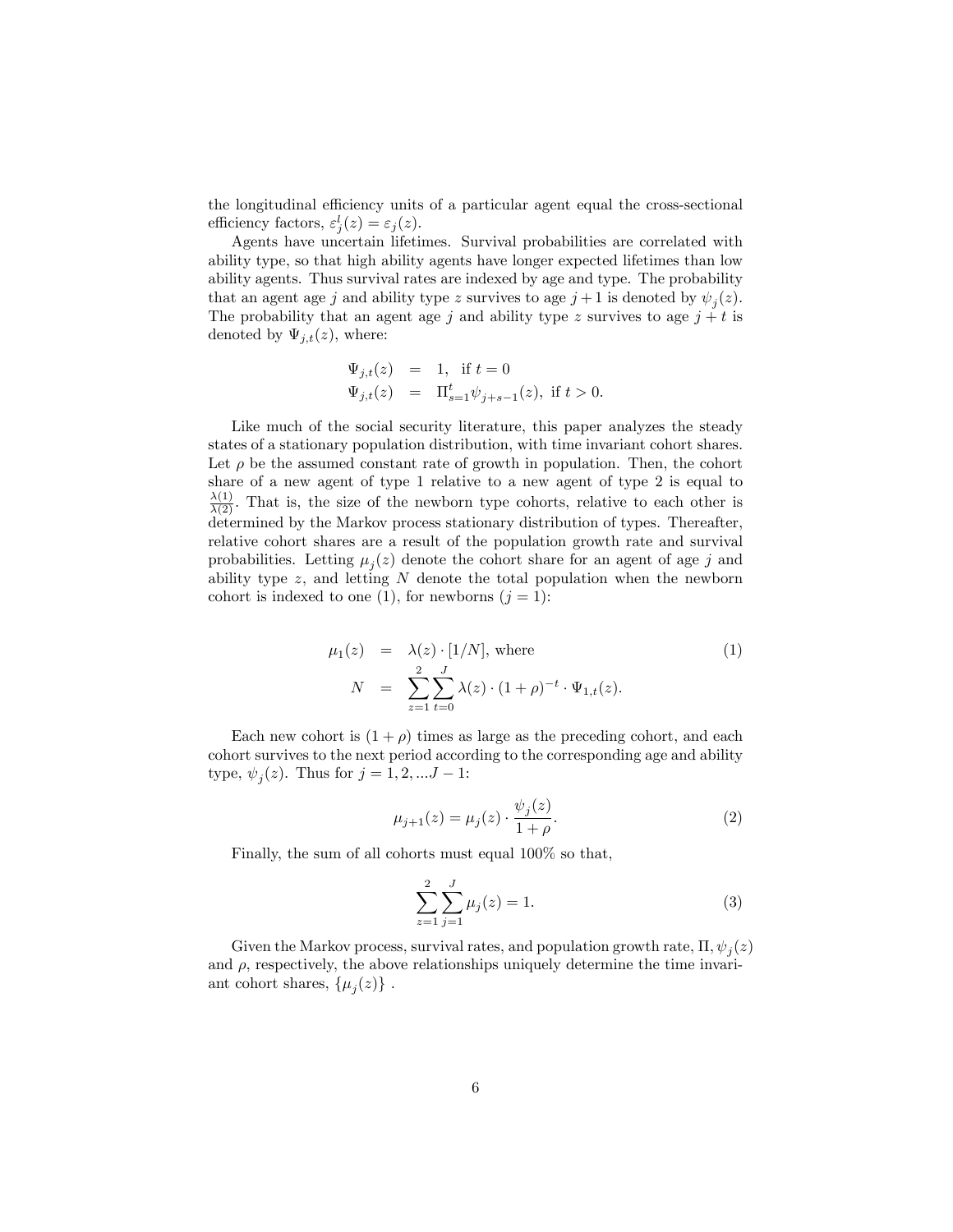### 3.2 Technology and Factor Prices

There is a single good in the economy, produced by one or more firms using a constant returns to scale Cobb-Douglas production function:

$$
Y = AK^{1-\alpha} \cdot L^{\alpha}, \text{ where } \alpha \in (0,1).
$$

Total factor productivity  $A$  is normalized to 1. The labor share is  $\alpha$  and  $K$ and L are aggregate capital and labor supplied as inputs. Capital is assumed to depreciate at the constant rate  $\delta$ . Therefore, in a competitive equilibrium, we get factor prices for capital and labor:

$$
r = (1 - \alpha) \cdot K^{-\alpha} \cdot L^{\alpha} - \delta
$$
  
\n
$$
w = \alpha \cdot K^{1 - \alpha} \cdot L^{\alpha - 1}
$$
\n(4)

K represents the aggregate asset holdings over the population in a given period. The size of L is determined by the workers up to retirement age  $j^*$ . Workers are assumed to supply labor inelastically to age  $j^*$ , and do not work thereafter. The actual supply of efficient labor depends on the ability type of agents in the working age population.

$$
L = \sum_{z=1}^{2} \sum_{j=1}^{j^{*}-1} \varepsilon_{j}(z) \cdot \mu_{j}(z).
$$
 (5)

### 3.3 Government Policy and Social Security

This paper will analyze two model economies that differ in their approach to Government Policy and Social Security. There is a No Social Security economy (NSSE), and a Social Security economy (SSE).

#### 3.3.1 No Social Security Model Economy

Government policy in the NSSE model is straightforward. There is no social security tax, and there are no social security benefits. Each worker must prepare for retirement income by saving during their working years, to build up a retirement nest egg.

### 3.3.2 Social Security Model Economy

In the SSE model, there is a social security program that provides a public pension to retirees. Average lifetime earnings for a worker of ability type  $z$ , denoted by  $w^{SS}(z)$ , is given by:

$$
w^{SS}(z) = \frac{1}{j^*-1} \cdot \sum_{j=1}^{j^*-1} w\varepsilon_j(z)
$$
 (6)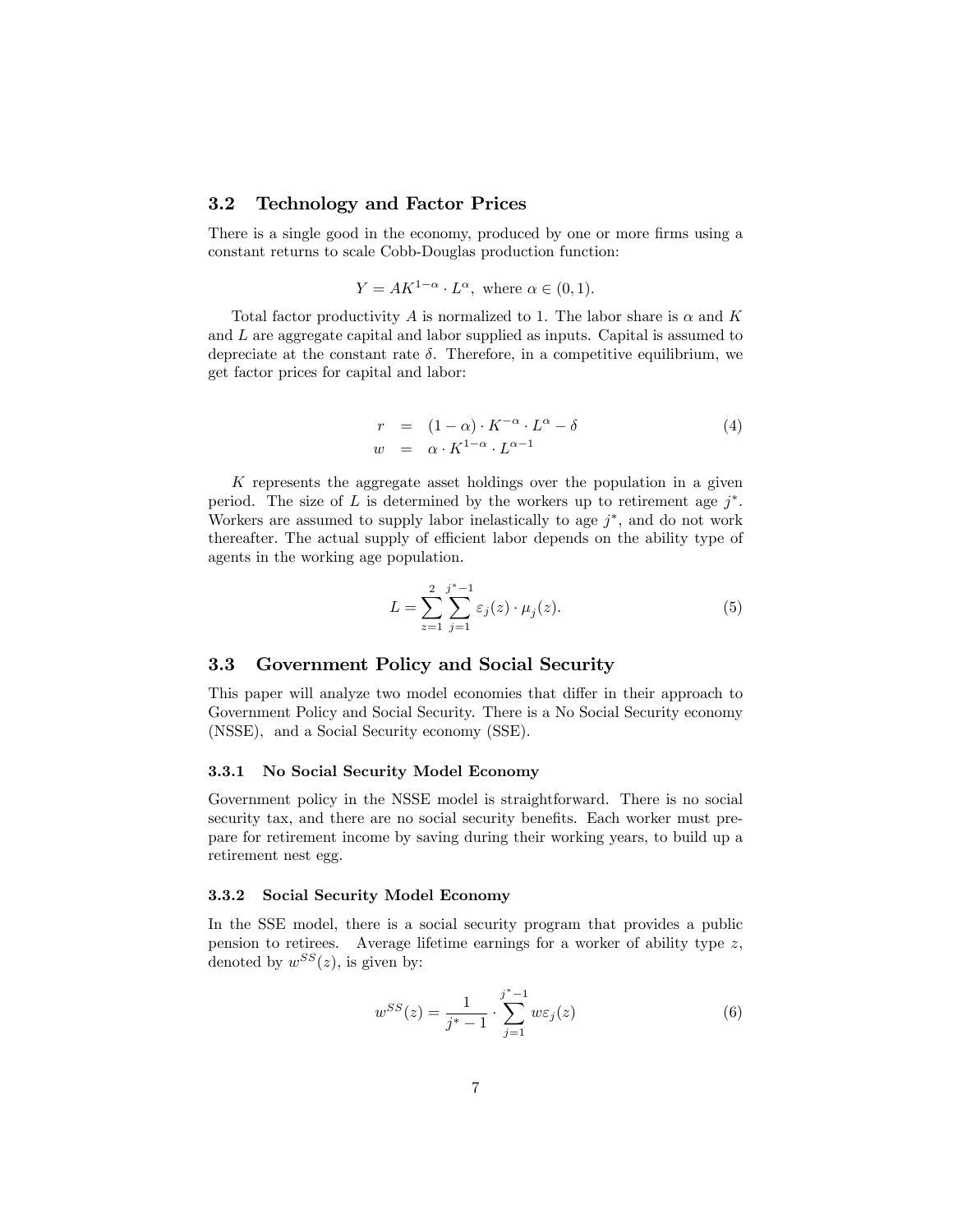The social security benefit, denoted by  $b^{SS}(z)$ , is determined as a percentage of average lifetime earnings, where the percentage decreases as the average lifetime earnings increase. Let wbar denote the average lifetime earnings over all types of workers. Then for low income workers  $(z = 2)$ ,

$$
b^{SS}(2) = .9 * (.2 * wbar) + .33 * (w^{SS}(2) - .2 * wbar)
$$

For high income workers  $(z = 1)$ ,

$$
b^{SS}(1) = .9 * (.2 * wbar) + .33 * ((1.25 - .2) * wbar) + .15 * (w^{SS}(1) - 1.25 * wbar)
$$

The set of breakpoints  $(20\% \text{ and } 125\%)$ , together with the factors  $.9, .33, .15,$ are collectively referred to as policy choice  $\theta$ .

In some cases, we will want to produce results using a social security benefit which is simply  $b^{SS}(z) = 0.4 * w^{SS}(z)$ . Here we set  $\theta = 0.4$ . It is noted wherever the flat benefit formula is used as model economy SSE-40.

The role of the government is to collect a tax on labor income to exactly provide the social security pension to retirees. The necessary tax rate,  $\tau_{SS}$ , in this pay-as-you-go model is:

$$
\tau_{SS} = \frac{\sum_{z=1}^{2} \sum_{j=j^*}^{J} b^{SS}(z) \cdot \mu_j(z)}{w \cdot \left\{ \sum_{z=1}^{2} \sum_{j=1}^{j^*-1} \varepsilon_j(z) \cdot \mu_j(z) \right\}}
$$
(7)

The numerator is the total benefit paid under social security and the denominator is the total wage base over which the tax is applied in a given period.

### 3.4 Constraints and Bequests

During the working years, the agent receives after-tax labor income based on their age/ability profile of labor efficiency. Upon retirement in the SSE model, the agent receives social security benefits. In the NSSE model, there are no social security benefits.

Each period, the agent must choose the amount of consumption and the amount of voluntary saving. Savings earn the rate of return on capital r. Agents are subject to a no borrowing constraint.

Because lifetimes are uncertain, many agents will die with positive amounts of assets (aka accidental bequests). It is not uncommon for researchers to assume that these unintended bequests are confiscated and redistributed equally (per effective worker) to the survivors. This paper modifies that assumption somewhat. In this paper, accidental bequests are redistributed to surviving agents, in such a way that each type of agent receives an equal share based on the expected bequest of that agent, given their ability type. The amount of the bequest distributed to agents of ability type z is denoted by  $\xi(z)$ .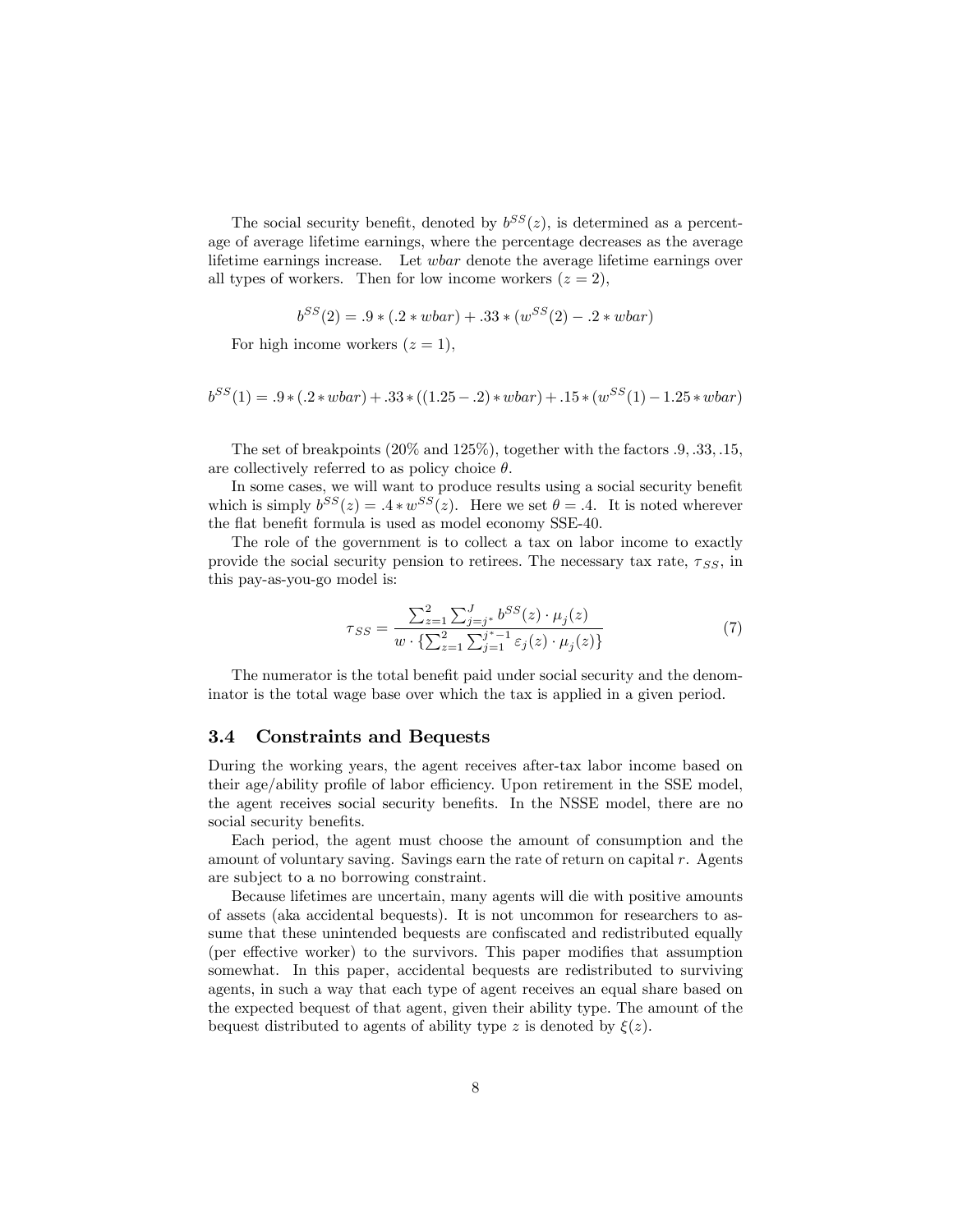We can now describe the budget constraint faced by an agent of age  $j$  and ability type  $z$ , which is given by:

$$
c_j(z) + a_{j+1}(z) = [a_j(z) + \xi(z)] \cdot (1+r) + Q_j(z)
$$
\n(12)

The left hand side of the equation is the allocation of that period's wealth to consumption and savings, while the right hand side is the total of the resources available from prior savings and returns, bequests, wages and benefits (if any) from the social insurance mechanism. In all economies, newborn agents enter with zero assets  $(a_1(z) = 0)$ . In the final period, optimality requires that  $a_{J+1}(z) = \omega^{\frac{1}{\gamma}} c_J$ . (The parameter  $\omega$  is the strength of the bequest motive, as defined later.) When bequests are not in the utility function, the optimality condition becomes  $a_{J+1}(z) = 0$ . Further, for the three model economies,  $Q_i$  is defined as follows. In the No Social Security economy (NSSE):

$$
Q_j(z) = w \cdot \varepsilon_j(z) \text{ for } j < j^*
$$
  

$$
Q_j(z) = 0 \text{ for } j^* \le j
$$

In the Social Security economy (SSE):

$$
Q_j(z) = w \cdot \varepsilon_j(z) \cdot (1 - \tau_{SS}) \text{ for } j < j^*
$$
  

$$
Q_j(z) = b^{SS}(z) \text{ for } j^* \le j
$$

In all economies, households face a borrowing constraint:

$$
a_j(z) \geq 0, \ \forall \ j
$$

The bequest  $\xi(z)$  is defined below.

#### 3.4.1 Expected Bequests

Since ability type determines labor earnings, then the average size of an accidental bequest differs by type. It is reasonable to assume that children receive the accidental bequest left by the parent. The problem is how to allocate accidental bequests to agents of type 1 and type 2 so that the allocation is consistent with a presumption that the bequest stay in the family. To do this, let  $Beq(z)$  denote the average bequest of agents of type z that die in a given period:

$$
Beq(z) = \frac{\sum_{j=1}^{J} \{a_j(z) \cdot \mu_j(z) \cdot (1 - \psi_j(z))\}}{\sum_{j=1}^{J} \mu_j(z) \cdot (1 - \psi_j(z))}
$$
(13)

The numerator is the sum of assets owned by the type  $z$  agents who die in a given period, while the denominator is the number of such agents.

Recall that  $\pi_{ij} \in \Pi$  is the probability that a parent of type i has a child of type j, and that  $\lambda(z)$  is the probability that a newborn is type z. It turns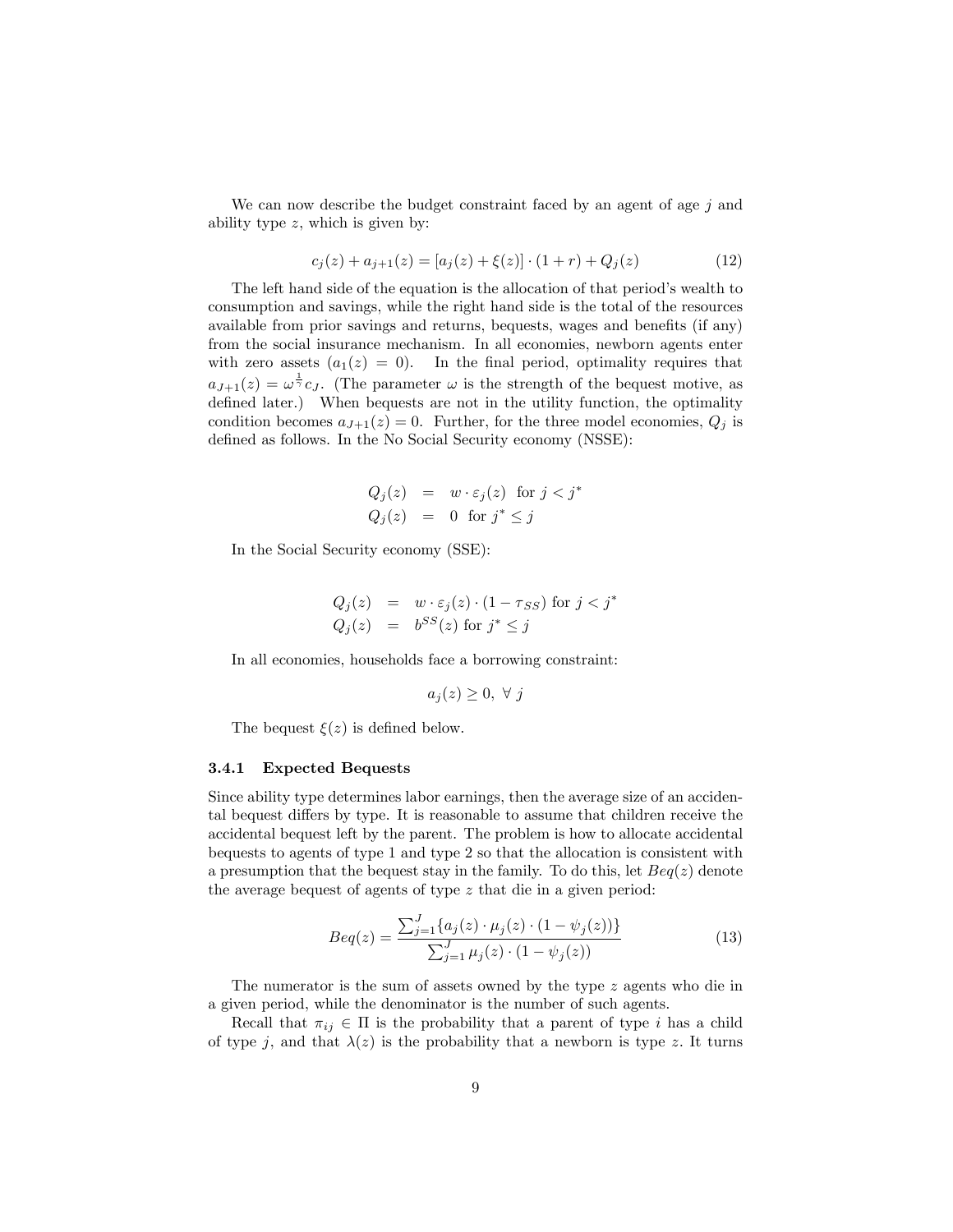out that the probability that a child of type  $z$  has a parent of a given type produces exactly the same Markov probability matrix  $\Pi$ . We use this fact to construct the ratio of the conditional expected bequest for agents of type z to the overall average bequest to agents of all types. We then use that ratio to allocate accidental bequests as follows:

$$
\xi(z) = \frac{\pi_{z1} \cdot Beq(1) + \pi_{z2} \cdot Beq(2)}{\sum_{z=1}^{2} \lambda(z) \cdot (\pi_{z1} \cdot Beq(1) + \pi_{z2} \cdot Beq(2))} \cdot Beq \quad (14)
$$
  
where  $Beq = \sum_{z=1}^{2} \sum_{j=1}^{J} \{a_j(z) \cdot \mu_j(z) \cdot (1 - \psi_j(z))\}$ 

Despite the extra complexity of this approach, there is a purpose in the specification of accidental bequests in such a way that it takes account of the likely ability type of the parent of the agent. That purpose is to build into the model, at least to this degree, the intergenerational effect of bequests under the alternative security regimes, when mortality is correlated with ability/income. It is thought that with bequests in the utility function, intergenerational effects of Social Security will perhaps be more relevent.

### 3.5 Preferences and Individual Optimization Problem

This model includes bequests in the utility, using a simple form with one additional parameter to indicate the strength of the "joy of giving". We otherwise use the same isoelastic form of utility for bequests that we use for consumption.

To streamline notation, let a denote  $a_i(z)$ , where age and type are defined by the context of the usage. Likewise, we use the same notational shortcut for  $c, Q$  and  $\xi$ . Following notational convention, the prime symbol denotes the next period value.

Standard preferences are defined over a lifetime sequence of consumption  ${c_j(z)}_{j=1}^J$ . In the case where utility is over consumption (consumption in utility, CIU), the individual agent's objective for an agent age  $j$  is to maximize expected discounted lifetime utility:

$$
U_j = \sum_{t=0}^{J-j} \beta^t [\Psi_{j,t}(z)] \cdot u(c_{j+t}(z))
$$
\n(15)

where  $u(c) = \frac{c^{1-\gamma}}{1-\gamma}$  $\frac{e^{z-7}}{1-\gamma}$ ,  $\gamma$  is the constant coefficient of relative risk aversion and  $\beta$ is the discount factor. The term in brackets is the probability of survival to age  $j$  for an agent of type z.

For the case where consumption and bequests are in the utility function (CBIU), the expected discounted lifetime utility is:

$$
U_j = \sum_{t=0}^{J-j} \beta^t [\Psi_{j,t}(z)] \cdot u(c_{j+t}(z), a'_{j+t}(z))
$$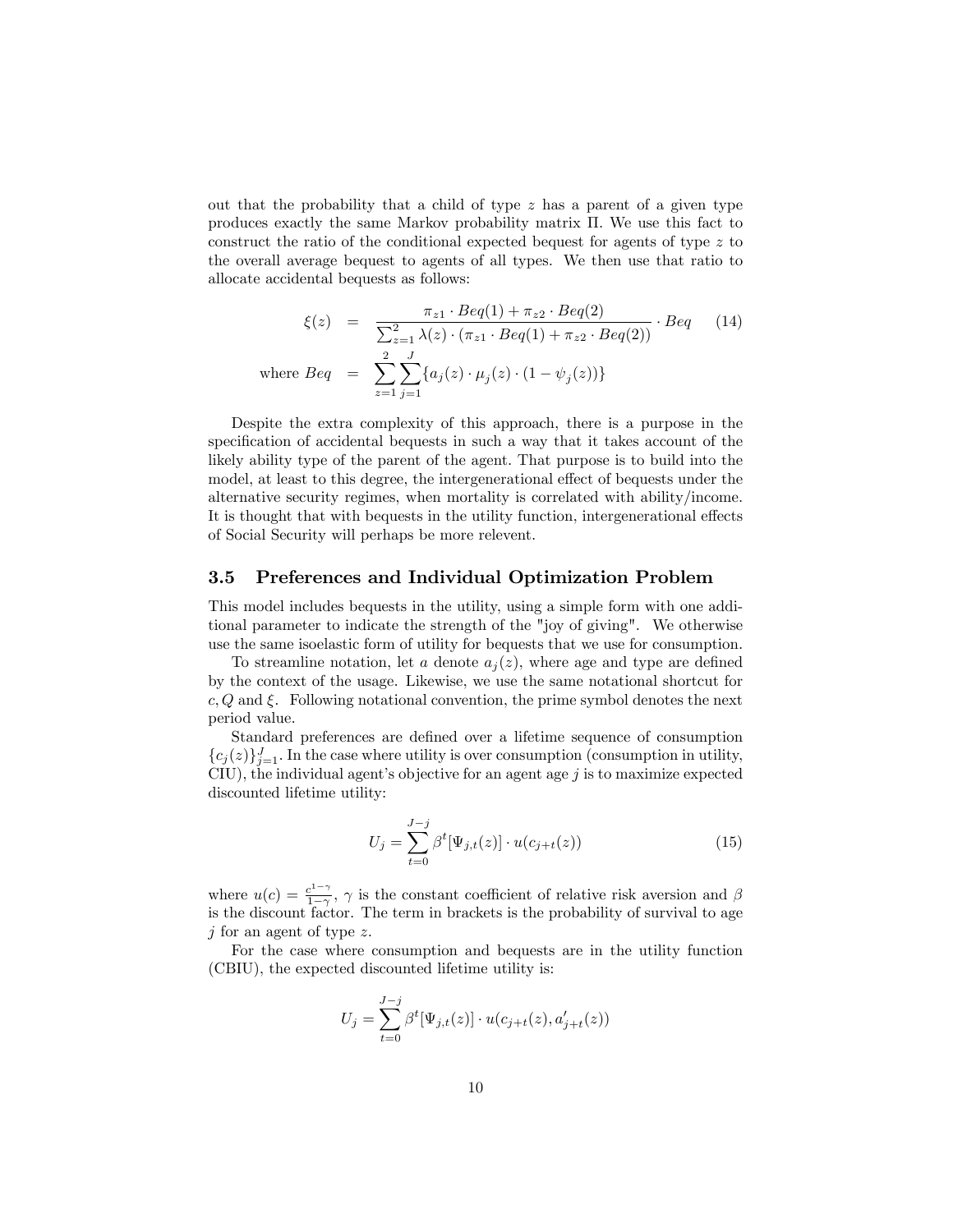where 
$$
u(c) = \frac{c^{1-\gamma}}{1-\gamma} + (1-\psi)\omega \frac{a'^{1-\gamma}}{1-\gamma}
$$
  
 $a' = (a+\xi)(1+r) + Q - c$ 

As noted above, the parameter  $\omega$  represents the strength of the bequest motive.

An agent of age  $j$  and type  $z$  starts a given period with initial asset holdings a. The individualís dynamic problem is to choose how much to consume now  $c$ , and how much to save for future consumption  $a'$ , in order to maximize the Bellman equation:

$$
W_j(a) = \max_{c,a'} \{ u(c,a') + \beta \psi_j(z) W_{j+1}(a') \}
$$
\n(19)

subject to the budget constraint, the borrowing constraint, the initial and optimality conditions, and taking the factor prices as given.

### 3.6 The Steady State Equilibrium

Let  $D = \{d_1, d_2, ..., d_m\}$  represent the discrete set of values that asset holdings are permitted to take. The feasible set for an age  $j$  agent of type  $z$  and asset holdings a is denoted by  $\Omega(j, a, z)$ . The possible choices for a satisfy  $a' \in \Omega(j, a, z)$ .  $\Omega(j, a, z)$ ,  $a' \geq 0$ , and the budget constraints.

A steady state equilibrium for a set of policy parameters  $\{\theta, \tau_{SS}\}$  is a collection of value functions  $\{W_j(a)\}$ ; decision rules  $R^c_{a,j,z}: D \times \{1,2,...,J\} \times \{1,2\} \rightarrow$  $\mathbb{R}_+$  and  $R_{a,j,z}^{a'} : D \times \{1,2,...,J\} \times \{1,2\} \rightarrow D;$  a stationary distribution of types of newborns,  $\{\lambda(1), \lambda(2)\}$ ; a time invariant distribution of agents by type,  $\{\mu_j(z)| \forall j \in \{1, 2, \ldots J\}, \forall z \in \{1, 2\}\};$  a set of prices for capital and labor  $\{r, w\};$ and a set of lump sum transfers of accidental bequests to agents  $\{\xi(z)\}\$ ; such that

- 1. Given factor prices, government policy and the lump sum transfers, the decision rules solve the individual optimization problem.
- 2. Factor prices solve the optimization problem of the firm
- 3. Markets clear, implying that:

$$
K = \sum_{z=1}^{2} \sum_{j=1}^{J} [a_j(z) + \xi(z)] \cdot \mu_j(z)
$$
 (21)

$$
L = \sum_{z=1}^{2} \sum_{j=1}^{j^*-1} [\varepsilon_j(z) \cdot \mu_j(z)] \tag{22}
$$

$$
Y = \sum_{z=1}^{2} \sum_{j=1}^{J} \mu_j(z) \cdot [c_j(z) + a_{j+1}(z) - (1 - \delta) \cdot (a_j(z) + \xi(z))]
$$
(23)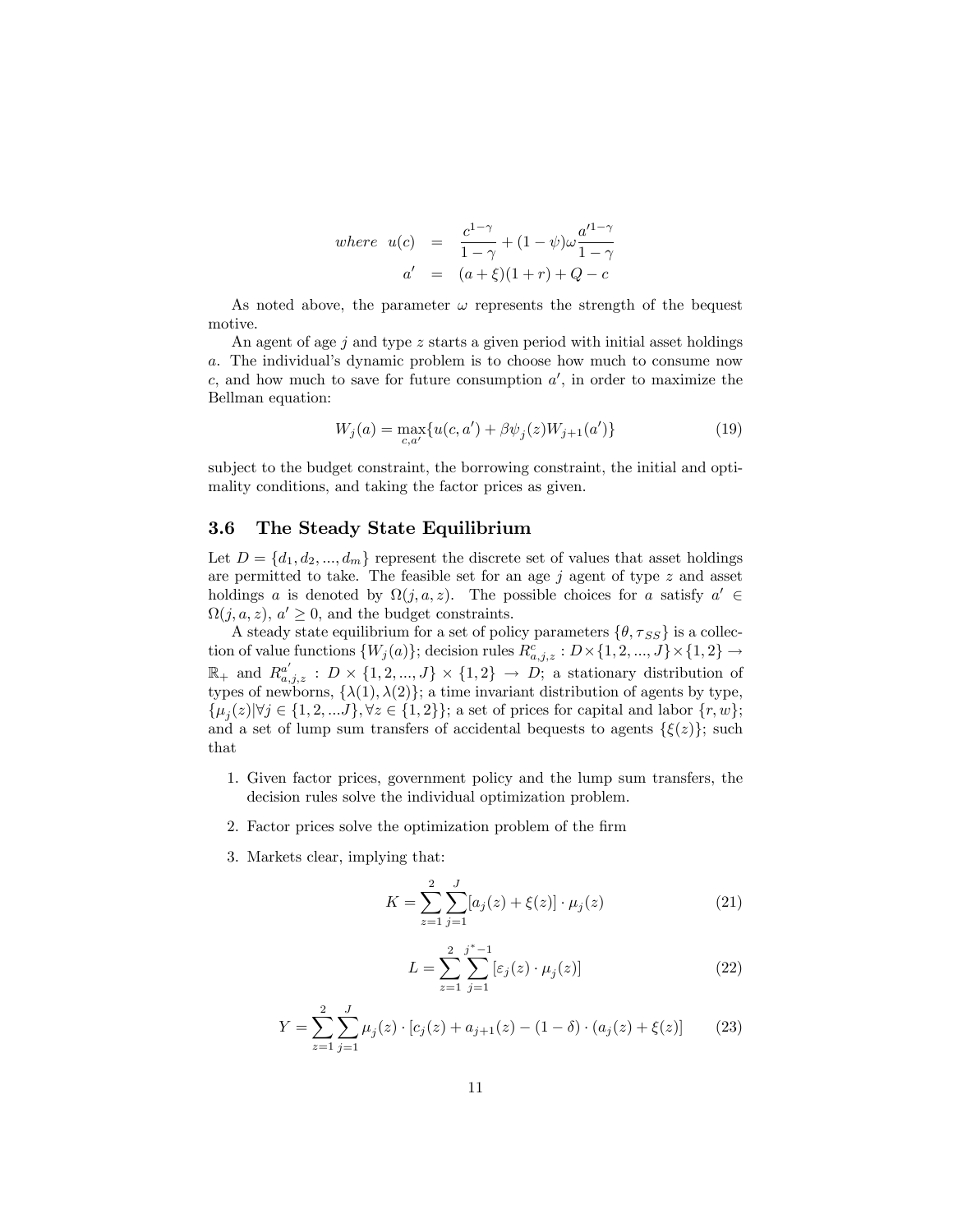Thus, aggregate capital is the sum of individual asset holdings, aggregate labor is the sum of effective workers and output equals aggregate consumption plus the increase in aggregate capital.

- 4. The invariant population distribution conditions are satisfied.
- 5. Government pensions are fully financed by the labor tax.
- 6. The lump sum transfers satisfy:

$$
\sum_{z=1}^{2} \sum_{j=1}^{J} \xi(z) \cdot \mu_j(z) = \sum_{z=1}^{2} \sum_{j=1}^{J} \{ a_j(z) \cdot \mu_j(z) \cdot (1 - \psi_j(z)) \}
$$
(24)

## 4 Calibration and Solution Method

## 4.1 Calibration

#### 4.1.1 Demographic and Labor Parameters

The model is calibrated following some of the previous literature. Each period represents one year. The probabilities that make up the transition matrix  $\Pi$ are taken from the calibration used by Fuster, Imrohoroglu and Imrohoroglu (2002). As they explained, the values of  $\Pi$  were chosen to match 1991 Bureau of the Census data on the proportion of college graduates in the work force, and to match an observed correlation between the permanent component of income of parents and children, based on estimates by Zimmerman (1992) and Solon (1992). Thus:

$$
\Pi = \begin{bmatrix} \pi(1,1) & \pi(1,2) \\ \pi(2,1) & \pi(2,2) \end{bmatrix} = \begin{bmatrix} .57 & .43 \\ .17 & .83 \end{bmatrix}
$$

This transition matrix produces a stationary distribution of types for newborns  $\Lambda = [\lambda(1) \lambda(2)] = [.2833 \ .7167]$ . Therefore, the proportion of newborns with high ability is  $28.33\%$  and the proportion of low ability is 71.67%.

Mortality is assumed to be different between high ability agents and low ability agents. The survival rates are developed in three steps. First, the study begins with the same mortality rates used by Imrohoroglu, Imrohoroglu and Joines (1999) in their 65 period model, which is based on mortality rates from the Social Security Administration. The present paper extends the mortality rates 20 more periods, again based on mortality rates from the Social Security Administration. The aggregate mortality rates are then split into two sets of mortality rates; one for the high ability workers and one for the low ability workers. The method used to split aggregate mortality rates by type is explained in Boronow (2007).

The model also splits the aggregate labor efficiency factors into two sets, one for each type. The method used to split aggregate labor efficiencey rates by type is also explained in Boronow (2007). Labor is supplied inelastically to retirement age, which is fixed at  $j^* = 45$ , corresponding to real age 65. Thereafter,  $\bar{\varepsilon}_j = 0$ .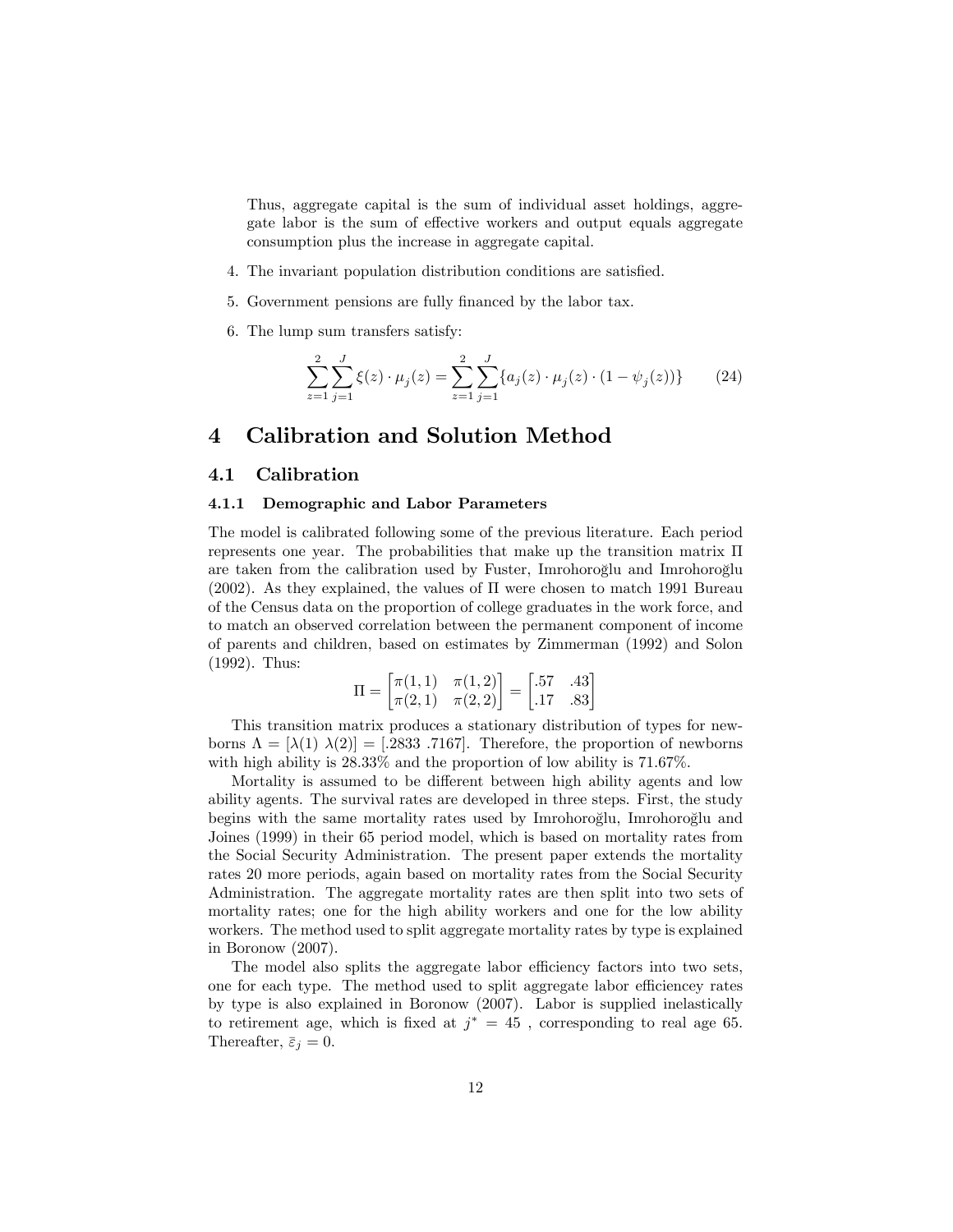The population growth rate  $\rho$  is assumed to be a constant and equal to  $1.2\%$ , using the calibration by Fuster, Imrohoroglu and Imrohoroglu  $(2002)$ . This corresponds to the average annual population growth rate of the United States over a fifty year period.

#### 4.1.2 Technology Parameters

The model uses a Cobb-Douglas production function with constant returns to scale,  $Y = AK^{1-\alpha}L^{\alpha}$ . Total factor productivity A is normalized to one. The labor's share  $\alpha$  is set to 0.64. These values are often used in a simple model, as they approximate the observed patterns in the US over a long period. The value of L is determined by the demographic assumptions.

Depreciation is set at a constant rate of 6.9%, following Imrohoroglu, Imrohoroglu and Joines (1999), in which they calculated their technology parameters based on annual US data since 1954. The rate of exogenous technological growth is set to zero.

#### 4.1.3 Government Policy and Social Security

For flat benefit formula, the replacement rate  $\theta$  that is used to model social security is  $40\%$ , roughly comparable to the average level of benefits of Social Security. Experiments with this benefit formula are identified as SSE-40. For the kinked benefits formula,  $\theta$  represents the collection of breakpoints and factors used by the Social Security administration, as discussed earlier. Experiments with this benefit formula are identified as SSE. The default age at which benefits start,  $j^b$ , is 45 (corresponding to real age 65) for the Social Security economy, except in experiments where it is noted that the benefit starting age is increased.

#### 4.1.4 Preferences

The parameters that specify standard preferences in the model are the coefficient of relative risk aversion,  $\gamma$ , and the time preference discount rate,  $\beta$ . The coefficient of relative risk aversion,  $\gamma$ , is usually set to 2 (except in those cases where we experiment with variations on  $\gamma$ ), and the time preference discount rate,  $\beta$ , is set to .978. These values match the values used by Imrohoroglu, Imrohoroglu and Joines (1999), which were chosen to produce a capital intensity ratio close to 2:5, which is the empirical average in the US since 1954, according to their analysis. In this paper, under the SSE model, this parameterization produces a capital intensity of 2.9. While higher than the Imrohoroglu et al model result, it is closer to the wealth output ratios reported by Cooley and Prescott (1995) and Laitner (1992), which were 3:32 and 3:15 respectively.

#### 4.1.5 Summary of Calibration and Resulting Tax Rates

Table 1 presents a summary of the calibration parameters.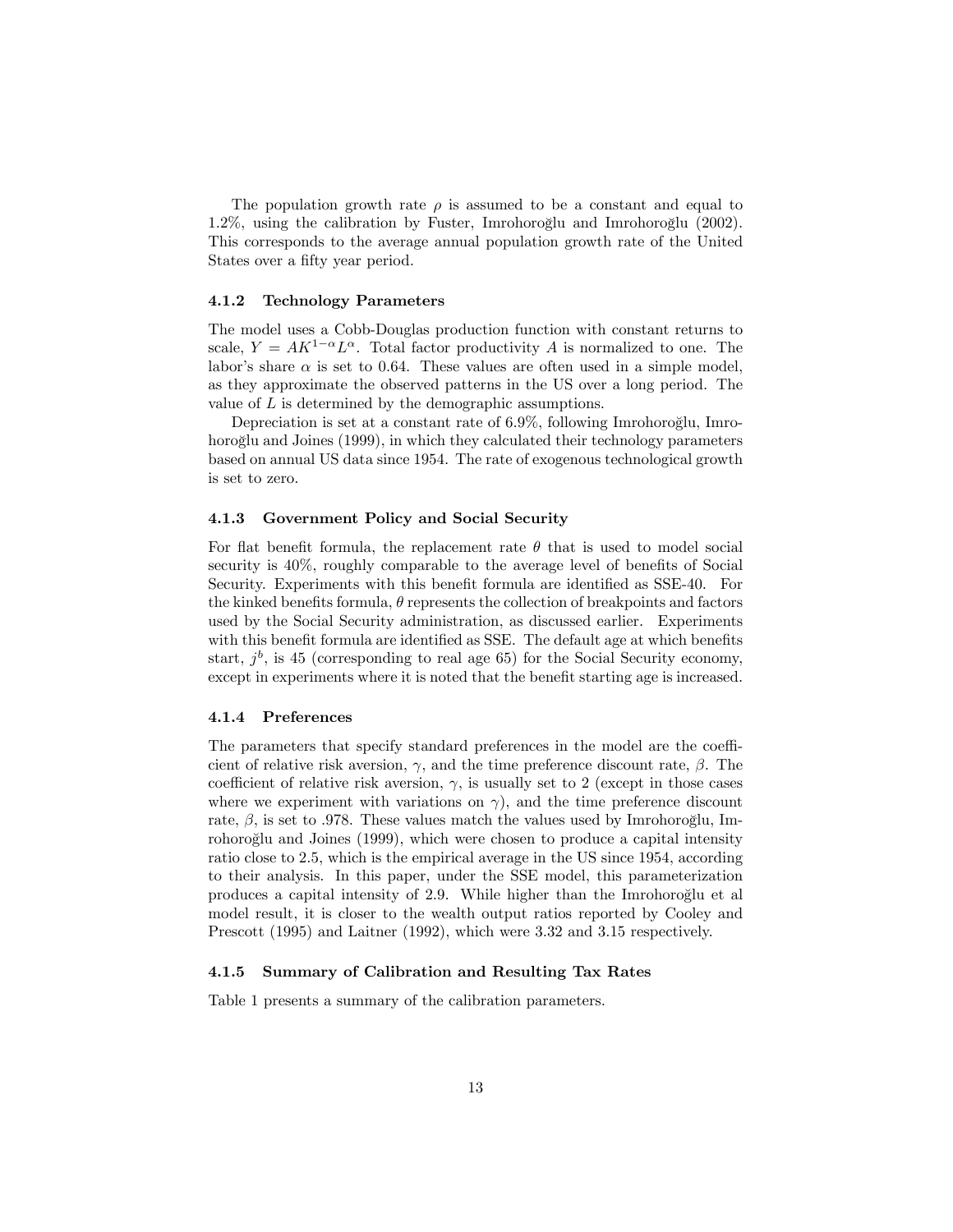| Demographics                       |                        | Canoravion I arameers                              |
|------------------------------------|------------------------|----------------------------------------------------|
|                                    |                        |                                                    |
| Population growth rate             | $\rho$                 | .012                                               |
| Maximum survival age               |                        | $105 \pmod{85}$                                    |
| Retirement age                     | $j^\ast$               | $65 \pmod{45}$                                     |
| Conditional survival probabilities | $\overline{\psi}(j)$   | based on SSA Tables                                |
| Low ability mortality factor       |                        | 112.6\%                                            |
| Efficiency profile                 | $\bar{\varepsilon}(j)$ | Hansen $(1993)$                                    |
| High ability efficiency factor     |                        | 150\%                                              |
| Production                         |                        |                                                    |
| Labor share                        | $\alpha$               | .64                                                |
| Total factor productivity          | A                      |                                                    |
| Depreciation                       | δ                      | .069                                               |
| Government Policy                  |                        |                                                    |
| Benefits start age                 | $j^*$                  | 65 (except where noted)                            |
| Replacement Rate Parameters        | $\theta$               | $40\% \text{ or } \{.2, 1.25, 90\%, 33\%, 15\% \}$ |
| Preferences                        |                        |                                                    |
| Relative risk aversion             | $\gamma$               | 2 (except where noted)                             |
| Strength of "joy of giving"        | $\omega$               | $\{0,2\}$ as noted                                 |
| Discount rate                      | 13                     | .978                                               |

Table 1. Calibration Parameters

One of the distinguishing characteristics of the alternative economic models is the tax rate which is needed to Önance their respective social insurance programs. While technically a result of the model, not a calibration of the model, they are nonetheless the result of the calibration of invariant demographics and government policy (benefit design), not economic behavior. Therefore they are shown below.

|    |        | Table 2. Social Insurance Tax Rates |          |
|----|--------|-------------------------------------|----------|
|    |        | Benefit Age NSSE SSE (flat 40%)     | SSE      |
| 65 |        | 8.77\%                              | $9.32\%$ |
| 70 | $\cup$ | 6.01%                               | NA       |
| 75 | $\cup$ | 3.78%                               | NA       |
| 80 |        | $2.11\%$                            | NΔ       |

## 4.2 Solution Method

The model is solved using a recursive method applied on a discretized state space. The solution we seek is a steady state of the economy. Starting from an initial guess as to the value of aggregate capital,  $K$ , and a guess as to the value of aggregate bequests, B, the solution algorithm computes optimal saving and consumption decisions for all agents in the invariant population distribution for a given period. New aggregate capital and aggregate bequests are calculated, given the optimal policies, and the new values for  $K$  and  $B$  are compared to the starting values. If they differ by more than a tolerance amount defined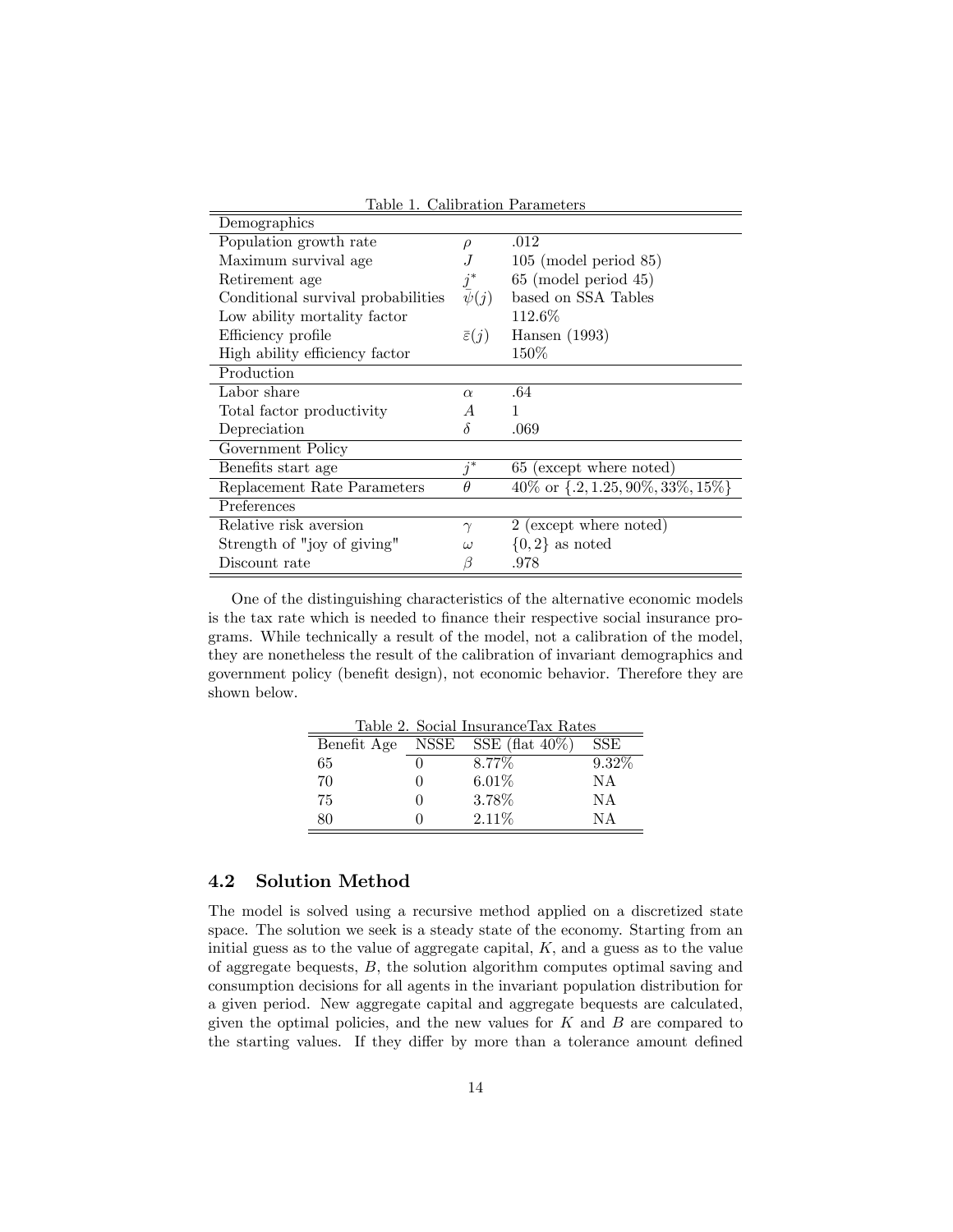in advance, the starting guess is updated, and the algorithm is repeated. The process repeats until the aggregate capital and aggregate bequests reach a steady state.

The solution to the problem is a set of decision rules,  $g(a)$  which determine the choices  $a'$ . This solution is obtained using backward induction.

## 5 Numerical Results

 $\equiv$ 

#### 5.0.1 Individual Welfare under Social Security

This paper looks into the effects of Social Security on individual welfare, to better understand how, in the face of this subsidy, Social Security remains a highly popular social program across a broad range of income levels. Our first experiments assume a flat  $40\%$  replacement rate in the social security benefit formula. This is the same assumption used in Boronow (2007). One key factor in that paper was that low income workers subsidize the old age pension of high income workers (excluding disability and survivor's benefits) under Social Security.

To give a perspective on the size of the subsidy, the flat benefit model aggregate tax rate is 8.77%. The tax rate for high income workers would be 10.04% and for low income workers it would be 7.81%, if it were possible to charge separate fair tax rates. Is it possible that for high income workers the subsidy and the utility of Social Security is enough to gain their support for the program, and for low income workers, does the utility of the program offset the cost of the subsidy enough to garner the support of that type of worker?

We measure individual welfare by the compensating variation in consumption that a newborn in the SSE model economy would need to be indifferent between an economy with or without social security. The approach is to find the percentage increase in annual consumption that equates the value function of a newborn in SSE to the value function of a newborn in the NSSE economy. The results are shown in Table 3.

Table 3. Compensating Variation in SSE-40

|                    | <b>CILL</b> | <b>CBIU</b> |
|--------------------|-------------|-------------|
| High Income Worker | 10.07\%     | 9.15%       |
| Low Income Worker  | 12.87\%     | 11.83%      |

When one takes into account the reverse subsidy between high income and low income workers, where the difference in fair value tax rates is 2.23%, then the difference in compensating variations as shown in Table 3 are largely explained. A full explanation of the difference in compensating variations between high and low income workers would also take into account the degree of concavity in the utility function, and the fact that the fair value tax is based on income,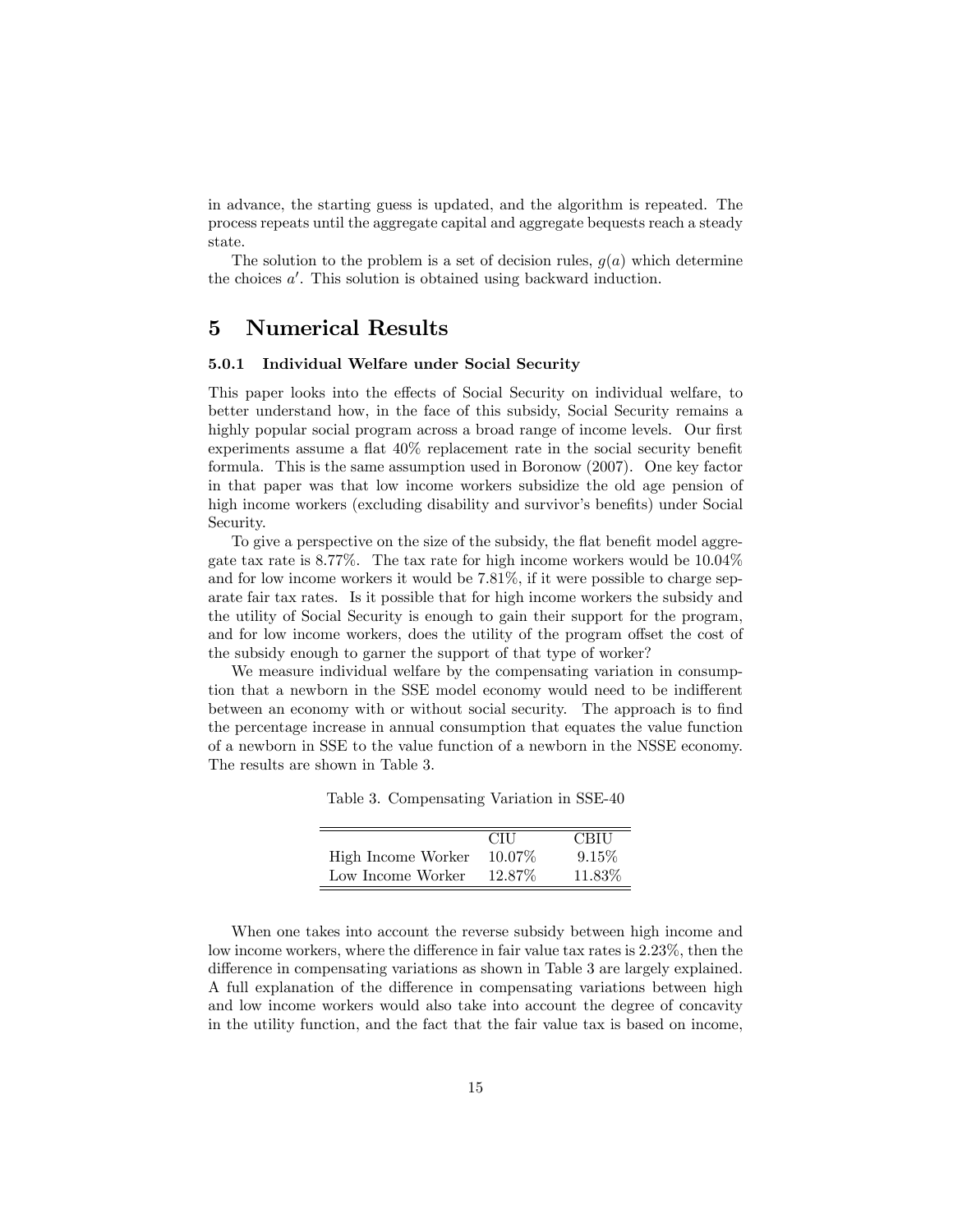while the compensating variation is based on annual consumption. But clearly the reverse subsidy plays a major role in accounting for the difference.

The level of the compensating variations is due to the impact of Social Security on capital formation, which directly affects the wages of both high and low income workers, and indirectly affects welfare through the level of interest rates. Since high income workers benefit disproportionately more than low income workers from the higher interest rates that exist in the low capital intensity SSE economy, this factor, too plays a role in the difference in compensating variations between high and low income workers.

When bequests are in the utility, the difference in compensating variation between high and low income workers is lessened. One might have expected such a decrease in the compensating variation gap. We know that in the CIU life cycle model, Social Security induces low income workers to reduce savings more than high income workers, which would reduce bequests from low income workers more than hgh income workers. An a priori expectation therefore would be that bequests in utility would have a larger behavioral effect on low income workers. And indeed there is a small decrease in the compensating variation gap between high and low income workers. The relative difference in behavioral response can be noticed in that under CIU, bequests from high income workers were 45:1% of the total bequests, while under the CBIU model, the share of bequests from high income workers drops to 44:1%. (Details are in Table 15A of the Appendix.)

We also notice that with CBIU the level of compensating variation decreases for both high and low income workers. CBIU induces lesser consumption and greater savings behavior, which raises captial formation in the steady state, leading to higher steady state levels of capital, output, wages and consumption, and leads to lower levels of compensating variations.

#### 5.0.2 Diminishing Marginal Utility of Pension Benefits

Another measure of individual welfare differences is willingness-to-pay for the benefits of social security. In this analysis, we measure the marginal willingnessto-pay of high and low income workers when faced with an offer for an additional pension benefit of  $1\%$  of lifetime average wage. For the NSSE model, prior to the offer there is no pension, so the  $1\%$  addition is the first pension benefit dollar. For the SSE-40 model with a flat  $40\%$  replacement rate, the extra  $1\%$ brings the pension total to  $41\%$ . For the SSE model with a kinked benefit formula, the extra 1% brings the high income replacement rate to 38% and the low income replacement rate to 48%.

For each type of worker, willingness-to-pay is defined as the increase in tax on wages which, combined with the increased pension, would result in zero net change in the value function of a newborn in that economy. Table 4 presents the results when utility is based only on consumption (CIU), and when utility is based on consumption and bequests (CBIU).

Table 4. Willingness-to-pay for Marginal Increase in Public Pension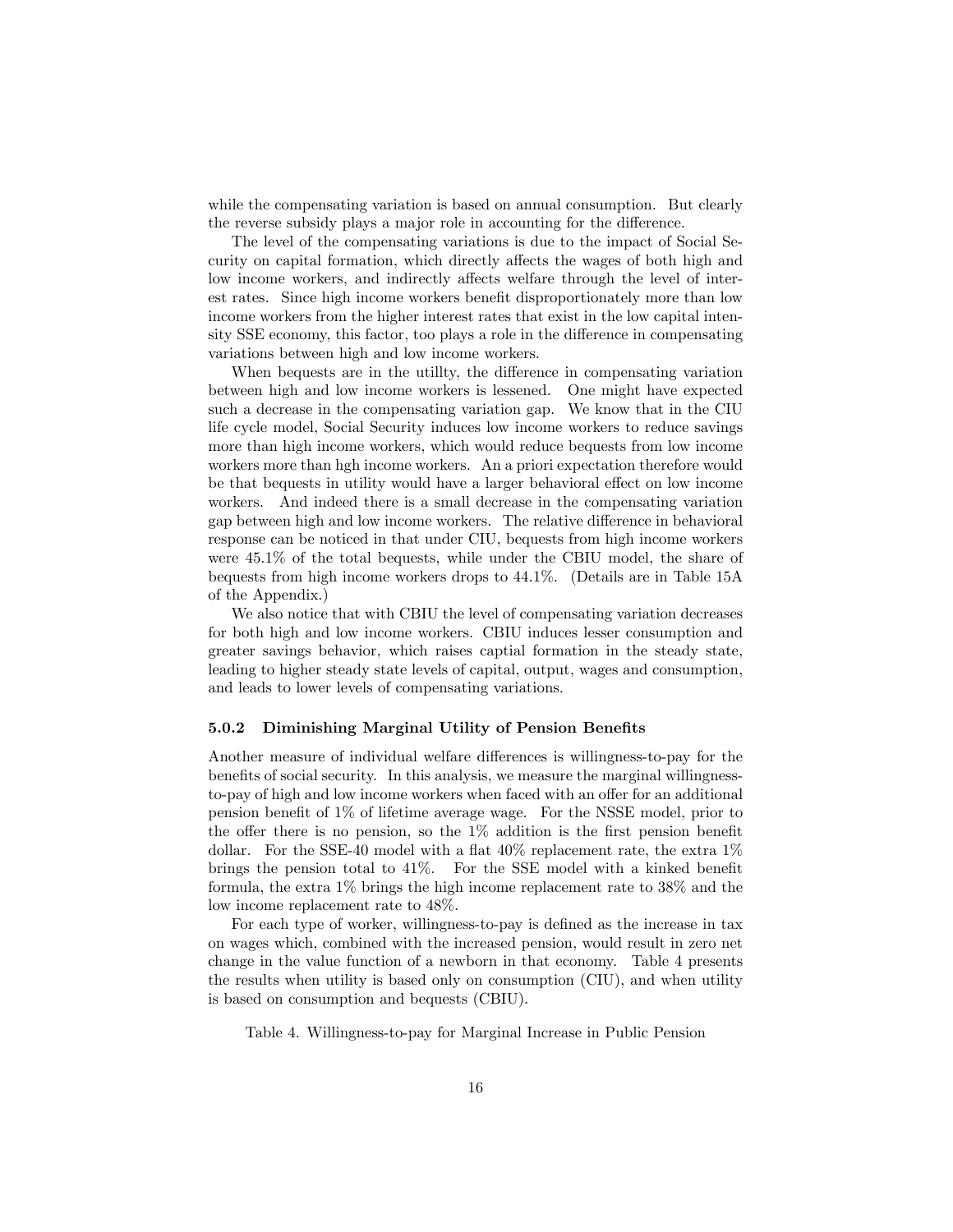|                     | <b>NSSE</b> | $SSE-40$ | SSE      |
|---------------------|-------------|----------|----------|
| Tax Increase WTP    | CIU         | CIU      | CIU      |
| High Income         | $.214\%$    | $.087\%$ | $.084\%$ |
| Low Income          | $.200\%$    | .083\%   | .078\%   |
| Ratio to Fair Value |             |          |          |
| High Income         | $85.3\%$    | 34.7%    | 33.4%    |
| Low Income          | 102.5%      | 42.3%    | 39.9%    |
|                     |             |          |          |
| Tax Increase WTP    | CBIU        | CBIU     | CBIU     |
| High Income         | .219\%      | $.092\%$ | $.090\%$ |
| Low Income          | .198%       | $.084\%$ | $.079\%$ |
| Ratio to Fair Value |             |          |          |
| High Income         | 87.4%       | 36.8%    | $35.8\%$ |
| Low Income          | $101.5\%$   | 43.1\%   | 40.5%    |

There are a number of observations to be made from this table. First, the low income worker is willing to pay almost as much as the high income worker is willing to pay  $(.200\% \text{ vs. } .214\%$ , respectively). This, despite the fact that due to mortality differences, the fair value of the low income worker's benefits is only 77.8% that of the high income worker's benefits. Thus the willingness-to-pay for the added pension benefit is  $85.3\%$  of fair value and  $102.5\%$  of fair value for high and low incomes types respectively. As expected, low income workers are more willing to pay than high income workers, even to the point of being willing to pay more than the fair value of the extra benefits. But high income workers are not willing to pay the fair value.

Another observation is the significant drop in willingness-to-pay (WTP), between the first dollar of pension benefits (as seen in the NSSE model), and the 41st percentage level benefit in SSE-40. As noted above, for the first  $1\%$  average wage pension benefit, the WTP is  $85.3\%/102.5\%$  of fair value (high/low respectively). Yet for the 1% average wage on top of 40% average wage pension benefit, WTP drops to  $34.7\%/42.3\%$  of fair value. There is clearly a drop in marginal utility going on here. It strongly implies that policy makers looking to modify the present Social Security system should not look to increasing replacement rates. It may also help to explain the relatively mild public response to benefit cuts that were made to Social Security in 1983 and 1996 when benefits that had not been subject to income tax were included in taxable income.

In the SSE model, where the benefit formula is kinked to favor low income workers, there is still more evidence of the decreasing marginal utility of pension benefits. For high income workers, there is a small decrease in WTP from the SSE-40 model. We might have expected a significant drop in WTP, since the high income benefit replacement rate is cut to an average  $37\%$ , while the tax rate increases from  $8.77\%$  to  $9.32\%$ . Yet with lower benefits and higher taxes, the high income WTP only drops from 34:7% of fair value to 33:4% of fair value, a drop of less than 4%. The higher marginal utility experienced at the lower benefit level offsets to some degree the  $6.2\%$  higher tax rate and  $8\%$  lower benefits. For low income workers, the SSE model with kinked benefit formula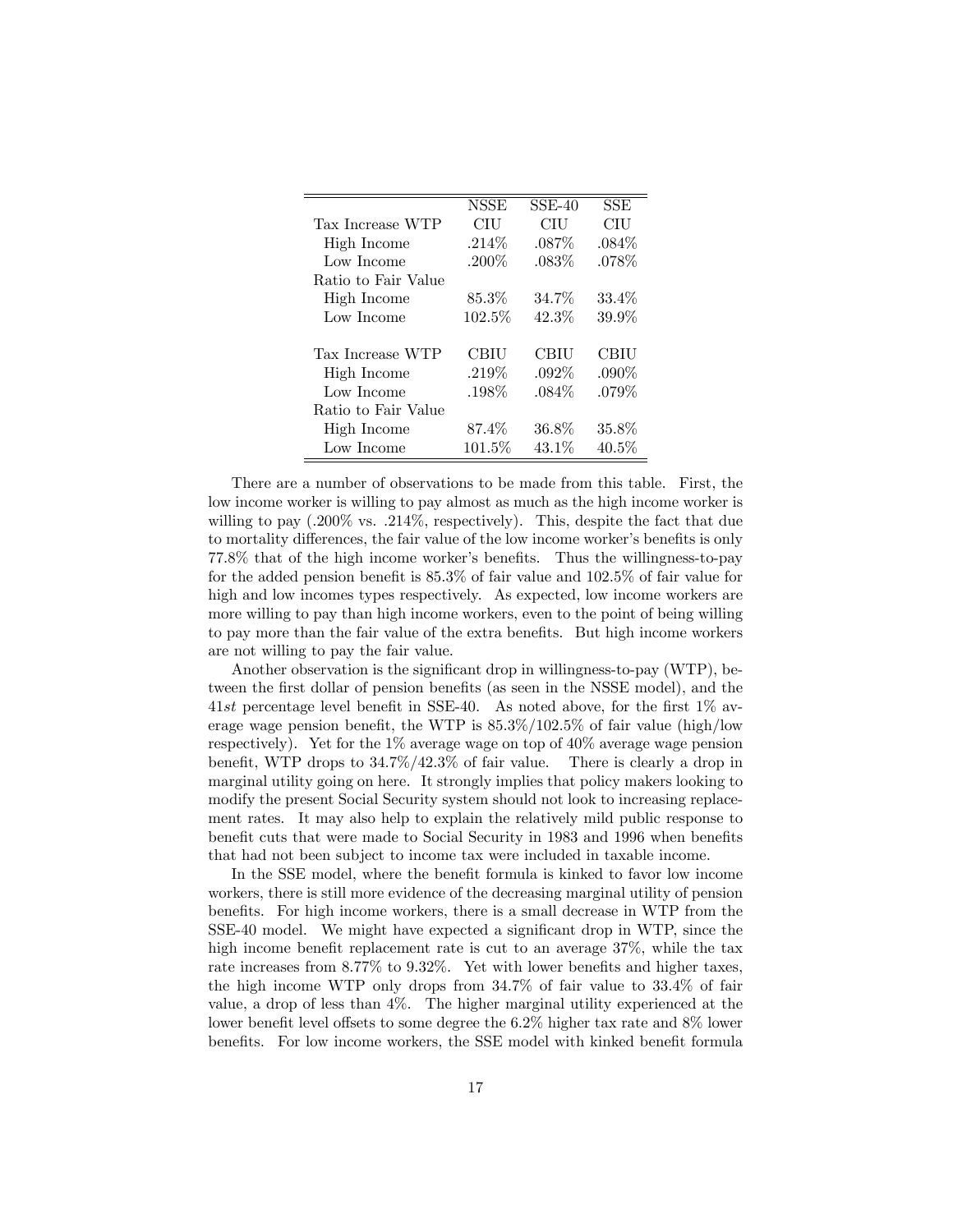results in a higher replacement rate (47%), but with higher taxes at 9:32%. At the higher level of benefits and taxes, marginal utility is lower, resulting in a decrease in WTP from  $42.2\%$  to  $39.9\%$ , and drop of  $5.5\%$ .

A final observation from Table 4 is that when bequests are also in utility, there is an ambiguous effect on WTP. For high income workers, there is a noticeable increase in WTP. For low income workers, there is a decreased WTP for the first dollar of public pension (the NSSE model), but an increased WTP for additional pension benefits in the SSE models. With CBIU, there is a higher steady state level of capital, than with just CIU. (Details are in Table 15A in the Appendix.) Both types of workers benefit from higher wages that result. In the models with Social Security, capital intensity is low, and high income workers can maintain consumption and bequests from high returns on savings. But low income workers cannot benefit as much, not being able to a§ord as much savings, and must achieve their bequest objective by reducing consumption. Hence in the NSSE case, they have a higher WTP, but in the SSE and SSE-40 cases they have a lower WTP, relative to the CIU experiment.

#### 5.0.3 Progressive (Kinked) Pension Benefit Formula

Diminishing marginal utility of pension benefits makes it unlikely, for plausible values of the preference parameters, that workers would be willing to pay more than the fair value for pension benefits at the margin. But perhaps overall welfare, as measured by the compensating variation, would support the hypothesis, under different parameters. To explore this possibility, we compare compensating variations under SSE with a kinked benefit formula to compensating variations under SSE-40.

| Table 5. Compensating Variation Comparisons |             |             |            |
|---------------------------------------------|-------------|-------------|------------|
|                                             | $SSE-40$    | <b>SSE</b>  |            |
|                                             | CIU         | CIU         | Difference |
| High Income                                 | 10.07%      | 10.99%      | $.92\%$    |
| Low Income                                  | 12.87%      | 13.69%      | $.82\%$    |
|                                             | <b>CBIU</b> | <b>CBIU</b> |            |
| High Income                                 | 9.15%       | 10.06%      | $.91\%$    |
| Low Income                                  | 11.83%      | 12.47%      | $.64\%$    |

We notice that under the kinked benefit formula, the steady state produces an outcome with a larger compensating variation for both types of worker than under the 40% replacement rate. Since replacement rates for low income workers are higher than in the SSE-40 model, low income workers reduce precautionary saving even more. This leads to lower steady state levels of capital, wages, and consumption for the SSE model than for the SSE-40 model (Table 15A in the Appendix). High income workers pay a greater tax and receive less benefits under SSE than under SSE-40, so it is not surprising that their compensating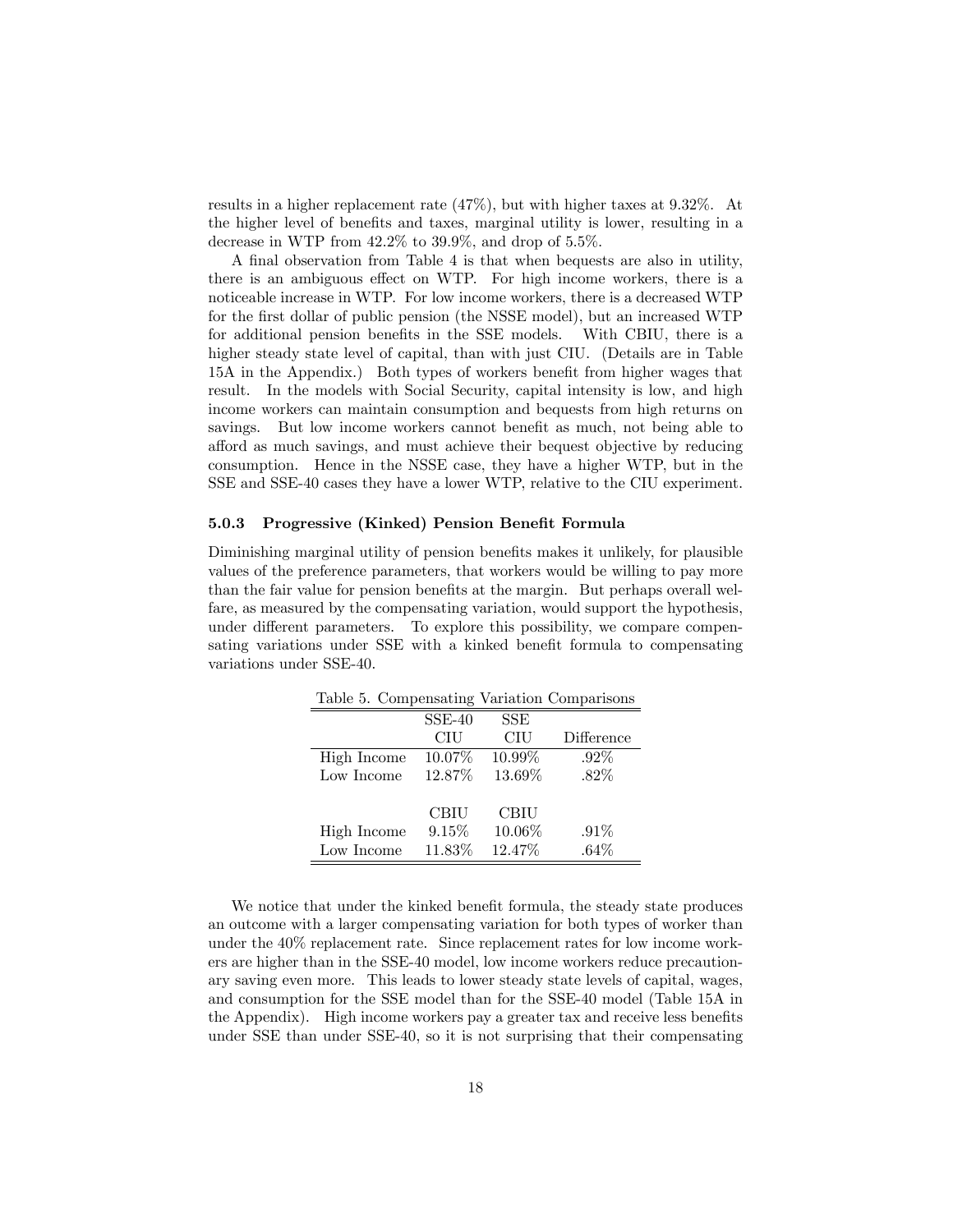variation would be higher. But low income workers, under the kinked benefit formula receive a bigger slice of this somewhat smaller pie, ending up with a slightly greater level of average annual consumption than in the SSE-40 model. Yet still the compensating variation is greater than in the SSE-40 case, indicating that there is a utility loss from the  $\text{tax}/\text{benefit}$  regime beyond the effect on steady state capital.

#### 5.0.4 Increase in Age at which Benefits Begin

So the kinked benefit formula, while improving equity between the two types of workers, does not move us closer to the hypothesis that workers get enough utility from social security that they would pay more than fair value to live in an economy with social security. So, consider next the effect of increasing the age at which pension benefits begin. Here we take advantage of the known result (Abel, 1985) that it is the insurance mechanism (in the form of pooling survivorship gains) which generates individual welfare gains. We expect then that if pension benefits don't start until an older age, then the insurance mechanism will be more intensive, with a more noticable effect on welfare and WTP. Table 6 presents the compensating variations for the SSE-40 model at alternative benefit starting ages. In addition to the compensating variations, Table 6 also shows the aggregate tax rate needed to provide the pension at the given starting age, as well as the gap between the fair value tax for high and low income workers. Fair value tax rates are the hypothetical tax rate for high income workers to provide their benefits, and the hypothetical tax rate on low income workers to provide their pension benefits. In other words, no subsidy is present. The fair value gap is then a measure of the subsidy embedded in the aggregate tax rate.

| Pension Starting Age | 65     | 70          | 75          | 80       |
|----------------------|--------|-------------|-------------|----------|
| Utility              | CIU    | <b>CIU</b>  | CIU         | CIU      |
| High Income          | 10.07% | 7.64%       | $5.51\%$    | 3.68%    |
| Low Income           | 12.87% | 10.18\%     | 7.64\%      | 5.34\%   |
| Difference           | 2.80%  | 2.54\%      | 2.13\%      | 1.66%    |
| Aggregate Tax Rate   | 8.77%  | $6.01\%$    | 3.78%       | 2.11%    |
| Fair value gap       | 2.23%  | $1.95\%$    | 1.57%       | 1.13%    |
|                      |        |             |             |          |
| Utility              | CBIU   | <b>CBIU</b> | <b>CBIU</b> | CBIU     |
| High Income          | 9.15%  | $6.78\%$    | 4.73%       | 2.98%    |
| Low Income           | 11.83% | 9.19%       | $6.73\%$    | 4.50%    |
| Difference           | 2.68%  | 2.41%       | $2.00\%$    | $1.52\%$ |
| Aggregate Tax Rate   | 8.77%  | $6.01\%$    | 3.78%       | $2.11\%$ |
| Fair value gap       | 2.23%  | $1.95\%$    | $1.57\%$    | 1.13%    |

Table 6. Compensating Variations by Pension Benefit Starting Age (SSE-40)

We notice that as the benefit starting age increases, the compensating variations get smaller for both worker types. This is not surprising, since as the age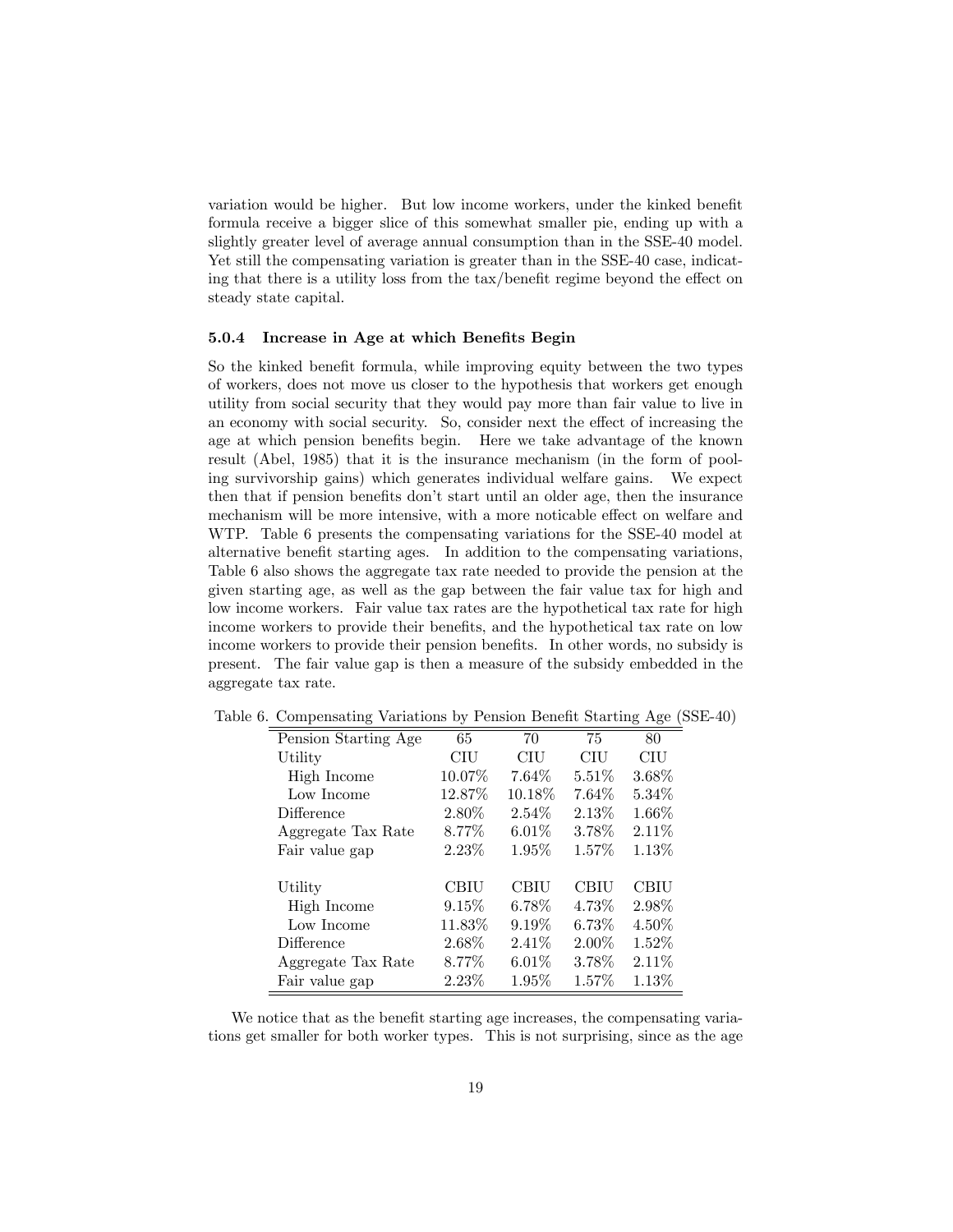at which pension benefits begin increases, the model economy asymptotically approaches the NSSE economy. We note also that the difference in compensating variation between high and low income workers decreases also, which can in part be attributed to the lessening reverse subsidy embedded in the aggregate tax rate. For the CIU model, we see the compensating variation difference fall from 2:80% at age 65 to 1:66% at age 80. The corresponding reverse subsidy decreases from  $2.23\%$  at age 65 to  $1.13\%$  at age 80. The remaining difference in compensating variation can be explained in part that high income workers can take better advantage of the higher interest rates that result in a SSE-40 economy, relative to a NSSE economy, and in part that high income workers value the longevity insurance more highly, given their higher "risk" of living to an advanced age.

If we take differences between compensating variation with CIU and compensating variation with CBIU, we obtain a measure of the compensating variation of bequests in utility. For high income workers, bequests in utility reduce compensating variation by  $.92\%$  at benefit age 65 and by  $.7\%$  at benefit age 80. For low income workers, the reductions are  $1.04\%$  and  $.84\%$ , respectively. The difference in level of bequests and the concavity of the utility function accounts for the difference between high and low income workers.

Additional insight can be obtained by evaluating the marginal willngness-topay (WTP) for pension benefits. Table 7 presents WTP for alternative pension benefit starting ages in a NSSE economy.

| Table 7. WTP by Pension Benefit Starting Age (NSSE) |            |           |           |           |  |
|-----------------------------------------------------|------------|-----------|-----------|-----------|--|
| Pension Starting Age                                | 65         | 70        | 75        | 80        |  |
| Utility                                             | <b>CIU</b> | CIU       | CIU       | CIU       |  |
| High Income                                         | $.2140\%$  | .1700%    | .1324\%   | $.1006\%$ |  |
| Low Income                                          | $.2000\%$  | $.1565\%$ | $.1196\%$ | .0883\%   |  |
| Ratio to Fair Value                                 |            |           |           |           |  |
| High Income                                         | $85.3\%$   | $95.6\%$  | 113.4%    | 146.2%    |  |
| Low Income                                          | $102.5\%$  | 121.2%    | 154.5%    | 218.0%    |  |
| Ratio to Aggregate Tax                              |            |           |           |           |  |
| High Income                                         | 97.6%      | $113.3\%$ | 140.3%    | $190.5\%$ |  |
| Low Income                                          | $91.2\%$   | 104.3\%   | 126.7%    | 167.2%    |  |
|                                                     |            |           |           |           |  |
| Utility                                             | CBIU       | CBIU      | CBIU      | CBIU      |  |
| High Income                                         | .2193%     | $.1730\%$ | $.1329\%$ | $.0984\%$ |  |
| Low Income                                          | $.1981\%$  | .1531\%   | $.1143\%$ | $.0810\%$ |  |
| Ratio to Fair Value                                 |            |           |           |           |  |
| High Income                                         | 87.4%      | $97.3\%$  | 113.8%    | 143.0%    |  |
| Low Income                                          | $101.5\%$  | 118.6%    | 147.6%    | $200.0\%$ |  |
| Ratio to Aggregate Tax                              |            |           |           |           |  |
| High Income                                         | 100.0%     | $115.2\%$ | 140.8%    | 186.4%    |  |
| Low Income                                          | $90.4\%$   | 102.0%    | 121.1\%   | 153.4\%   |  |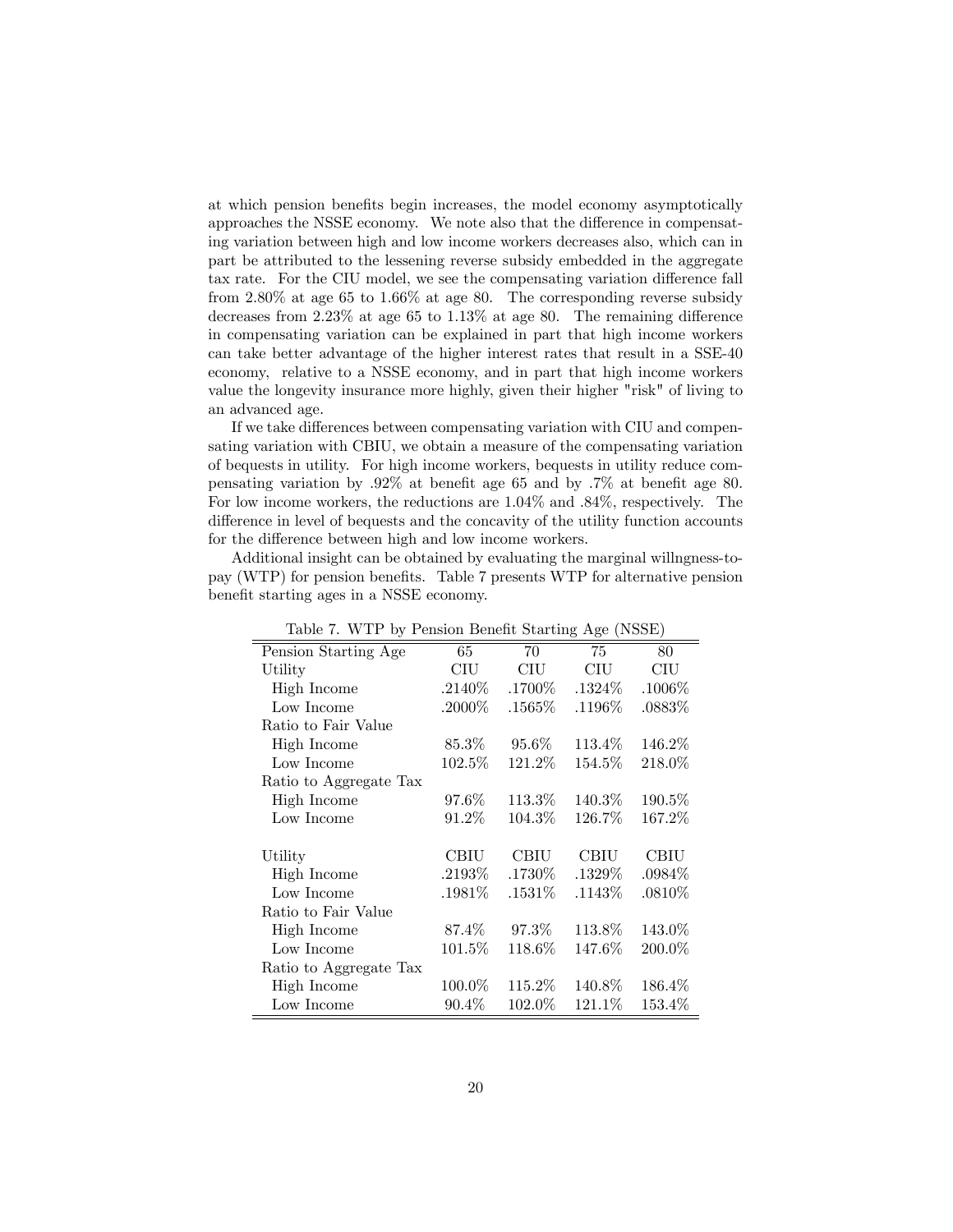WTP decreases with starting age, consistent with the decreasing value of a pension that has a later starting age. When related to the fair value however, we see that both types of workers are more willing to pay as the starting age increases. In other words, the utility of the insurance increases faster than the risk nuetral value of the expected payments. The WTP relative to fair value for high income workers (CIU) increases from 85:3% to 146:2% over the range of ages, an increase of 171%. For low income workers, the corresponding increase is 213%, reflecting the greater utility of insurance to low income workers, due to the concavity of the utility function.

WTP relative to the aggregate tax rate, also increases for both types of workers. For high income workers (CIU), the WTP relative to the tax rate increases from 97:6% to 190:5% over the range of ages, an increase of 195%. The corresponding increase for low income workers is 170%. This is less than the  $213\%$  increase relative to fair value, because the effect of the reverse subsidy reduces the rate of increase in utility.

WTP that is almost 200% of aggregate tax rates in NSSE model give rise to curiosity as to the result in the SSE-40 model. Will the ratio of WTP to aggregate tax still be greater than 100%, suggesting a path for future reforms? Table 8 presents the results.

|                        |           |             | $\circ$ $\sim$ | -- 1      |
|------------------------|-----------|-------------|----------------|-----------|
| Pension Starting Age   | 65        | 70          | 75             | 80        |
| Utility                | CIU       | CIU         | CIU            | $\rm CIU$ |
| High Income            | $.0869\%$ | $.0728\%$   | $.0610\%$      | $.0495\%$ |
| Low Income             | .0825\%   | $.0678\%$   | .0545%         | .0414%    |
| Ratio to Fair Value    |           |             |                |           |
| High Income            | 34.7%     | $41.0\%$    | $52.3\%$       | 71.9%     |
| Low Income             | $42.3\%$  | $52.6\%$    | 70.4\%         | $102.1\%$ |
| Ratio to Aggregate Tax |           |             |                |           |
| High Income            | $39.6\%$  | $48.5\%$    | $64.6\%$       | 93.8%     |
| Low Income             | 37.6%     | $45.1\%$    | 57.7%          | 78.4%     |
|                        |           |             |                |           |
| Utility                | CBIU      | <b>CBIU</b> | CBIU           | CBIU      |
| High Income            | .0921%    | .0768\%     | $.0630\%$      | .0489%    |
| Low Income             | $.0840\%$ | $.0677\%$   | $.0525\%$      | $.0375\%$ |
| Ratio to Fair Value    |           |             |                |           |
| High Income            | 36.8%     | $43.2\%$    | $53.9\%$       | 71.0%     |
| Low Income             | 43.1%     | $52.5\%$    | 67.8%          | 92.4%     |
| Ratio to Aggregate Tax |           |             |                |           |
| High Income            | $42.0\%$  | $51.1\%$    | 66.7%          | 92.6%     |
| Low Income             | 38.3%     | $45.1\%$    | 55.6%          | 71.0%     |

Table 8. WTP by Pension Benefit Starting Age (SSE-40)

WTP drops steadily from the first  $1\%$  of average lifetime wage pension to the  $41st\%$  of average lifetime wage pension. At starting age 80, where WTP is greatest, a high income worker (CIU) has a WTP of 146:2% of fair value in Table 7, but only a WTP of 71:9% of fair value in Table 8. Low income workers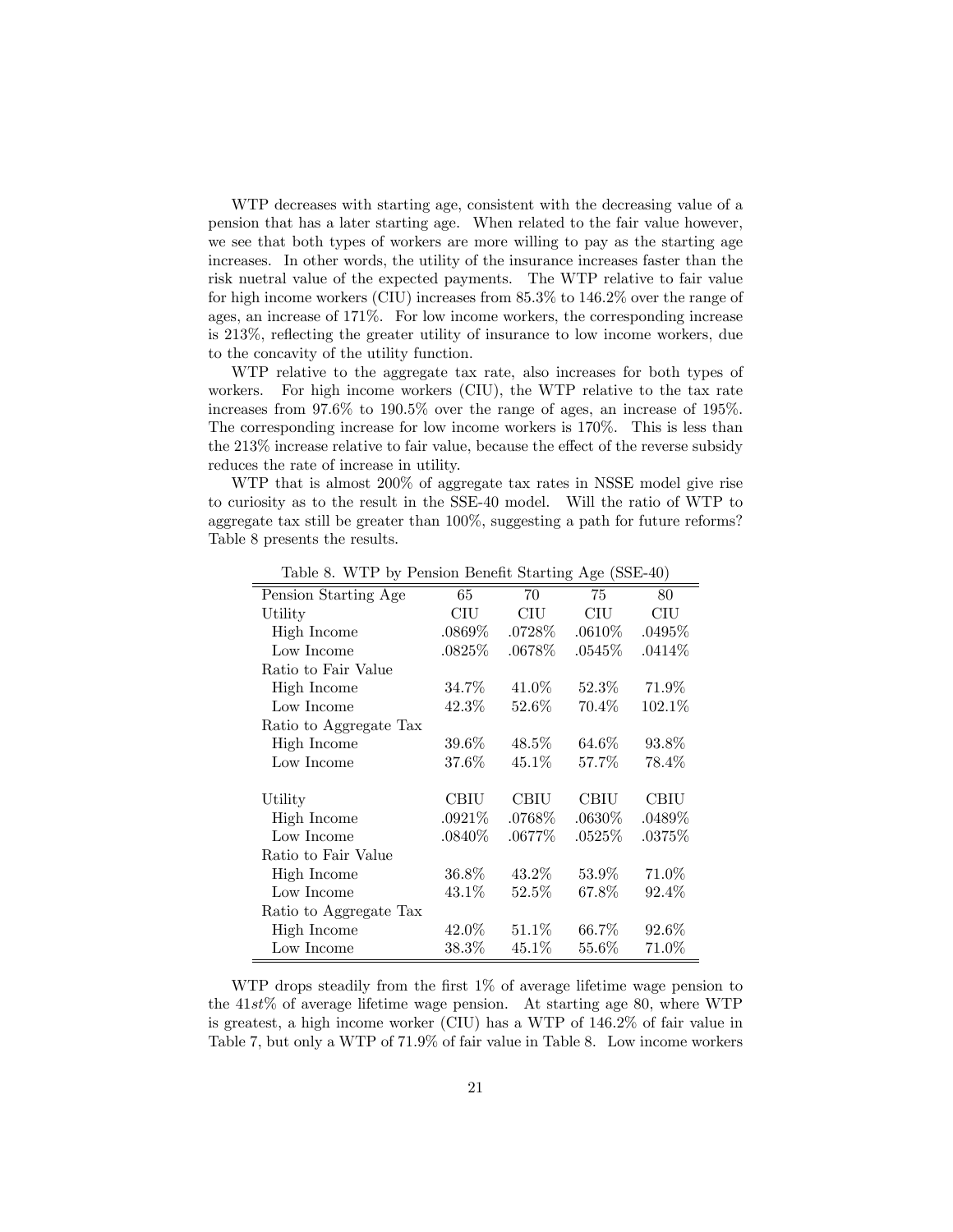(CIU) have a WTP of 102:1% of fair value at age 80, the only instance in Table 8 where the ratio exceeds 100%. In no case does WTP exceed the aggregate tax rate. So again we conclude that diminsihing marginal utility means that workers would not support an increase in benefits and taxes, even at advanced starting ages.

Comparing the CBIU model to the CIU model, we see that at younger starting ages there is a greater WTP, but at older starting ages there is lesser WTP than the corresponding amounts in the CIU models. The difference is more pronounced for low income workers than for high income workers. This is consistent with findings by others that social security reduces bequests, especially for low income workers.

#### 5.0.5 Alternative Risk Aversion Parameters

We turn out attention next to the role of risk aversion. Perhaps a more risk averse worker would be willing to pay more than the fair value of the social security pension. In this model, investment returns are certain, so the role of the risk aversion parameter  $(\gamma)$ , is not about investment returns but it is about intertemporal substitution of consumption and savings/bequests. The reciprical of  $\gamma$  is the constant elasticity of intertemporal substitution.

Consider first a partial equilibrium setting, where factor prices are given, taken as the factor prices from the NSSE steady state when  $\gamma = 2$ . Tables 9A and 9B present the outcomes for agents with alternative elasticities, as they optimize savings and consumption decisions in a partial equilibrium setting.

Table 9A. Alternative Elasticities of Intertemporal Substitution (NSSE Partial Equilibrium,  $K_0 = 6.078, Y = 1.662, r = 2.944\%)$ Elasticity <sup>1</sup>  $\frac{1}{\gamma}=\frac{2}{3}$  $\frac{1}{\gamma}=\frac{1}{2}$  $\frac{1}{\gamma}=\frac{1}{3}$ Savings  $(K')$ ) 5:778 6:078 6:699

Consumption 1.175 1.170 1.162

| We notice that as $\frac{1}{2}$ increases, savings decreases. Consumption increases as                              |
|---------------------------------------------------------------------------------------------------------------------|
| less is being saved. This reminds us of the situation in the two period model,                                      |
| where, when $R < \frac{1}{\beta \psi}$ , the sign of the derivative of $c_1$ with respect to $\frac{1}{\gamma}$ was |
| positive. Thus consumption moved in the same direction as $\frac{1}{\gamma}$ and savings                            |
| moved in the opposite direction. That is precisely what we see in Table 9A. In                                      |
| this partial equilibrium, $R\beta = 1.006787$ , so $\psi$ has only to be less than 0.993 for                        |
| the condition to be satisfied. For high ability agents, the probability of survival                                 |
| to the next period $(\psi)$ is less than .993 for ages after age 57. For low ability                                |
| agents, the condition is satisfied for ages after 51. In either case, the condition                                 |
| is satisfied well before retirement, at ages where the agent is making significant                                  |
| savings decisions. Thus we might expect savings to decrease, based on intuition                                     |
| from the two period model.                                                                                          |

Consider next the situation where the partial equilibrium is based on factor prices from the SSE steady state, when  $\gamma = 2$ .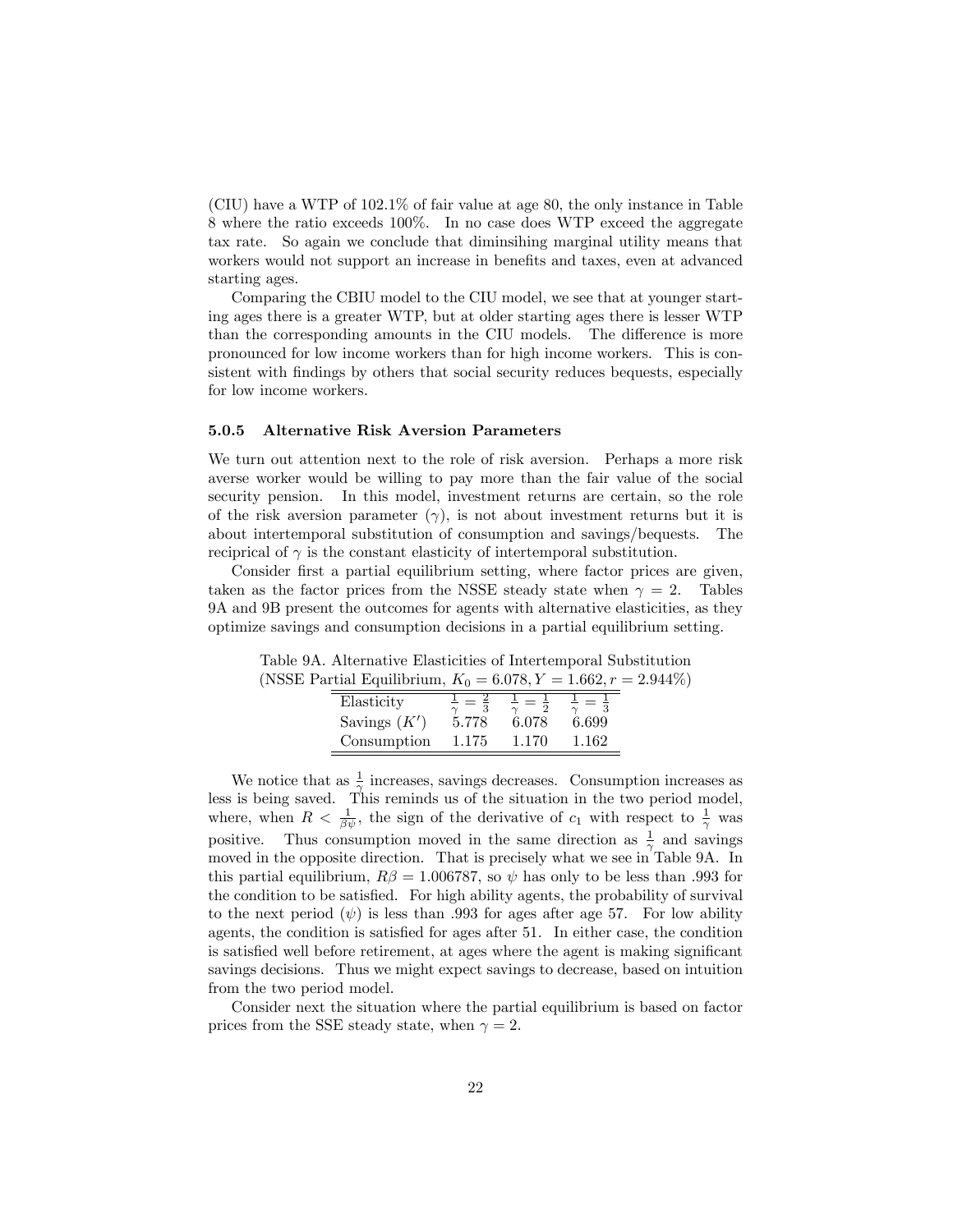Table 9B. Alternative Elasticities of Intertemporal Substitution

| (SSE Partial Equilibrium, $K_0 = 4.406, Y = 1.480, r = 5.194\%)$ |       |       |       |  |
|------------------------------------------------------------------|-------|-------|-------|--|
| Elasticity                                                       |       |       |       |  |
| Savings $(K')$                                                   | 5.279 | 4.406 | 3.803 |  |
| Consumption                                                      | 1.144 | 1.124 | 1.108 |  |

Here we see the opposite effect from what we observed in the NSSE steady state. As elasticity increases, savings also increases. This is reminiscent of the case in the two period model where  $R > \frac{1}{\beta \psi}$ . Recall that when  $R > \frac{1}{\beta \psi}$ , then  $\frac{\partial c_1}{\partial \frac{1}{\gamma}}$  < 0. In the two period model as  $\frac{1}{\gamma}$  increases,  $c_1$  decreases, which causes savings to increase. In Table 9B we also see savings increase as  $\frac{1}{\gamma}$  increases. (Consumption also increases, which is unexpected. See below for a discussion on this result.<sup>3</sup>) In the SSE steady state,  $R\beta = 1.0288$ . Thus to satisfy the condition  $R > \frac{1}{\beta \psi}$ ,  $\psi$  must be greater than .972. For high ability workers, this is the situation for ages up to age 72. For low ability workers,  $R > \frac{1}{\beta \psi}$  up to age 67. Thus during the working years, when agents are making significant savings decisions, the condition is satisfied that would lead to increased savings for agents with higher elasticities of intertemptoral substitution.

It does not necessarily follow that this same pattern holds in a general equilibrium setting, but it does give intuition as to what to look for in a general equilibrium outcome. In Table 10 we turn our attention to a general equilibrium analysis, allowing factor prices to be determined by the steady state levels of capital. We extend the analysis to also consider the case  $\gamma = 4$ .

| 1100L,0110H             |        |                    |              |          |  |
|-------------------------|--------|--------------------|--------------|----------|--|
| Risk Aversion Parameter |        | $=$ $\overline{2}$ | $\mathbf{Q}$ |          |  |
| Capital                 | 5.923  | 6.078              | 6.724        | 7.648    |  |
| Consumption             | 1.167  | 1.170              | 1.179        | 1.186    |  |
| Wage                    | 1.315  | 1.327              | 1.377        | 1.442    |  |
| Interest Rate           | 3.11\% | 2.94%              | $2.33\%$     | $1.60\%$ |  |

Table 10A. Key Indicators with Alternative Risk Aversion Parameters (NSSE,CBIU)

Table 10B. Key Indicators with Alternative Risk Aversion Parameters (SSE,CBIU)

|                         | $v_{\rm max}$ |                          |          |         |
|-------------------------|---------------|--------------------------|----------|---------|
| Risk Aversion Parameter | $\Omega$      | $\overline{2}$<br>$\sim$ | $\Omega$ |         |
| Capital                 | 4.698         | 4.407                    | 4.033    | 3.800   |
| Consumption             | 1.135         | 1.124                    | 1.108    | 1.096   |
| Wage                    | 1.210         | 1.182                    | 1.145    | 1 1 2 1 |
| Interest Rate           | 4.71%         | 5.19%                    | $5.90\%$ | 6.40\%  |

<sup>3</sup>As noted above, average annual consumption increased along with increased saving and higher elasticity in the SSE setting. One would expect consumption to decrease if savings increase. However, in the SSE steady state, interest rates are high enough that increased savings earns interest that funds enough consumption to offset the consumption lost to higher savings. Likewise, as  $\frac{1}{\gamma}$  falls, savings decreases and consumption increases. But the interest not earned on savings that does not occur is enough to offset the extra consumption that otherwise would have gone to savings. Overall there is a decrease in consumption.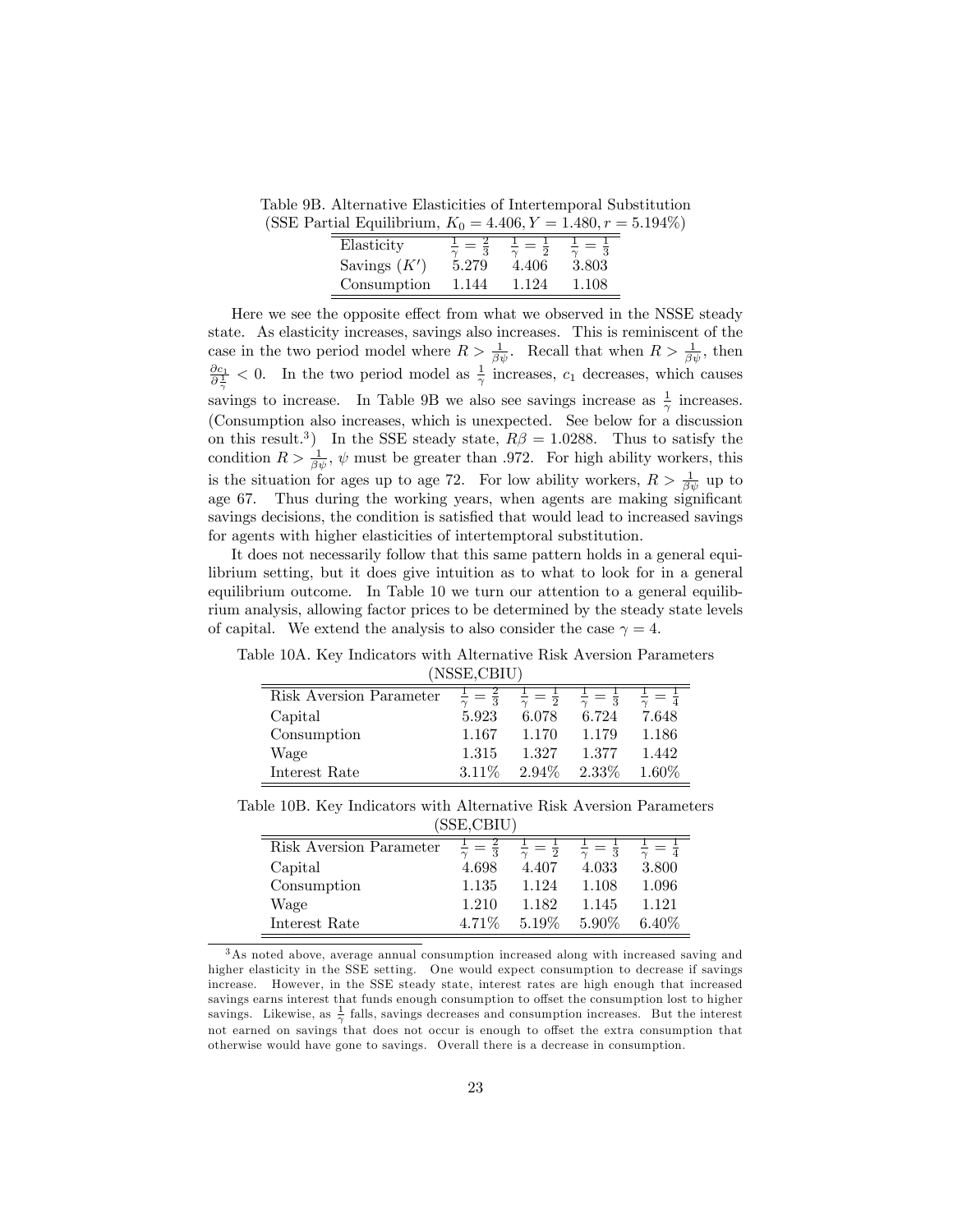In the NSSE model of Table 10A, increasing  $\gamma$  decreases the elasticity of intertemptoral substitution and causes an increase in saving, wages and consumption. But in Table 10B, under the SSE model, a decrease in the elasticity of intertemporal substitution causes a decrease in saving, wages and consumption. This result was also obtained by Imrohoroglu, Imrohoroglu and Joines (Time Inconsistent Preferences). They commented, "a low elasticity of substitution also raises the costs of social security, which takes the form of lower steady-state capital and lifetime consumption". They also commented, "The smaller the elasticity of substitution, the greater the reduction in the saving of workers when government attempts to reallocate consumption toward retirement years through the payroll tax." Based on the intuition of the two period and partial equilibrium models, we trace the source of the response to the relationship between the return on investment, the probabilility of survival and the time preference parameter.

To gain further insight to this finding, we turn first to a measure of overall welfare, the compensating variation in compensation. Table 11 presents the compensating variation for agents born into the SSE under alternative values for the elasticity of intertemptoral substitution.

Table 11. Compensating Variations and Elasticity of Intertemptoral

| Substitution            |               |                |                |       |  |  |  |  |  |
|-------------------------|---------------|----------------|----------------|-------|--|--|--|--|--|
| Risk Aversion Parameter | $\frac{2}{3}$ | $\overline{2}$ | $\overline{3}$ |       |  |  |  |  |  |
| Utility                 | CIU           | CIU            | CIU            | CIU   |  |  |  |  |  |
| High Income             | $7.5\%$       | $11.0\%$       | $18.1\%$       | 27.4% |  |  |  |  |  |
| Low Income              | $10.9\%$      | $13.7\%$       | 21.1\%         | 31.0% |  |  |  |  |  |
|                         |               |                |                |       |  |  |  |  |  |
| Utility                 | CBIU          | CBIU           | CBIU           | CBIU  |  |  |  |  |  |
| High Income             | $6.5\%$       | $10.1\%$       | 18.1%          | 32.9% |  |  |  |  |  |
| Low Income              | $9.3\%$       | 12.5%          | $22.0\%$       | 39.4% |  |  |  |  |  |

The contrast in saving behavior as the elasticity of substitution decreases between the NSSE economy and the SSE economy is evident in Table 11. We saw in Tables 10A and 10B that in the NSSE economy, consumption and capital increase with a decrease in  $\frac{1}{\gamma}$ , while just the opposite occurs in the SSE economy. Thus we would expect that the compensating variation would increase as  $\gamma$ increases (and  $\frac{1}{\gamma}$  decreases). As Table 11 shows, the compensating variation increases quite dramatically. Moreover the difference between high income and low income worker's compensating variation widens. Under the SSE economy, at higher levels of  $\gamma$ , there is a scarcity of capital and high interest rates which favors high income workers relative to low income workers. This accounts for the widening gap. The data from the CBIU experiment relative to the CIU experiment, shows the widening gap even more clearly, confirming that high income workers are better able to sustain a bequest, thanks to higher interest rates.

As before, we now look to the marginal WTP for further insight into individual welfare. Table 12 presents the WTP results for alternative elasticities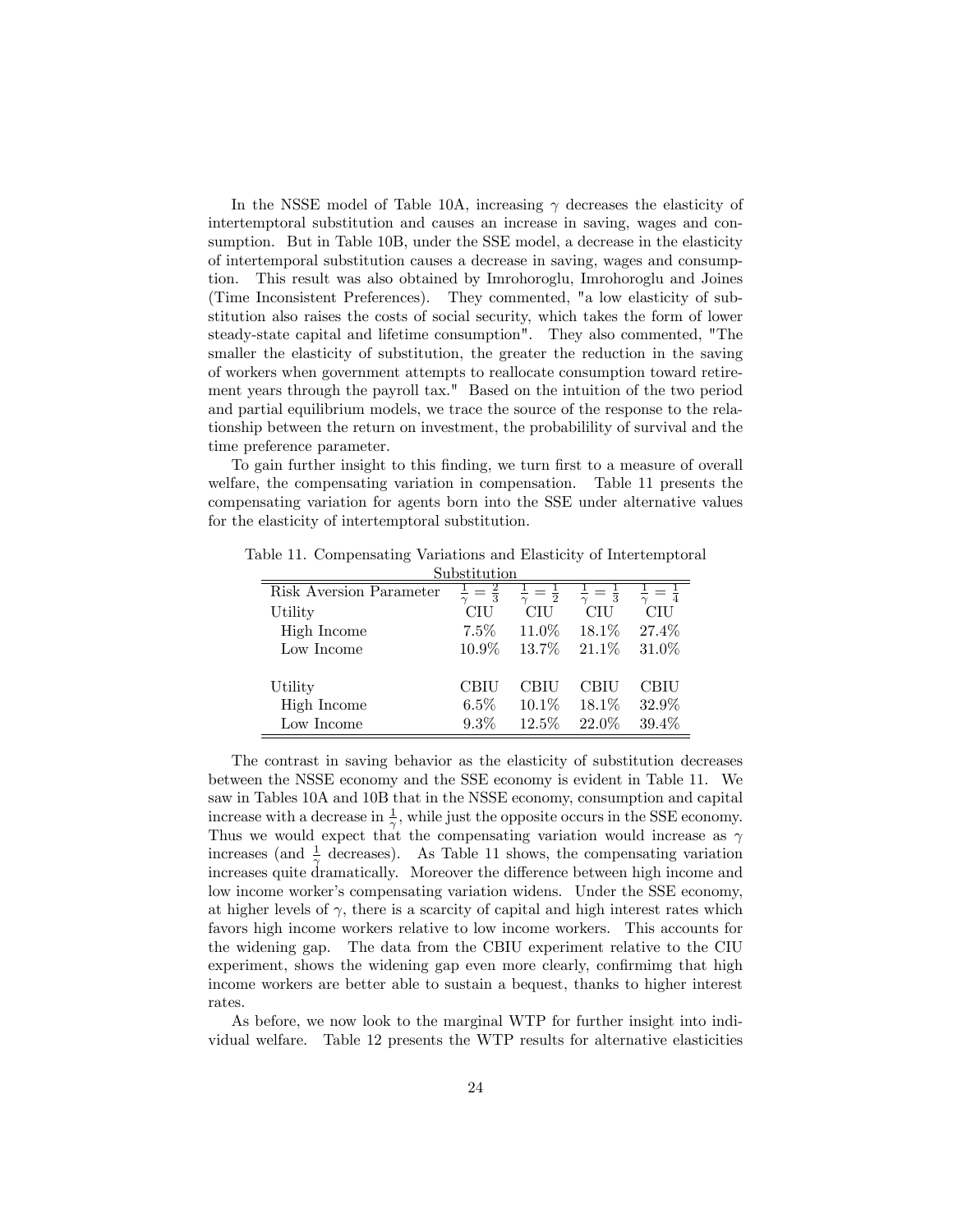of substitution, when utility includes bequests.

(NSSE, CBIU) Risk Aversion Parameter <sup>1</sup>  $\frac{1}{\gamma}=\frac{2}{3}$  $\frac{1}{\gamma}=\frac{1}{2}$  $\frac{1}{\gamma}$  $\frac{1}{\gamma}=\frac{1}{3}$  $\frac{1}{\gamma}=\frac{1}{4}$ High Income  $.2071\%$   $.2193\%$   $.2455\%$   $.2629\%$ Low Income :1843\% :1981\% :2230\% :2360\% Ratio WTP to Fair Value High Income 82:5% 87:4% 97:8% 104:8% Low Income 94.4% 101.5% 114.2% 120.9% Ratio WTP to Aggregate Tax High Income 94.5% 100.0% 112.0% 119.9% Low Income 84.1% 90.4% 101.7% 107.7%

Table 12A. WTP and Elasticity of Intertemptoral Substitution

Table 12B. WTP and Risk Aversion Parameters (SSE, CBIU)

|                            | DUL, ODIVI    |                |                               |                   |
|----------------------------|---------------|----------------|-------------------------------|-------------------|
| Risk Aversion Parameter    | $\frac{2}{3}$ | $\overline{2}$ | $\overline{z} = \overline{3}$ | $=$ $\frac{1}{4}$ |
| High Income                | .1075%        | .0897\%        | $.0535\%$                     | $.0252\%$         |
| Low Income                 | $.1064\%$     | $.0791\%$      | $.0479\%$                     | $.0222\%$         |
| Ratio WTP to Fair Value    |               |                |                               |                   |
| High Income                | 42.8%         | 35.8%          | 21.3%                         | 10.0%             |
| Low Income                 | 54.5%         | $40.5\%$       | 24.5%                         | 11.4%             |
| Ratio WTP to Aggregate Tax |               |                |                               |                   |
| High Income                | 49.0%         | $40.9\%$       | 24.4%                         | 11.5%             |
| Low Income                 | 48.5%         | $36.1\%$       | 21.9%                         | 10.1%             |

There are two quite different pictures emerging from Tables 12A and 12B. In Table 12A, WTP increases as  $\frac{1}{\gamma}$  decreases. The low returns on investment in the NSSE make the returns to survivorship relatively more attractive and raises WTP. For  $\gamma = 4$ , both types of workers are willing to pay more than the fair value to obtain a pension benefit of  $1\%$  of average lifetime wage. Looking at WTP as a percentage of the aggregate tax, we see that for  $\frac{1}{\gamma} = \frac{1}{3}$ , and for  $\frac{1}{\gamma} = \frac{1}{4}$ , both types of workers are willing to pay more than the aggregate tax, taking into account the subsidy to high income workers! However, when we look to the SSE model under various levels of  $\gamma$ , we find that WTP decreases as  $\frac{1}{\gamma}$  decreases. Here the returns on investment are more attractive than the returns on survivorship, decreasing the WTP. As a result, WTP as a percentage of the aggregate tax never exceeds 50%.

#### 5.0.6 Welfare Under Temptation

Research by Imrohoroğlu, Imrohoroğlu, and Joines (2003), Kumru and Thanopoulos (2007), and Boronow (2007) all present evidence that Social Security is a weak commitment device. But is even a weak commitment device enough to raise welfare so that the status quo is rational? To evaluate that hypothesis,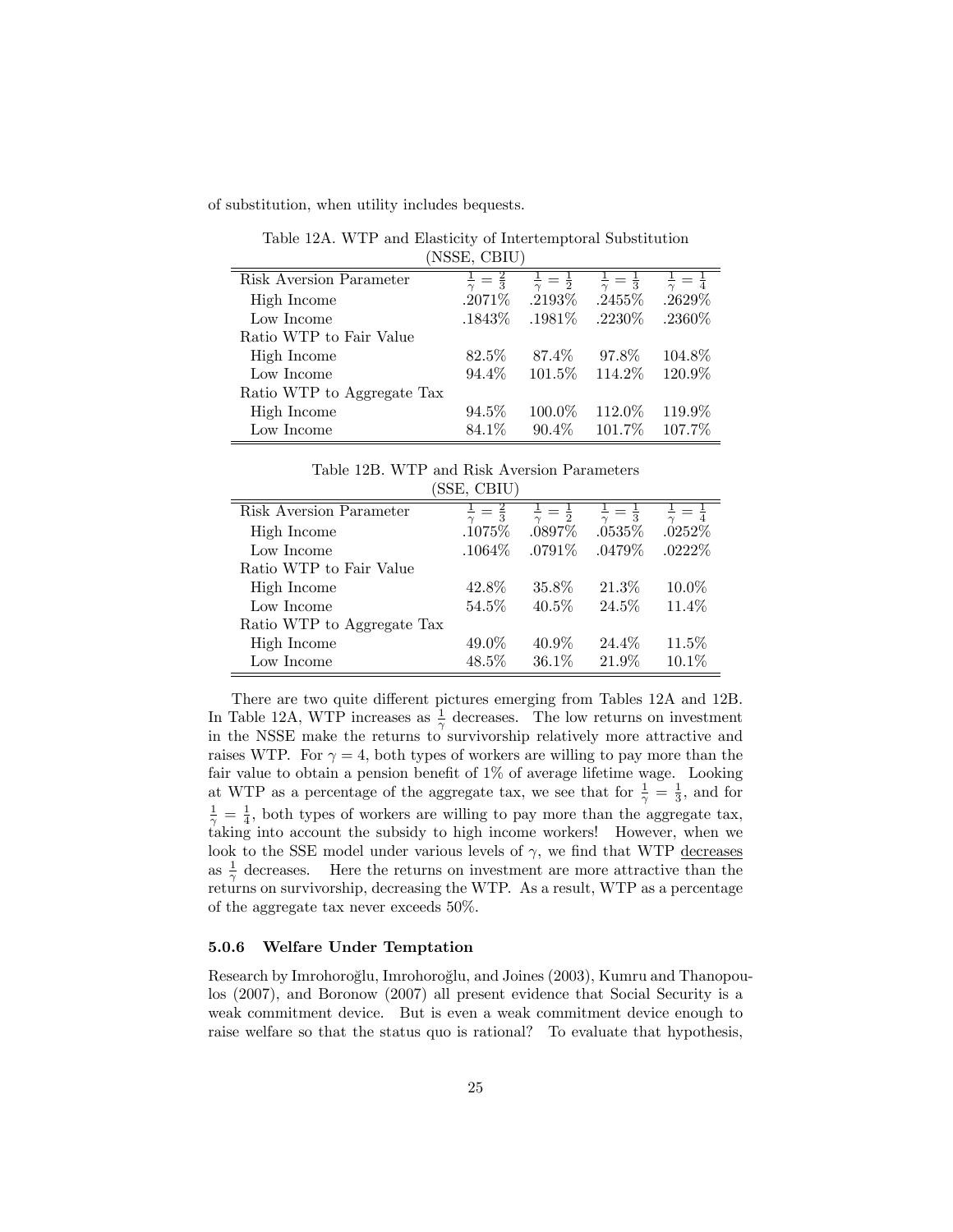we return to the model of Temptation in the earlier paper by Boronow (2007), to compare welfare outcomes for the various model economies.

In that earlier paper, Boronow evaluated outcomes in a NSSE model, a SSE-40 model and a proposed Hybrid Reform Economy (HRE) model. The HRE model has the same pension replacement rate as the SSE-40 model, but benefits begin at age 80 instead of age 65. There is a mandatory personal security account (PSA) commitment device, which is accumulated during working years from a payroll contribution, and amortized ratably during the period from retirement to the start of the public pension at age 80. The contribution rate is chosen so that the contribution rate plus the tax to provide the advanced age public pension sum to the same total as the tax rate in the SSE-40 model. In this paper, I also present results for a model denoted by SSE-40 @ age 80. This is the same as the HRE model, but without the device of the PSA. It is also the same as the SSE-40 model, but with the pension starting at age 80 instead of age 65 (and therefore with lower labor tax). This additional model will help reveal the effect of the PSA commitment device.

Under standard preferences in which agents know and act according to their best interests, there is no need for a commitment device. However, if agents are subject to temptation preferences, they make choices which are not in their best long run interests. We use the model of choices under temptation used by Gul and Pesendorfer (2001) and Krusell, Kuruscu, and Smith (2005) and Boronow (2007). For a complete description of the temptation model, see Boronow (2007). A brief description is in the Appendix. As in the 2007 paper, results are presented for three different specifications of temptation (labeled weak, moderate and strong), corresponding to increasing the temptation stength parameter.

The model is only computed for the case where utility is from consumption  $(CIU)$ .  $4$ 

#### Table 13. Compensating Variation under Temptation (CIU)

<sup>&</sup>lt;sup>4</sup>The theoretical algorithm to compute results for the temptation model with CBIU is available from the author, but results were not produced, as the programming and computational costs did not seem worthwhile in view of the insignificant difference between CIU outcomes and CBIU outcomes so far.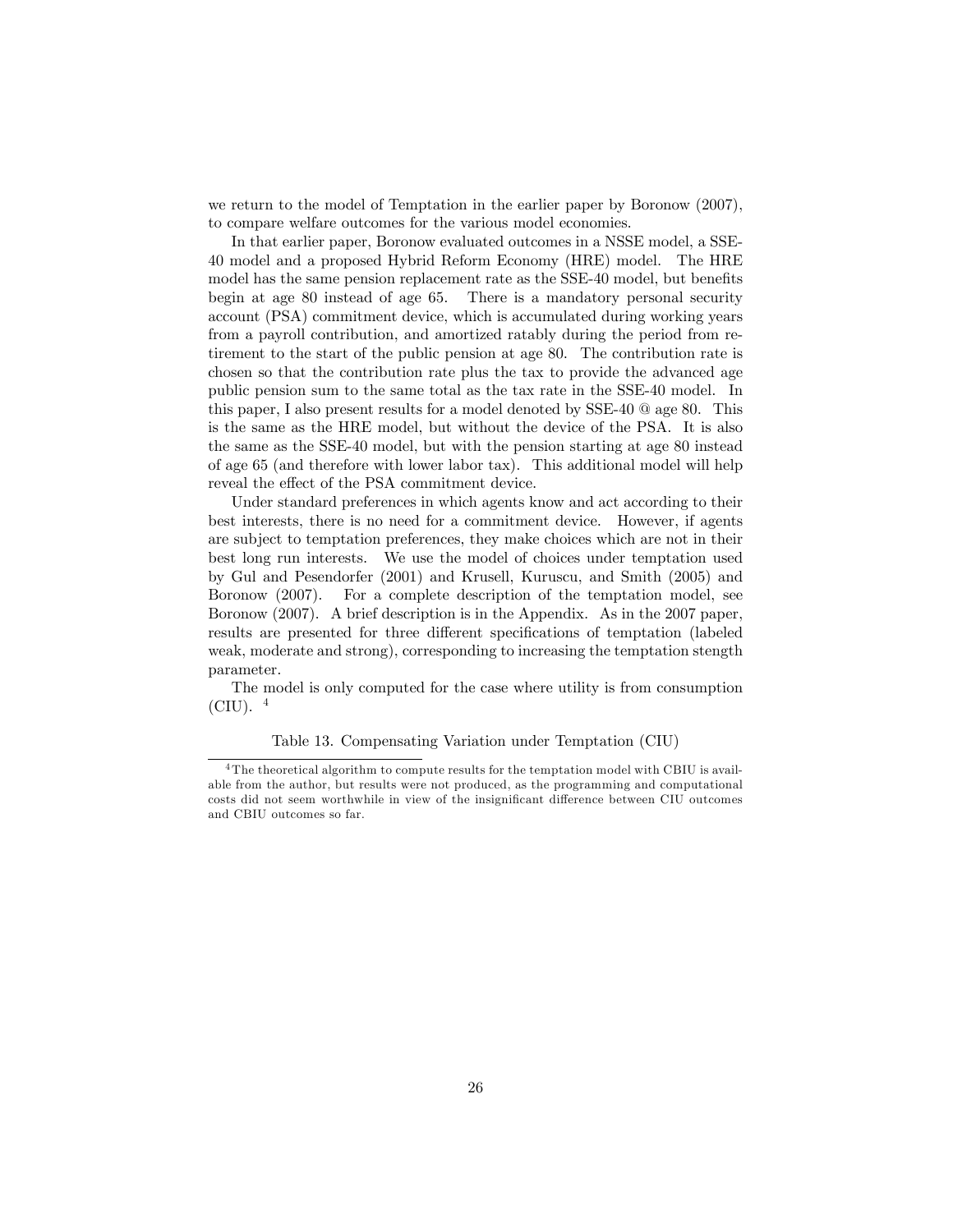|                        | High Income | Low Income | Difference |
|------------------------|-------------|------------|------------|
| SSE-40 $@$ Age 65      |             |            |            |
| Standard Preferences   | $9.59\%$    | 12.77%     | $3.18\%$   |
| Weak Temptation        | 10.71       | 12.72      | 2.01       |
| Moderate Temptation    | 10.14       | 11.88      | 1.74       |
| Strong Temptation      | 9.61        | 11.28      | 1.67       |
| SSE-40 $\omega$ Age 80 |             |            |            |
| Standard Preferences   | $3.41\%$    | $5.23\%$   | $1.82\%$   |
| Weak Temptation        | 4.22        | 5.06       | .84        |
| Moderate Temptation    | 3.49        | 4.34       | .85        |
| Strong Temptation      | 3.18        | 4.05       | .87        |
| <b>HRE</b>             |             |            |            |
| Standard Preferences   | 4.07\%      | 5.84\%     | $1.77\%$   |
| Weak Temptation        | 1.94        | 1.08       | $-0.86$    |
| Moderate Temptation    | $-4.66$     | $-6.31$    | $-1.65$    |
| Strong Temptation      | $-10.21$    | $-12.06$   | $-1.85$    |

In the SSE-40 case, we see that low income workers are more adversely affected by social security, in that they require a higher compensating variation in consumption to equate their welfare to that in the NSSE economy. The subsidy from low income to high income workers, and the higher interest rates in the SSE-40 economy relative to the NSSE economy both benefit high income workers, not low income workers. Hence the outcome is not surprising. But we notice that the difference in CV between low income workers and high income workers gets smaller as the temptation setup gets stronger. The difference is 3:18% under standard preferences but only 1:67% under the strongest specification of temptation. This indicates that the changes to welfare under temptation for high income workers are relatively greater than for low income workers. Perhaps this is due to the higher interest rates under temptation, which affect high income workers disproportionaltely. (Key indicators for the steady state outcomes under temptation are shown in the Appendix.) Under the SSE-40 $@85$  model, the difference in CV between high income and low income workers is flat, or even slightly increasing in strength of temptation. This also suggests that high interest rates are the main driver of the change in the difference, since in the SSE-40@85 model, both types of workers must save for the early retirment years, so high interest rates benefit both about the same.

Another notable feature of SSE-40 and SSE-40@85 models in Table 13 is that compensating variations decrease as the strength of temptation increases. This is evidence of the commitment value in social security. As temptation is stronger, the agent values the freedom of the NSSE economy less highly. This is true for both high and low income workers.

There is a different situation for the HRE model, however. For both types of agents, their CV is positive under standard preferences, indicating the agents prefer the NSSE model to the HRE model. But under temptation, the CV is smaller (weak specification) and eventually is negative (moderate and strong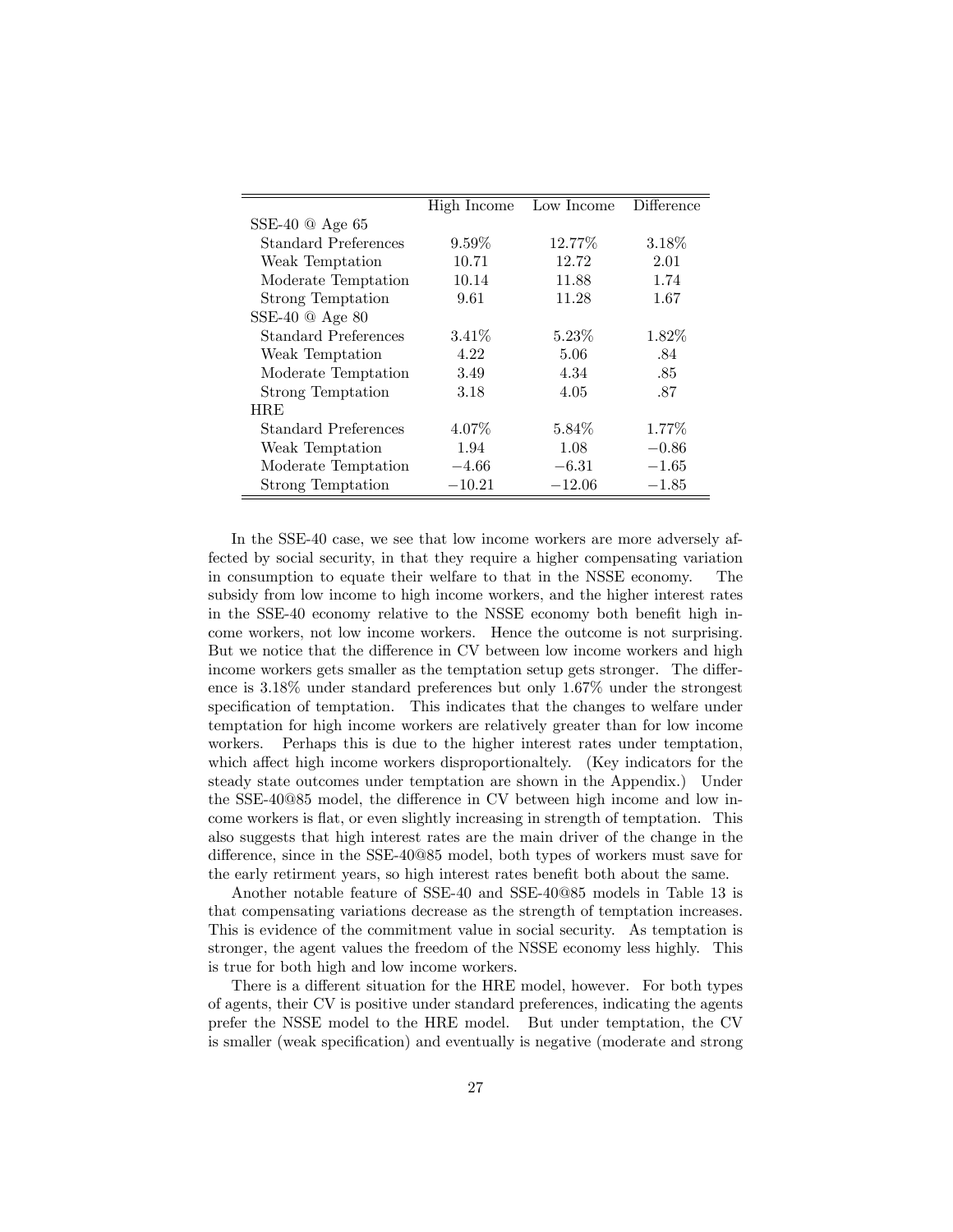specifications), indicating that agents prefer the HRE model to the NSSE model. This is evidence that the PSA is an effective commitment device, preserving savings, capital, wages and welfare under temptation. (Recall that the only difference between the HRE model and the SSE-40@85 model is that the HRE mandates the accumulation and depletion of a PSA device, whereas the SSE-40@85 leaves the saving/consumption decision to individual utility optimization.)

Not only is the HRE model preferred to the NSSE model, but the usual pattern where the CV of low income workers is greater than high income workers is broken under temptation. High income workers, having more voluntary savings, are more adversely affected by temptation than low income workers. With the HRE model, low income workers benefit from high interest returns on their mandatory PSA, while high income workers reduce voluntary savings due to temptation. CVs under temptation indicate low income workers are relatively happier with HRE than are high income workers (who also prefer HRE to NSSE, just not as much).

Increased overall welfare under HRE, and the evidence of Social Security as a commitment device, raise the possibility that willingness to pay may also be higher, maybe even high enough to pay the required tax. Table 14 presents results about willingness to pay as a percentage of the actuarially required tax.

| as 70 or actuariany required tax) |             |           |           |            |  |  |  |
|-----------------------------------|-------------|-----------|-----------|------------|--|--|--|
|                                   | <b>NSSE</b> | SSE-40@65 | SSE-40@80 | <b>HRE</b> |  |  |  |
| High Income Worker                |             |           |           |            |  |  |  |
| Standard Preferences              | $105.3\%$   | $39.1\%$  | 93.8%     | 98.9%      |  |  |  |
| Weak Temptation                   | 87.1        | 36.5      | 88.8      | 113.5      |  |  |  |
| Moderate Temptation               | 76.3        | 33.7      | 78.9      | 118.9      |  |  |  |
| <b>Strong Temptation</b>          | 68.1        | 31.7      | 72.6      | 130.2      |  |  |  |
| Low Income Worker                 |             |           |           |            |  |  |  |
| Standard Preferences              | 87.0%       | 37.9      | 78.4\%    | 78.3       |  |  |  |
| Weak Temptation                   | 79.2        | 35.7      | 73.5      | 69.5       |  |  |  |
| Moderate Temptation               | 69.0        | 33.0      | 68.3      | 70.9       |  |  |  |
| Strong Temptation                 | 60.4        | 30.9      | 62.9      | 76.4       |  |  |  |

Table 14. WTP and Temptation Preferences (CIU)  $\int$  as  $\mathbb{V}_{\alpha}$  of actuarially required tax)

In the NSSE model, the usual result is obtained, that there is a high willingness to pay for the first marginal dollar of pension. But when temptation is introduced in the setup, WTP decreases as temptation strength is increased. If the commitment device embedded in Social Security had a high utility value, we would expect to see WTP increase with the strength parameter of temptation. So the commitment device of a paygo pension under temptation is not the explanation of the status quo problem. In fact, temptaton makes the popularity of social security even harder to explain. This is evident in the results for the SSE model, where the combination of diminishing marginal utility of pension benefits and the deteriorating effect of temptation reduce WTP to about  $31\%$ of the actuarially required tax , from about 38% without temptation. Starting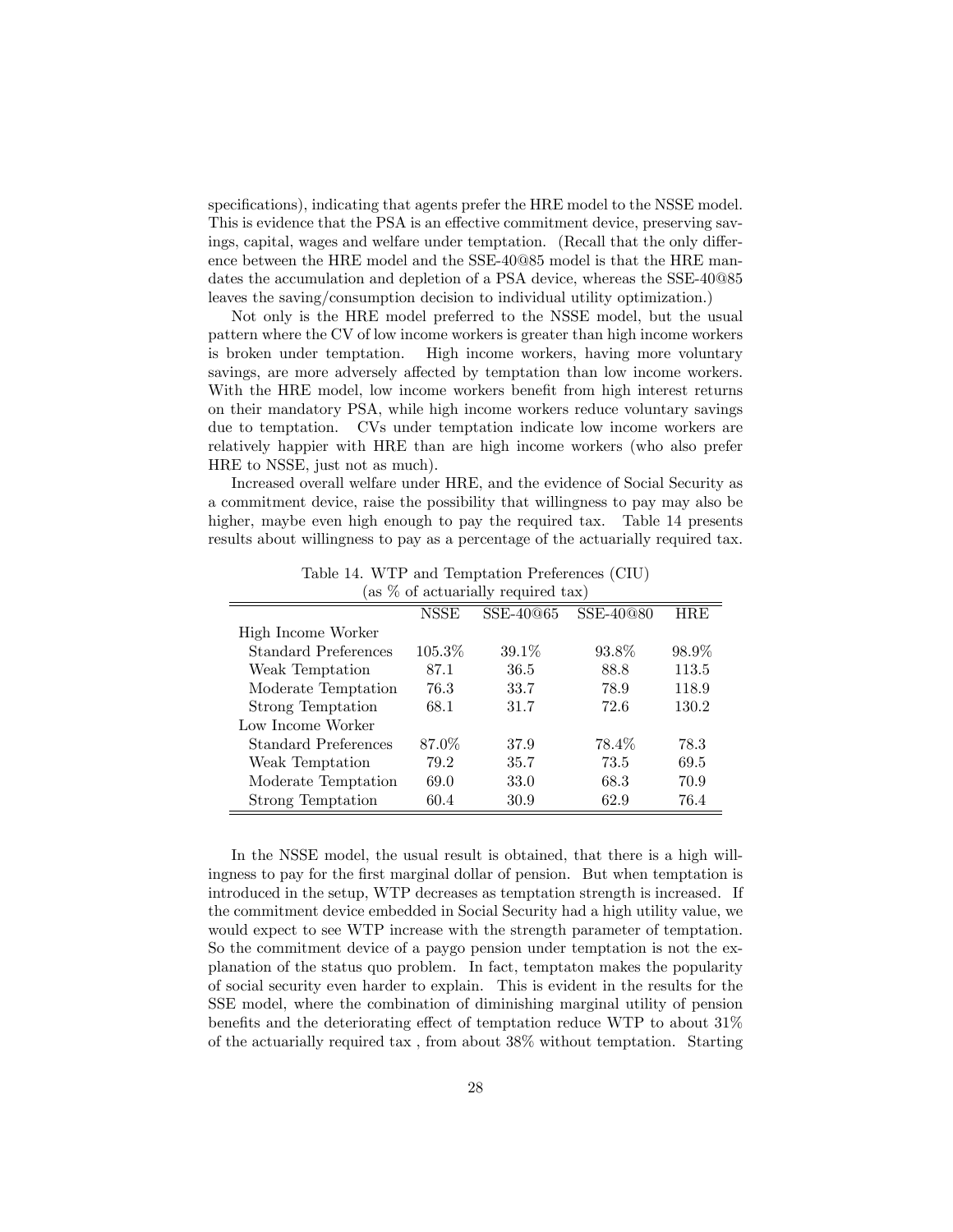the social security benenfits at an advanced age increases WTP, but the pattern is still the same, as seen in the SSE-40@85 model results.

But under HRE, the pattern is different. Without temptation, WTP is about the same as the SSE-40@80 model. WTP in the HRE model (98:9% for high income workers) is higher than WTP in the SSE-40 model (39:1% for high income workers). This is due to the advanced starting age, which raises the insurance value of the pension, as we saw in an earlier section. But when temptation is included in the setup, we find that WTP increases as temptation strength increases. High income workers, who are subsidized by low income workers, are willing to pay more than the aggregate tax rate. Low income workers are willing to pay more than their fair share, but less than the aggregate tax rate which includes the subsidy. Even so, they are willing to pay 70% or more of the tax rate, getting close to the situation where both types of agents are WTP the required tax. It is not unreasonable to think that with a kinked benefit formula to reduce the subsidy, that both types of agents would be willing to pay the required tax.

## 6 Conclusions

When income is correlated with longevity, then low income workers will have a shorter expected lifetime than high income workers. Yet they pay the same tax rate as high income workers under Social Security. Thus there is an inherent disadvantage for low income workers. We also know that concave utility functions assign greater utility from insurance to low income workers than to high income workers. Assuming utility is concave, could these effects offset each other enough to offer an explanation as to why Social Security remains a popular program at all income levels? We examined this hypothesis under alternative ages at which pensions begin (to increase the intensity of the insurance element), under a progressive benefit formula (to reduce the subsidy), and under alternative parameters for risk aversion (which changes the concavity of the utility function). Finally, we examined the hypothesis under a setup in which agents are subject to temptation preferences. Although we obtained some tantalizing hints of happy voters in the NSSE model, in every case the effects of diminishing marginal utility of pension benefits reduced overall individual welfare to levels well below what would explain continued support for Social Security. It would seem therefore that the status quo problem is truly that Social Security is simply less bad than the alternatives (so far).

We did find that the Hybrid Reform proposal produced increasing welfare under temptation, as measured by the compensating variation in consumption. For temptation that is sufficiently strong, agents prefer the Hybrid Reform social insurance mechanism to the economy with no social security. Also, the Hybrid Reform produced the highest ratio of WTP to required tax. Under temptation, high income agents were willing to pay more than the required tax, and low income workers were willing to pay most of the required tax. It seems very likely that with a kinked benefit design to reduce the subsidy, it would be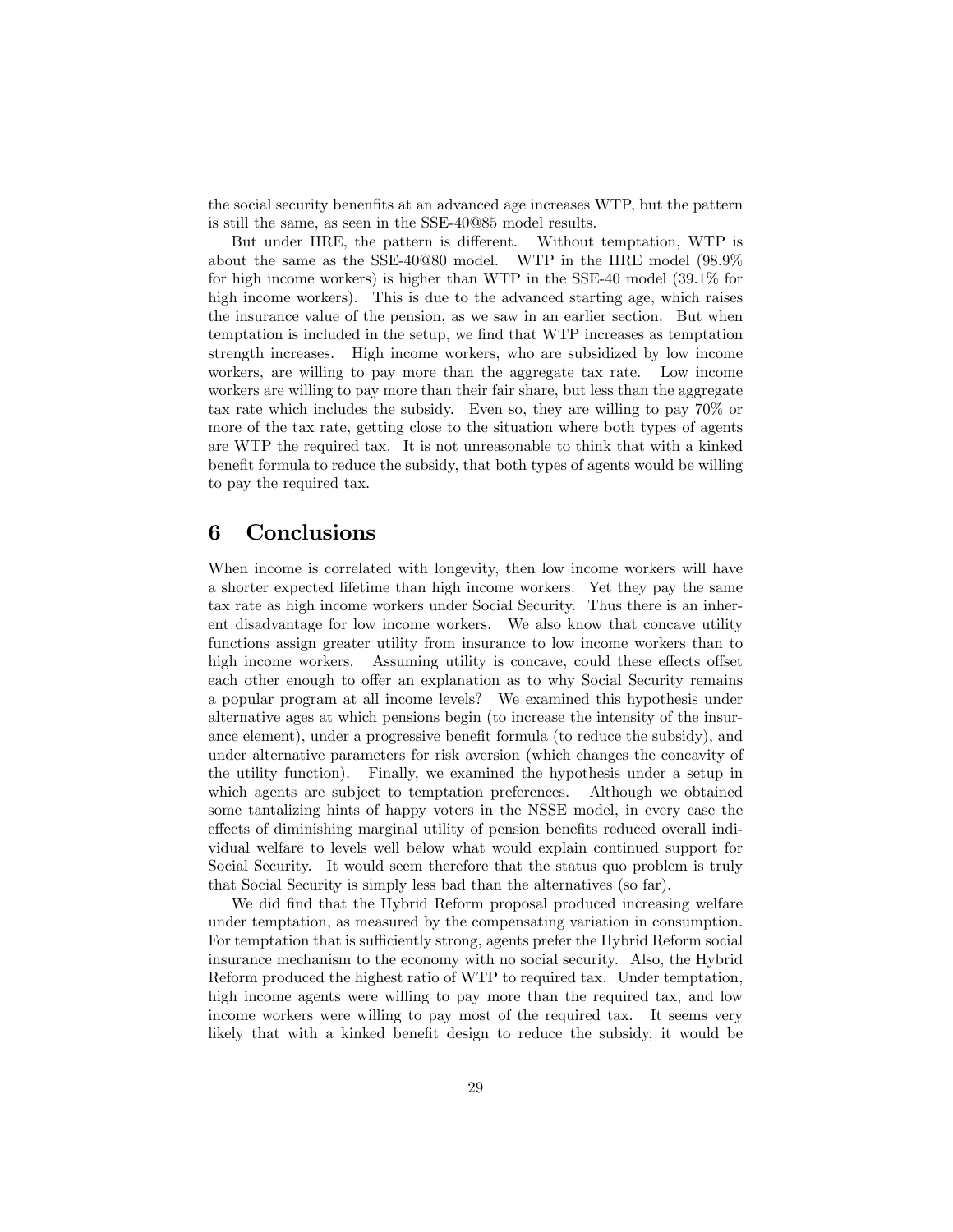possible for both types of workers to be WTP more than the required tax rate, if temptation is indeed a valid framework. So, while we were not able to find a welfare explanation for the popularity of social security, we did produce evidence that if agents are indeed subect to temptation preferences, that the HRE device would serve well in preserving welfare.

# 7 Appendix

## 7.0.7 Appendix A: Steady State Values for Key Indicators

| Table 15A. Key Indicators ( $\gamma = 2$ ) |                  |             |          |            |             |          |       |  |
|--------------------------------------------|------------------|-------------|----------|------------|-------------|----------|-------|--|
|                                            |                  | <b>NSSE</b> | $SSE-40$ | <b>SSE</b> | <b>NSSE</b> | $SSE-40$ | SSE.  |  |
| Preferences                                |                  | CIU         | CIU      | CIU        | CBIU        | CBIU     | CBIU  |  |
| Capital                                    | Κ                | 5.757       | 4.205    | 4.142      | 6.078       | 4.465    | 4.407 |  |
| Output                                     | Y                | 1.630       | 1.456    | 1.448      | 1.662       | 1.487    | 1.480 |  |
| Consumption                                | C                | 1.164       | 1.115    | 1.113      | 1.170       | 1.126    | 1.124 |  |
| Cons: High                                 | $C_{(1)}$        | .503        | .494     | .502       | .504        | .496     | .493  |  |
| Cons: Low                                  | $C_{(2)}$        | .661        | .622     | .646       | .666        | .630     | .631  |  |
| Wage                                       | $\overline{w}$   | 1.302       | 1.162    | 1.156      | 1.327       | 1.188    | 1.182 |  |
| Interest Rate                              | $\boldsymbol{r}$ | $3.29\%$    | $5.56\%$ | $5.68\%$   | 2.94\%      | $5.09\%$ | 5.19% |  |
| Bequest                                    | Beq              | .1116       | .0762    | .0742      | .1164       | .0854    | .0838 |  |
| Beq: High                                  | $Beq_{(1)}$      | .0488       | .0343    | .0363      | .0503       | .0377    | .0392 |  |
| Beq: Low                                   | $Beq_{(2)}$      | .0628       | .0419    | .0379      | .0661       | .0477    | .0446 |  |

Table 15B. Key Indicators at Alternative Benefit Ages ( $\gamma = 2$ , SSE-40,CIU)

|                          |                  |          |          | $\smash{\smash{\cup}}$<br>$\sqrt{ }$ | ,        |
|--------------------------|------------------|----------|----------|--------------------------------------|----------|
|                          |                  | Age $65$ | Age $70$ | Age $75$                             | Age $80$ |
| Preferences              |                  | CIU      | CIU      | CIU                                  | CIU      |
| Capital                  | К                | 4.205    | 4.422    | 4.660                                | 4.914    |
| Output                   | Y                | 1.456    | 1.482    | 1.510                                | 1.540    |
| Consumption              | C                | 1.115    | 1.124    | 1.133                                | 1.142    |
| High<br>Cons:            | $C_{(1)}$        | .494     | .496     | .498                                 | .500     |
| $_{\text{Low}}$<br>Cons: | $C_{(2)}$        | .622     | .628     | .635                                 | .642     |
| Wage                     | $\overline{w}$   | 1.162    | 1.184    | 1.206                                | 1.230    |
| Interest Rate            | $\boldsymbol{r}$ | $5.56\%$ | $5.16\%$ | 4.77\%                               | $4.38\%$ |
| Bequest                  | Beq              | .0762    | .0754    | .0769                                | .0810    |
| High<br>Beq:             | $Beq_{(1)}$      | .0343    | .0335    | .0333                                | .0342    |
| Beq:<br>Low              | $Beq_{(2)}$      | .0419    | .0419    | .0436                                | .0468    |
|                          |                  |          |          |                                      |          |

tive Benefit Ages ( $\gamma = 2$ , SSE-40,CBIU)

Table 15C. Key Indicators at Alterna-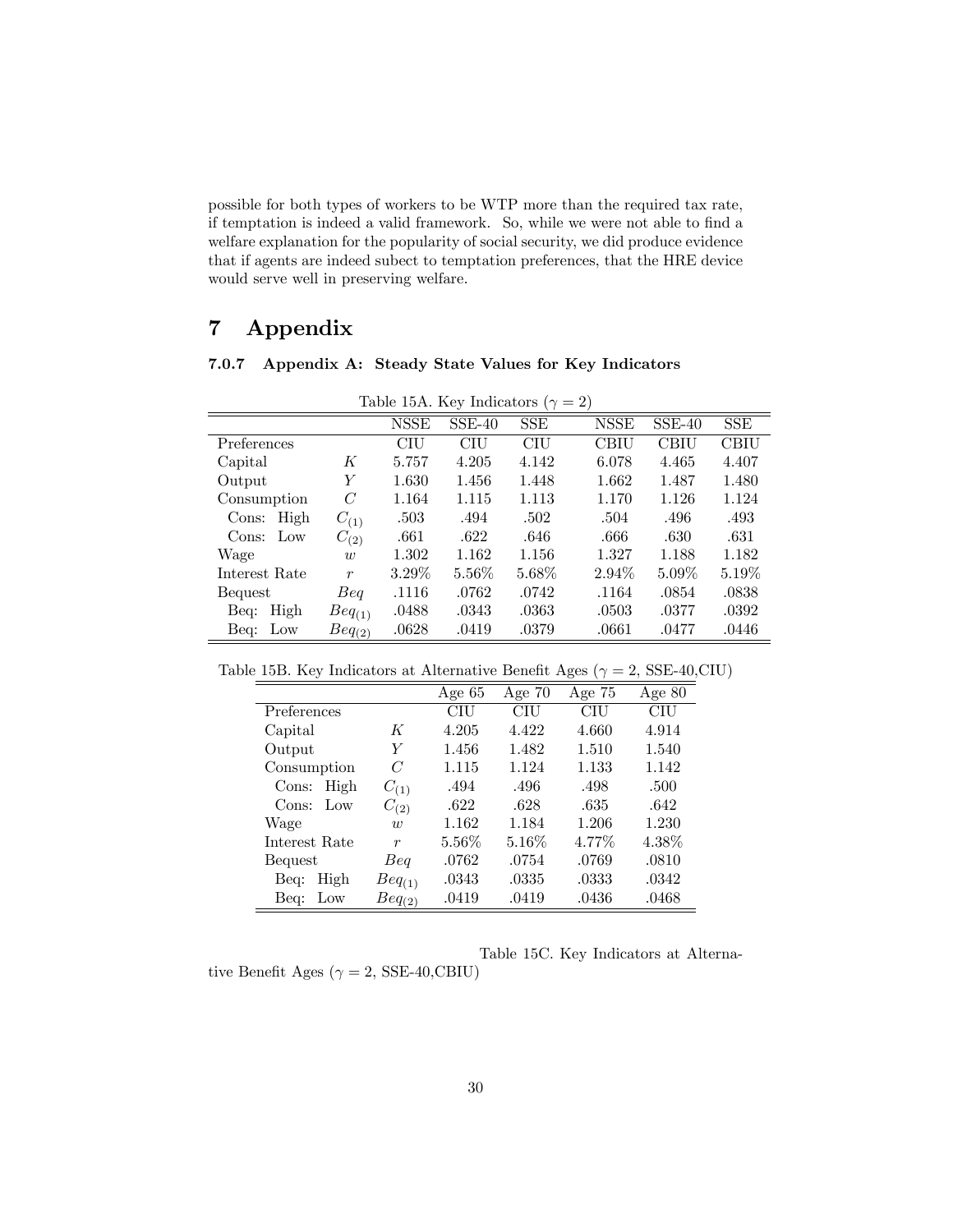|                          |                  | Age $65$ | Age $70$ | Age $75$ | Age $80$ |
|--------------------------|------------------|----------|----------|----------|----------|
| Preferences              |                  | CBIU     | CBIU     | CBIU     | CBIU     |
| Capital                  | К                | 4.465    | 4.711    | 4.980    | 5.270    |
| Output                   | Y                | 1.487    | 1.516    | 1.547    | 1.579    |
| Consumption              | C                | 1.126    | 1.135    | 1.144    | 1.152    |
| High<br>Cons:            | $C_{(1)}$        | .496     | .498     | .500     | .502     |
| $_{\text{Low}}$<br>Cons: | $C_{(2)}$        | .630     | .637     | .644     | .650     |
| Wage                     | $\overline{u}$   | 1.188    | 1.211    | 1.235    | 1.261    |
| Interest Rate            | $\boldsymbol{r}$ | $5.09\%$ | 4.69%    | $4.28\%$ | $3.88\%$ |
| Bequest                  | Beq              | .0854    | .0848    | .0866    | .0911    |
| High<br>Beq:             | $Beq_{(1)}$      | .0377    | .0368    | .0368    | .0379    |
| Beg:<br>$_{\text{Low}}$  | $Beq_{(2)}$      | .0477    | .0480    | .0498    | .0532    |

Table 15D. Key Indicators at Alternative Elasticities of Intertemporal Substituion (NSSE,CIU)

|                |                  | log util. | $\frac{2}{3}$ | $\overline{2}$ | $\frac{1}{3}$ |       |
|----------------|------------------|-----------|---------------|----------------|---------------|-------|
| $P$ references |                  | CIU       | CIU           | CIU            | CIU           | CIU   |
| Capital        | K                | 5.511     | 5.597         | 5.757          | 6.268         | 7.003 |
| Output         | Y                | 1.604     | 1.613         | 1.630          | 1.681         | 1.749 |
| Consumption    | C                | 1.159     | 1.161         | 1.164          | 1.173         | 1.182 |
| Wage           | $\overline{w}$   | 1.281     | 1.288         | 1.302          | 1.342         | 1.397 |
| Interest Rate  | $\boldsymbol{r}$ | $3.58\%$  | 3.48%         | 3.29%          | 2.75%         | 2.09% |
| Bequest        | Beg              | .0898     | .1020         | .1116          | .1280         | .1435 |

Table 15E. Key Indicators at Alternative Elasticities of Intertemporal Substituion (NSSE,CBIU)  $\equiv$ 

|                |                  |       | 2     | 3     |       |
|----------------|------------------|-------|-------|-------|-------|
| Preferences    |                  | CBIU  | CBIU  | CBIU  | CBIU  |
| Capital        | K                | 5.923 | 6.078 | 6.724 | 7.648 |
| Output         | Y                | 1.646 | 1.662 | 1.724 | 1.805 |
| Consumption    | C                | 1.167 | 1.170 | 1.179 | 1.186 |
| Wage           | $\overline{w}$   | 1.315 | 1.327 | 1.377 | 1.442 |
| Interest Rate  | $\boldsymbol{r}$ | 3.11% | 2.94% | 2.33% | 1.60% |
| <b>Bequest</b> | Beq              | .1100 | .1164 | .1320 | .1490 |

Table 15F. Key Indicators at Alternative Elasticities of Intertemporal Substituion (SSE,CIU)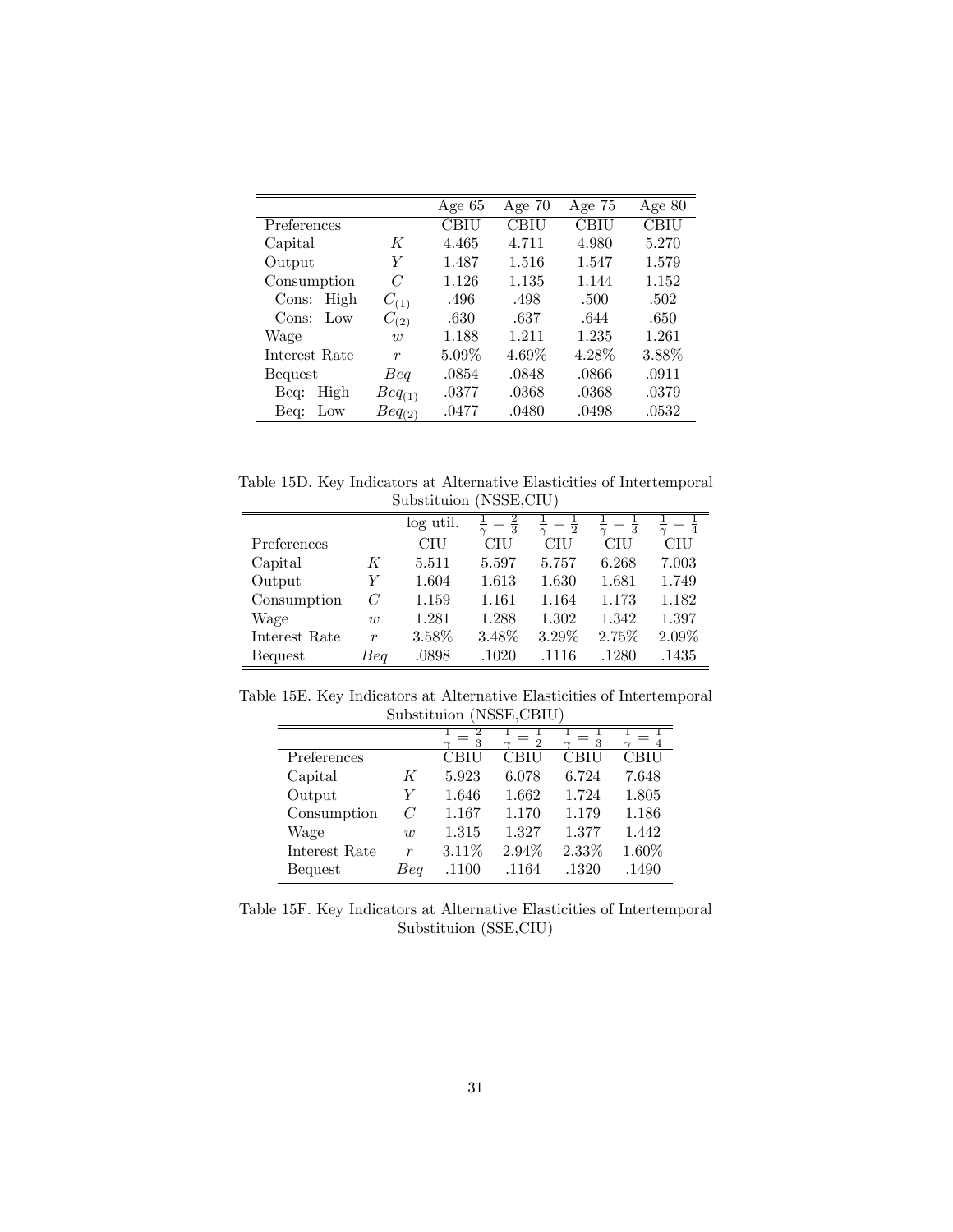| Preferences   |                | CIU   | <b>CIU</b> | CIU    | CIU   |
|---------------|----------------|-------|------------|--------|-------|
| Capital       | K              | 4.387 | 4.142      | 3.738  | 3.410 |
| Output        | V              | 1.478 | 1.448      | 1.395  | 1.350 |
| Consumption   | C              | 1.123 | 1.113      | 1.093  | 1.074 |
| Wage          | $\overline{w}$ | 1.180 | 1.156      | 1.114  | 1.078 |
| Interest Rate | r              | 5.23% | 5.69%      | 6.537% | 7.35% |
| Bequest       | Beq            | .0699 | .0742      | .0787  | .0800 |

Table 15G. Key Indicators at Alternative Elasticities of Intertemporal Substituion (SSE,CBIU)

|                |                  | 3     | 2        | 3     |             |
|----------------|------------------|-------|----------|-------|-------------|
| Preferences    |                  | CBIU  | CBIU     | CBIU  | <b>CBIU</b> |
| Capital        | K                | 4.986 | 4.407    | 4.033 | 3.800       |
| Output         | Y                | 1.515 | 1.480    | 1.434 | 1.403       |
| Consumption    | C                | 1.135 | 1.124    | 1.108 | 1.096       |
| Wage           | $\overline{w}$   | 1.21  | 1.182    | 1.145 | 1.121       |
| Interest Rate  | $\boldsymbol{r}$ | 4.71% | $5.19\%$ | 5.90% | $6.40\%$    |
| <b>Bequest</b> | Beq              | .0853 | .0838    | .0832 | .0833       |

|  |  | Table 15H. Key Indicators under Temptation (NSSE, CIU) |  |
|--|--|--------------------------------------------------------|--|
|  |  |                                                        |  |

| rable rom, new maleatole ander remptation (robbit, Cre |                  |           |             |             |             |
|--------------------------------------------------------|------------------|-----------|-------------|-------------|-------------|
| Preferences                                            |                  | Standard  | Weak Tempt. | Mod. Tempt. | Str. Tempt. |
| Capital                                                | K                | 5.720     | 3.830       | 2.813       | 2.235       |
| Output                                                 |                  | $1.626\,$ | 1.407       | 1.260       | 1.159       |
| Consumption                                            | C                | 1.163     | 1.097       | 1.032       | .979        |
| Wage                                                   | $\overline{w}$   | 1.299     | 1.124       | 1.006       | .926        |
| Interest Rate                                          | $\boldsymbol{r}$ | $3.33\%$  | $6.33\%$    | $9.22\%$    | 11.77%      |
| Bequest                                                | Beq              | .1113     | .0865       | .0702       | .0598       |

Table 15H. Key Indicators under Temptation (SSE-40,CIU)

| Preferences   |                  | Standard | Weak Tempt. | Mod. Tempt. | Str. Tempt. |
|---------------|------------------|----------|-------------|-------------|-------------|
| Capital       | K                | 4.204    | 2.980       | 2.314       | 1.898       |
| Output        |                  | 1.455    | 1.286       | 1.174       | 1.093       |
| Consumption   | C                | 1.115    | 1.044       | .987        | .940        |
| Wage          | $\overline{w}$   | 1.162    | 1.027       | .937        | .873        |
| Interest Rate | $\boldsymbol{r}$ | $5.56\%$ | 8.63%       | 11.36\%     | 13.83%      |
| Bequest       | Beq              | .0760    | .0614       | .0522       | .0456       |

| Table form, help indicated and the remptation (bold to strige of City) |                  |          |             |             |             |
|------------------------------------------------------------------------|------------------|----------|-------------|-------------|-------------|
| Preferences                                                            |                  | Standard | Weak Tempt. | Mod. Tempt. | Str. Tempt. |
| Capital                                                                | K                | 4.914    | 3.387       | 2.589       | 2.094       |
| Output                                                                 |                  | 1.540    | 1.347       | 1.222       | 1.132       |
| Consumption                                                            | C                | 1.142    | 1.072       | 1.023       | .963        |
| Wage                                                                   | w                | 1.230    | 1.075       | .976        | .904        |
| Interest Rate                                                          | $\boldsymbol{r}$ | $4.38\%$ | 7.41        | 10.10       | 12.57       |
| Bequest                                                                | Beq              | .0810    | .0647       | .0548       | .0476       |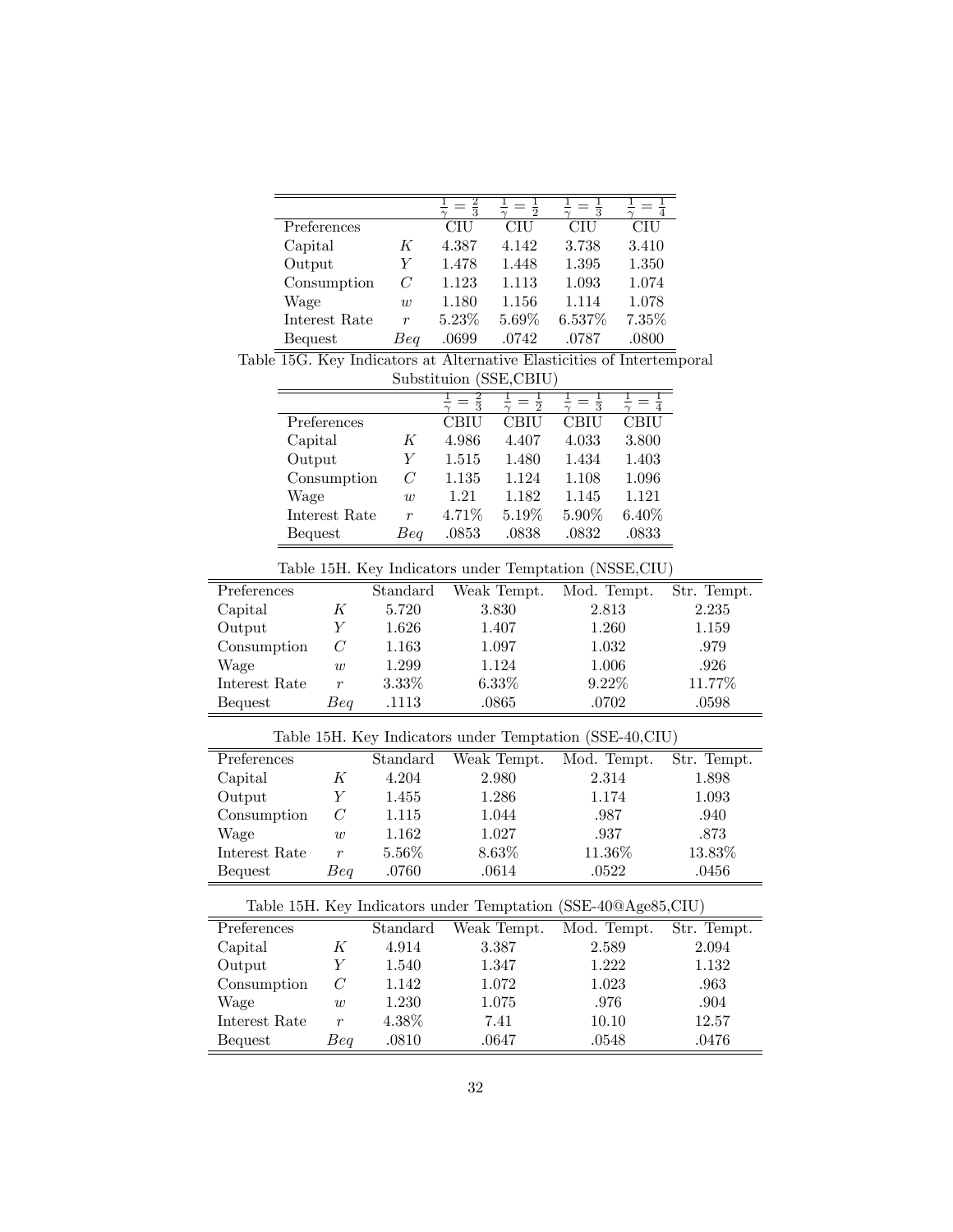| Preferences   |                  | Standard | Weak Tempt. | Mod. Tempt. | Str. Tempt. |
|---------------|------------------|----------|-------------|-------------|-------------|
| Capital       |                  | 5.091    | 4.096       | 4.010       | 3.996       |
| Output        |                  | 1.559    | 1.442       | 1.431       | 1.429       |
| Consumption   | C                | 1.147    | 1.110       | 1.106       | 1.105       |
| Wage          | $\overline{w}$   | 1.245    | 1.152       | 1.143       | 1.141       |
| Interest Rate | $\boldsymbol{r}$ | $4.13\%$ | 5.77%       | 5.95%       | 5.97%       |
| Bequest       | Beq              | .0801    | .0711       | .0707       | .0696       |

Table 15H. Key Indicators under Temptation (HRE,CIU)

#### 7.0.8 Appendix B: Temptation

Intuition Temptation preferences are developed by Gul and Pesendorfer in a series of articles in 2001, 2002, and 2004. Below is a summary of the intuition of temptation preferences.

The setting consists of an individual representative agent who will choose today a set of alternatives  $B$ , among which she will choose a consumption lottery next period. Assuming that the agent is an expected utility maximizer, the next period the agent chooses lottery  $p \in B$  which solves  $\max_{p \in B} \int u(p) dp$ . At time 0, our agent prefers the set of alternatives  $B$  to the set of alternatives  $B'$ when  $\max_{p\in B} \int u(p)dp \ge \max_{p\in B'} \int u(p)dp$ . In the theory of expected utility, a standard axiom is that  $B \succsim B' \Rightarrow B \sim B \cup B'$  (Kreps (1979)). This axiom rules out situations where the agent may benefit from or be harmed by the addition of alternatives in  $B'$ . The idea of temptation preferences is that the agent may strictly prefer B to  $B \cup B'$ , knowing that B' contains temptations to which she will be vulnerable in time 1. Thus, in the Gul and Pesendorfer development of temptation preferences, the standard axiom is relaxed to the 'set betweenness' axiom:

$$
B \succsim B' \Rightarrow B \succsim B \cup B' \succsim B'
$$

With the 'set betweenness' axiom, if  $B \succeq B \cup B'$  it is possible for the agent at time 0 to strictly prefer the smaller set  $B$  of time 1 choices, to the larger set  $B \cup B'$  which contains tempting choices that the agent would rather not face at time 1. The idea here is that the presence of temptations at time 1 are the reason for the preference for commitment to a choice set at time 0. To avoid the temptation, at time  $0$  our agent strictly prefers the set of alternatives  $B$ . In fact, this is the criteria by which a temptation is identified.

As Gul and Pesendorfer (2001) show, the set betweenness axiom together with the other axioms that otherwise lead to standard expected utility, lead instead to the utility representation of temptation preferences. The utility representation is as follows. Let  $u(p)$  and  $v(p)$  be von Neumann-Morgenstern expected utility functions. Intuitively,  $u$  is the utility function that is not affected by temptation, and  $v$  is the utility function that is affected by temptation. Then temptation preferences are represented by the function:

$$
U(B) = \max_{p \in B} \int (u(p) + v(p))dp - \max_{\widetilde{p}' \in B} \int v(\widetilde{p})d\widetilde{p}
$$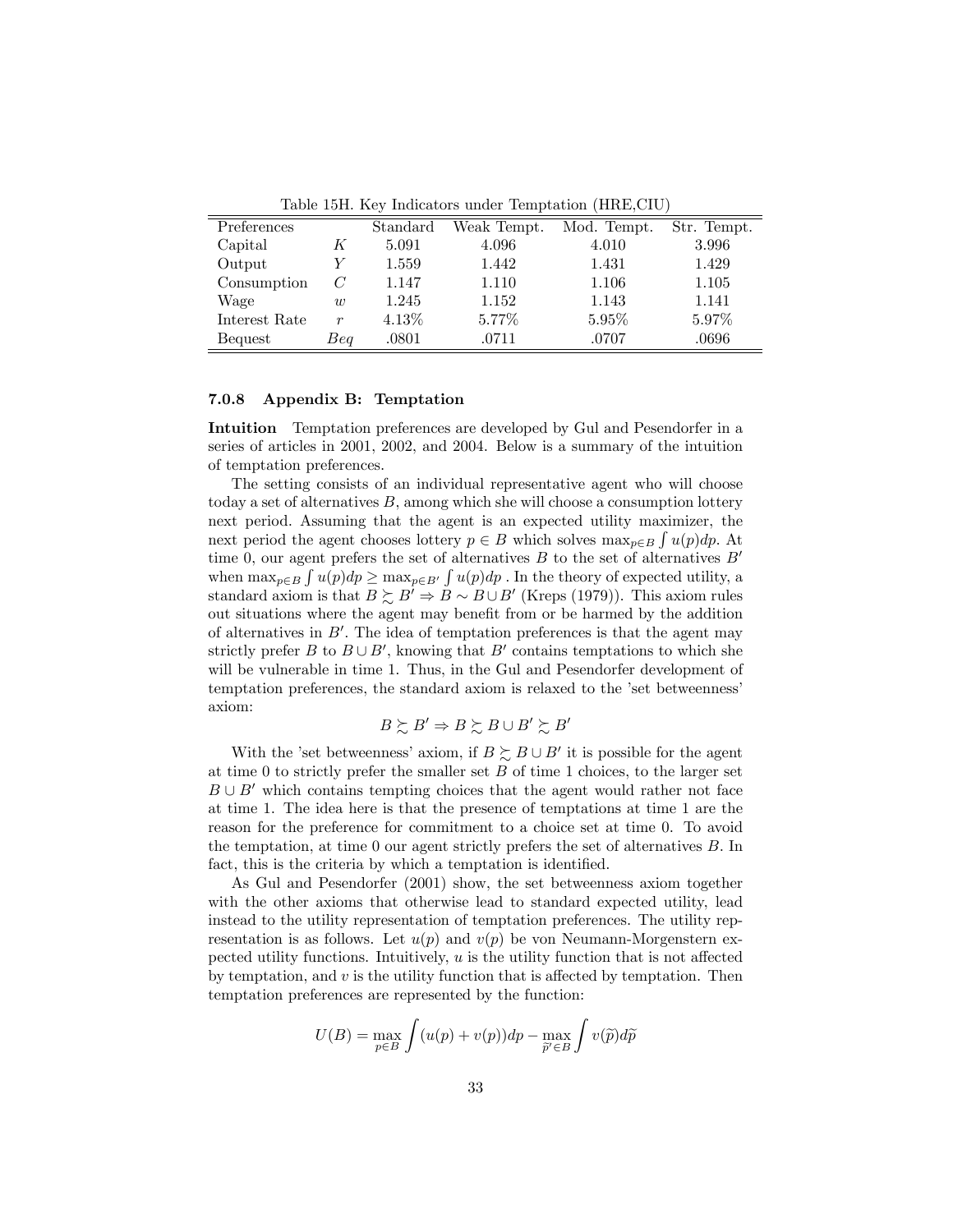Note that when the agent has only one choice, then the function  $u$  is the agent's utility; the v terms net to zero. Thus Gul and Pesendorfer refer to  $u(p)$ as 'the commitment utility', since it represents utility when one is committed to p (i.e.,  $B = \{p\}$ ). It is worth noting here that an agent with perfect foresight would also have utility u, and the standard assumption  $B \sim B \cup B'$  would apply. An agent with perfect foresight is not vulnerable to temptation; for such a decision-maker  $v = u$  and therefore the utility formulation above collapses to the usual expected utility function. Thus other authors refer to  $u$  as 'normative' utility, which is the terminology used in this paper.

The utility function v represents the temptation utility. In the model presented by Gul and Pesendorfer (2002), the agent maximizes  $u + v$ , arriving at the optimal compromise, with the expenditure of self-control with disutility

$$
v(c) - \max_{\widetilde{p} \in B} \int v(\widetilde{p}) d\widetilde{p}
$$

where c is  $\arg \max_{p \in B} \int (u(p) + v(p)) dp$ .

As Gul and Pesendorfer (2002) point out, temptation is closely related to the literature on time-inconsistent preferences. Time-inconsistent preferences lead to a solution strategy in which multiple selves are players in a game to find an equilibrium which is consistent. Krusell, Kuruşçu and Smith  $(2005)$  show that the Phelps-Pollack form of time-inconsistent preferences are equivalent to temptation preferences under a setup where the strength of the temptation goes to infinity.

An important feature of temptation preferences, and the reason they are useful in this analysis of Social Security, is that unlike the Phelps-Pollack formulation of time inconsistent preferences, temptation preferences are amenable to a dynamic setting. In the finite horizon case, the setting is that an agent chooses a consumption lottery from a set of alternatives  $B_t$ , and chooses a decision problem set  $B_{t+1}$  for the next period. Formally,

$$
W_{t-1}(B_t) = \max_{p \in B_t} \int [u_t(p) + W_t(p, B_{t+1}) + V_t(p, B_{t+1})] dp - \max_{\tilde{p} \in B_t} \int V_t(\tilde{p}, B_{t+1}) d\tilde{p}
$$

In this representation,  $W_{t-1}$  represents the value function of the agent over the period  $t$  choices; prior to period  $t$ , the agent is committed to choose from among the choices in  $B_t$ . The normative (commitment) utility is  $u_t + W_t$ , and the temptation utility is  $V_t$ . In the final period (period T), the decision problem set is a singleton set, typically  $\{0\}$  or the empty set (i.e.,  $B_{T+1} = \{0\}$ ).

$$
W_{T-1}(B_T) = \max_{p \in B_T} \int [u_T(p) + 0 + V_T(p)]dp - \max_{\tilde{p} \in B_T} \int V_T(\tilde{p})d\tilde{p}
$$

Setup This paper uses the same temptation model as Boronow (2007), which uses the setup of Krusell, Kuruşçu and Smith (2005).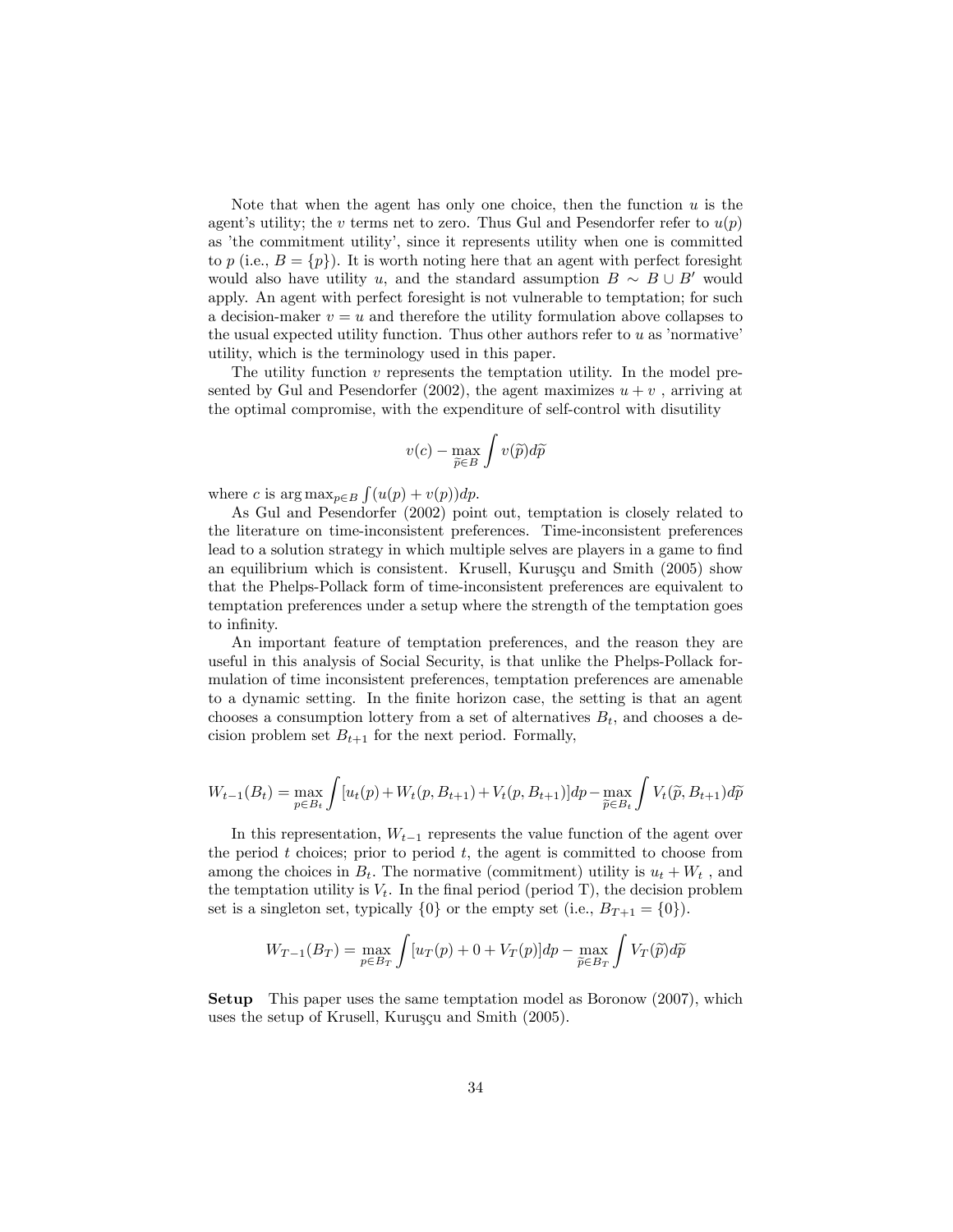Let  $U$  denote normative utility and  $V$  denote temptation utility. The normative utility is given by:

$$
U_j = \sum_{t=0}^{J-j} \beta^t [\Psi_{j,t}(z)] \cdot u(c_{j+t}(z))
$$

Temptation utility is specified in terms of the felicity function  $u$ , and two parameters, a strength parameter  $\sigma$  and a future discount parameter  $\varphi$ :

$$
V_j(\widetilde{c}, a, \widetilde{a}')) = \sigma[u(\widetilde{c}) + \varphi \beta \psi_j(z) W_{j+1}(\widetilde{a}')] \,
$$

Putting this all together, an agent with temptation preferences maximizes:

$$
W_j(a) = \max_{c,a'} \{ U_j(c,a,a') + V_j(c,a,a') \} - \max_{\tilde{c},\tilde{a}'} V_j(\tilde{c},a,\tilde{a}'))
$$
  

$$
= \max_{c,a'} \{ (1+\sigma)u(c) + (1+\sigma\varphi)\beta\psi_j(z)W_{j+1}(a') \}
$$
  

$$
- \max_{\tilde{c},\tilde{a}'} \sigma\{ u(\tilde{c}) + \varphi\beta\psi_j(z)W_{j+1}(\tilde{a}') \}
$$

subject to the same conditions as under standard preferences. Note that  $c$ and  $\tilde{c}$  are given by:

$$
c = (a + \xi) \cdot (1 + r) + Q - a'
$$
  

$$
\tilde{c} = (a + \xi) \cdot (1 + r) + Q - \tilde{a}'
$$

In the model used in this paper, the temptation parameters  $(\sigma, \varphi)$  are parameterized as  $(0.1, 0.7)$ ,  $(0.2, 0.7)$ , and  $(0.3, 0.7)$ , representing weak, moderate and strong temptation respectively.

## 8 References

## References

- [1] Abel A. B., (1985): "Precautionary Saving and Accidental Bequests," American Economic Review, 75, 777-791.
- [2] Auerbach, A. J. and L. J. Kotlikoff (1987): Dynamic Fiscal Policy, Cambridge University Press, New York, N.Y.
- [3] Barro, R. J., (1974): "Are Government Bonds Net Wealth?," Journal of Political Economy, Nov./Dec. 1974, 82,1095-1117.
- [4] Bohn H., (1999): "Social Security and Demographic Uncertainty: The Risk Sharing Properties of Alternative Policies," NBER Working Paper 7030.
- [5] Boronow, G. C. (2006): "Outliving Its Usefulness?: Social Security and Longevity" , working paper, Stony Brook University.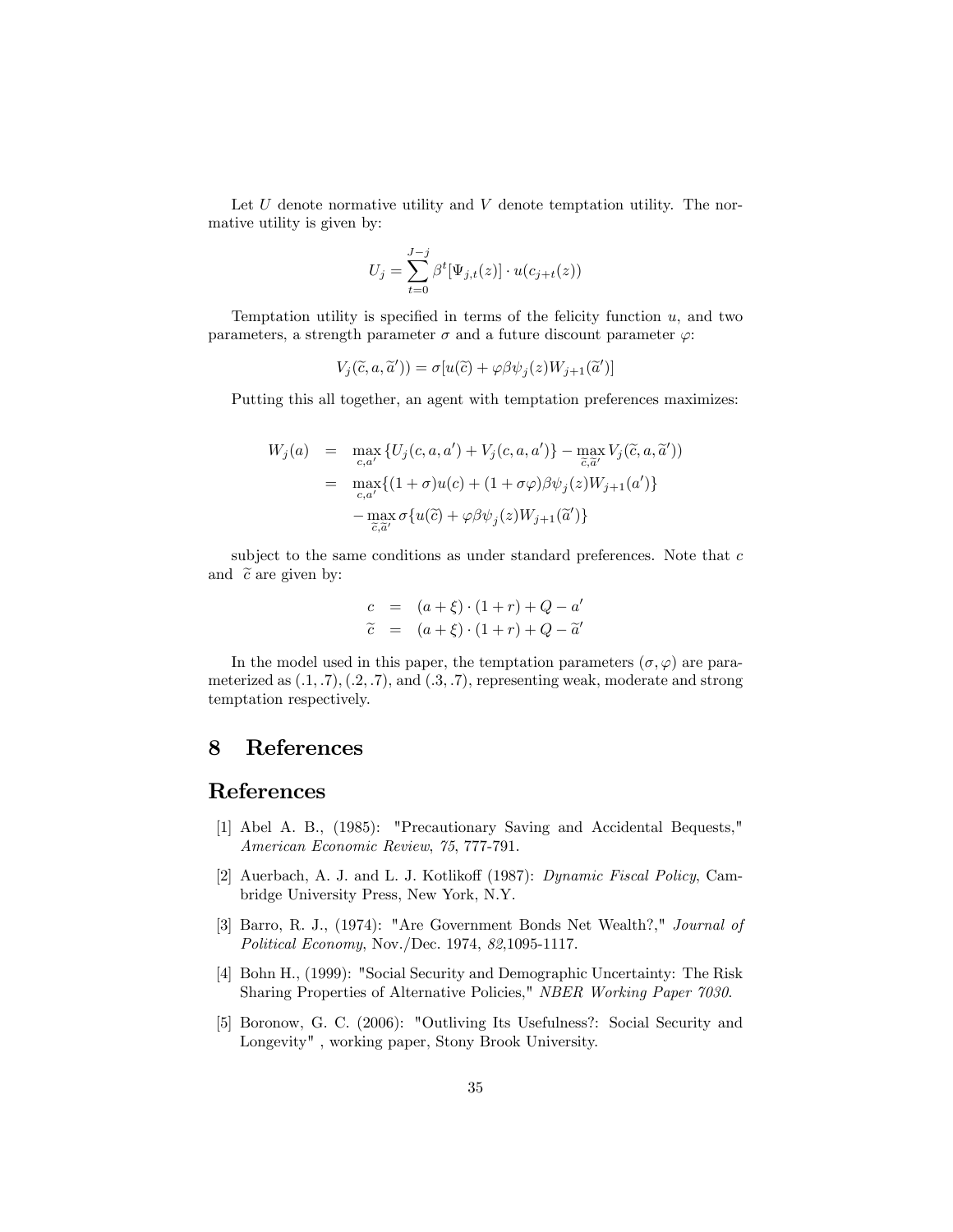- [6] Conesa J-C and C. Garriga, (2003): "Status Quo Problem in Social Security Reforms," Macroeconomic Dynamics, 7, 691-710
- [7] Conesa J-C and D. Krueger, (1999): "Social Security Reform with Hetereogeneous Agents," Review of Economic Dynamics, 2(4), 757-795.
- [8] Diamond, P. (1977): "A Framework for Social Security Analysis," Journal of Public Economics, VIII, 275-298.
- [9] Elo, I. and S. Preston (1996): "Educational Differences in Mortality: United States, 1979-1985," Mimeo, University of Pennsyvania.
- [10] Faber, J. F. (1982): "Life Table for the United States: 1900-2050," Actuarial Study No. 87, Social Security Administration, Washington, D.C.
- [11] Feldstein M., (1974): "Social Security, Induced Retirement and Aggregate Capital Accumulation," The Journal of Political Economy, 82(5), 905-926.
- [12] Feldstein, M. and J. Liebman (2001), Social Security, NBER Working Paper 8451.
- [13] Fuster L., (1999): "Is Altruism Important for Understanding the Long-Run Effects of Social Secuirty?," Review of Economic Dynamics, 2, No. 3, 616-637.
- [14] Fuster L., A. Imrohoroğlu and S. Imrohoroğlu,  $(2003)$ : "A Welfare Analysis of Social Security in a Dynastic Framework," International Economic Review, 1247-1274.
- [15] Fuster L., A. Imrohoroğlu and S. Imrohoroğlu,  $(2005)$ : "Personal Security Accounts and Mandatory Annuitization in a Dynastic Framework," CES-IFO Working Paper N0. 1405.
- [16] Gokhale J., L.J. Kotlikoff, J. Sefton and M. Weale, (2001): "Simulating the Transmission of Inequality via Bequests," Journal of Public Economics, 79, 93-128.
- [17] Gul F. and W. Pesendorfer, (2001): "Temptation and Self-Control," Econometrica, 69, 1403-1436.
- [18] Gul F. and W. Pesendorfer, (2004): "Self-Control and the Theory of Consumption," Econometrica, 72, 119-158.
- [19] Hansen, G., (1993): The Cyclical and Secular Behavior of the Labor Input: Comparing Efficiency Units and Hours Worked," Journal of Applied Econometrics, 8, 71-80.
- [20] Hendricks L., (2002): "Intended and Accidental Bequests in a Life-cycle Economy," Arizona State University Working Paper.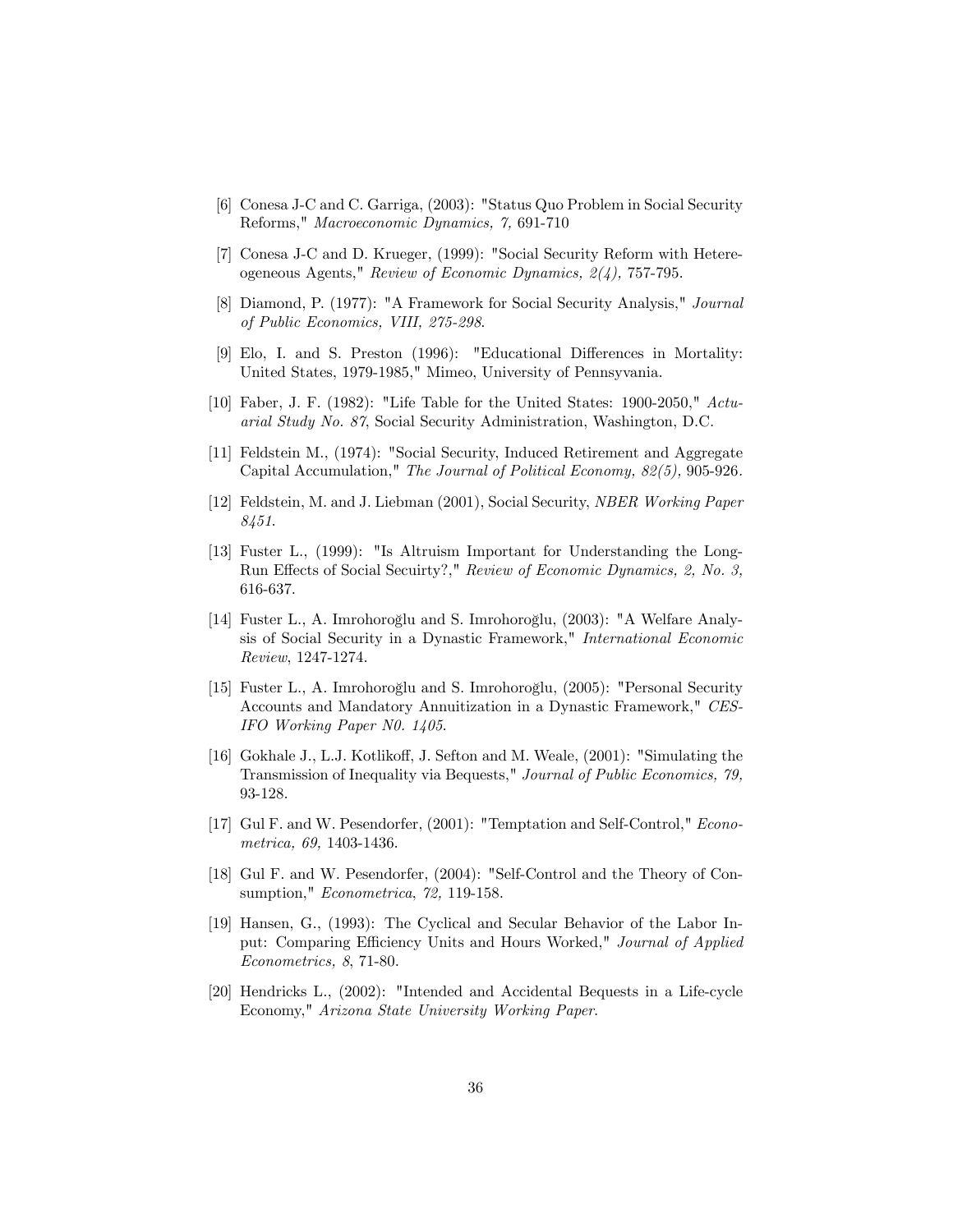- [21] Imrohoroğlu, A., S. Imrohoroğlu and D. Joines,  $(1998)$ : "Computational Models of Social Security: A Survey," University of Southern California Working Paper.
- [22] Imrohoroğlu, A., S. Imrohoroğlu and D. Joines, (1998): "The Effect of Tax-Favored Retirement Accounts on Capital Accumulation," American Economic Review, 88(4), 749-768.
- [23] Imrohoroğlu, A., S. Imrohoroğlu and D. Joines,  $(1999)$ : "Social Security in an Overlapping Generations Economy with Land," Review of Economic Dynamics, II, 638-665.
- [24] Imrohoroğlu, A., S. Imrohoroğlu and D. Joines, (2003): "Time Inconsistent Preferences and Social Security," Quarterly Journal of Economics, Vol. 118 (2) 745-784.
- [25] Joines, D.,(2005): "Pareto Improving Social Security Reform," University of Southern California Working Paper (Preliminary Draft).
- [26] Krueger, D. and Kubler, F., (2002): "Pareto Improving Social Security Reform When Financial Markets are Incomplete?," NBER Working Paper 9410.
- [27] Krusell, P., Kuruscu, B., and Smith,A., (2005): "Temptation and Taxation," Working Paper
- [28] Kumru, C. S. and A. C. Thanopoulos, (2007): "Social Security and Self-control Preferences," Journal of Economic Dynamics, doi: 10:1016/j.jedc.2007.02.007.
- [29] Laibson, D. I. (1997): "Golden Eggs and Hyperbolic Discounting," Quarterly Journal of Economics, 112:443-477.
- [30] Laibson, D. I., A. Repetto and J. Tobacman, (1998): "Self-control and Saving for Retirement," Brookings Papers on Economic Activity, (1)
- [31] Milevsky M.A., (2005): "Real Longevity Insurance with a Deductible: Introduction to Advanced-Life Delayed Annuities (ALDA)," North American Actuarial Journal, 9(4), 109-122.
- [32] Noor J.B., (2005): "Temptation, Welfare, and Revealed Preference," University of Rochester Working Paper
- [33] O"Donoghue T., and M. Rabin (1999): "Doing It Now or Later," American Economic Review, 89, 103-124.
- [34] Phelps, E. S. and R. A. Pollak, (1968): "On Second-best National Saving and Game-equilibrium Growth," Review of Economic Studies, 35: 185-199.
- [35] Solon, G. (1992): "Intergenerational Income Mobility in the U.S.," American Economic Review 82, 393-408.